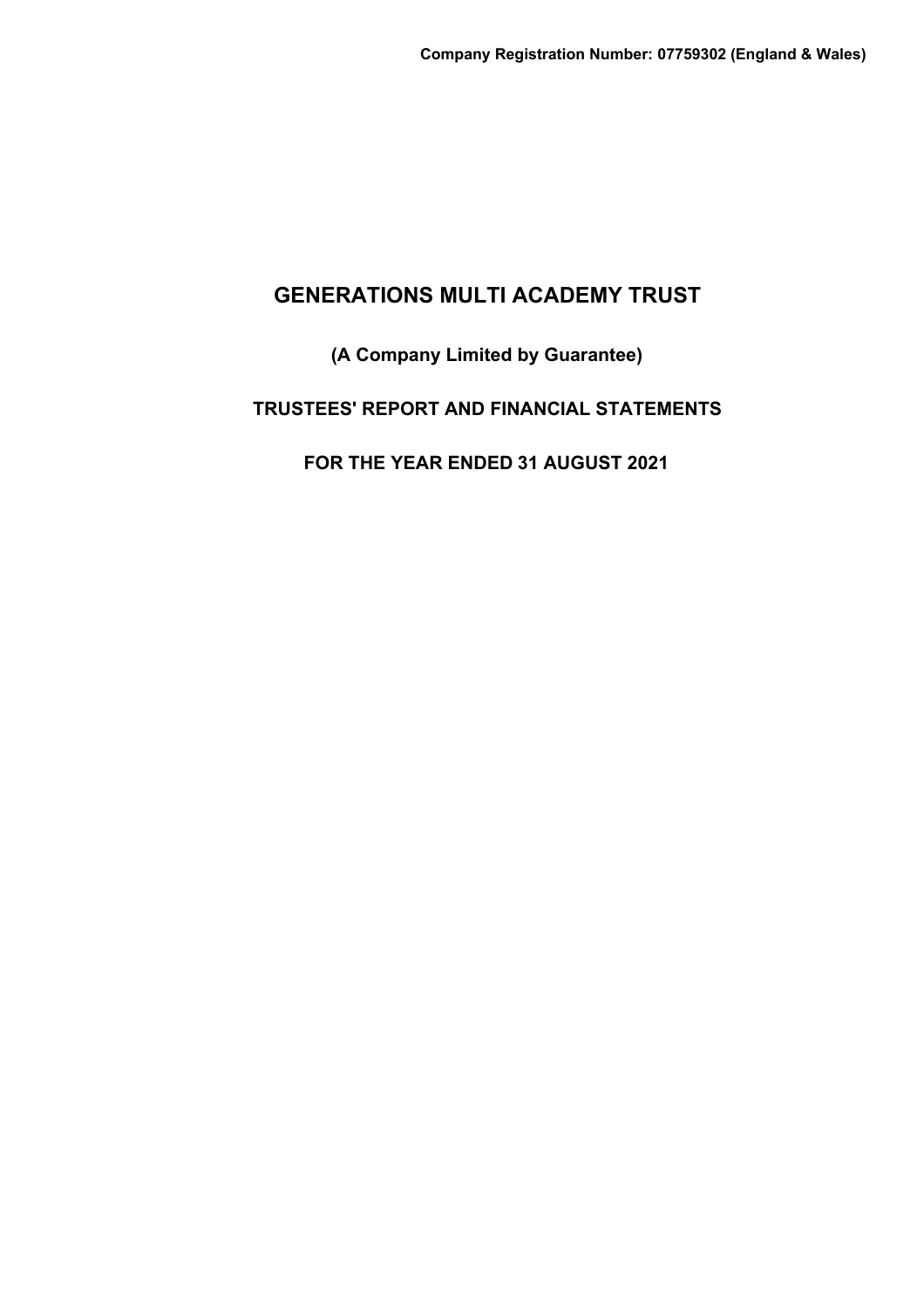# **GENERATIONS MULTI ACADEMY TRUST (A Company Limited by Guarantee)**

## **CONTENTS**

|                                                                                | Page      |
|--------------------------------------------------------------------------------|-----------|
| <b>Reference and Administrative Details</b>                                    | $1 - 2$   |
| <b>Trustees' Report</b>                                                        | $3 - 12$  |
| <b>Governance Statement</b>                                                    | $13 - 16$ |
| <b>Statement on Regularity, Propriety and Compliance</b>                       | 17        |
| <b>Statement of Trustees' Responsibilities</b>                                 | 18        |
| <b>Independent Auditors' Report on the Financial Statements</b>                | $19 - 22$ |
| <b>Independent Reporting Accountant's Report on Regularity</b>                 | $23 - 24$ |
| Statement of Financial Activities Incorporating Income and Expenditure Account | 25        |
| <b>Balance Sheet</b>                                                           | 26        |
| <b>Statement of Cash Flows</b>                                                 | 27        |
| <b>Notes to the Financial Statements</b>                                       | $28 - 54$ |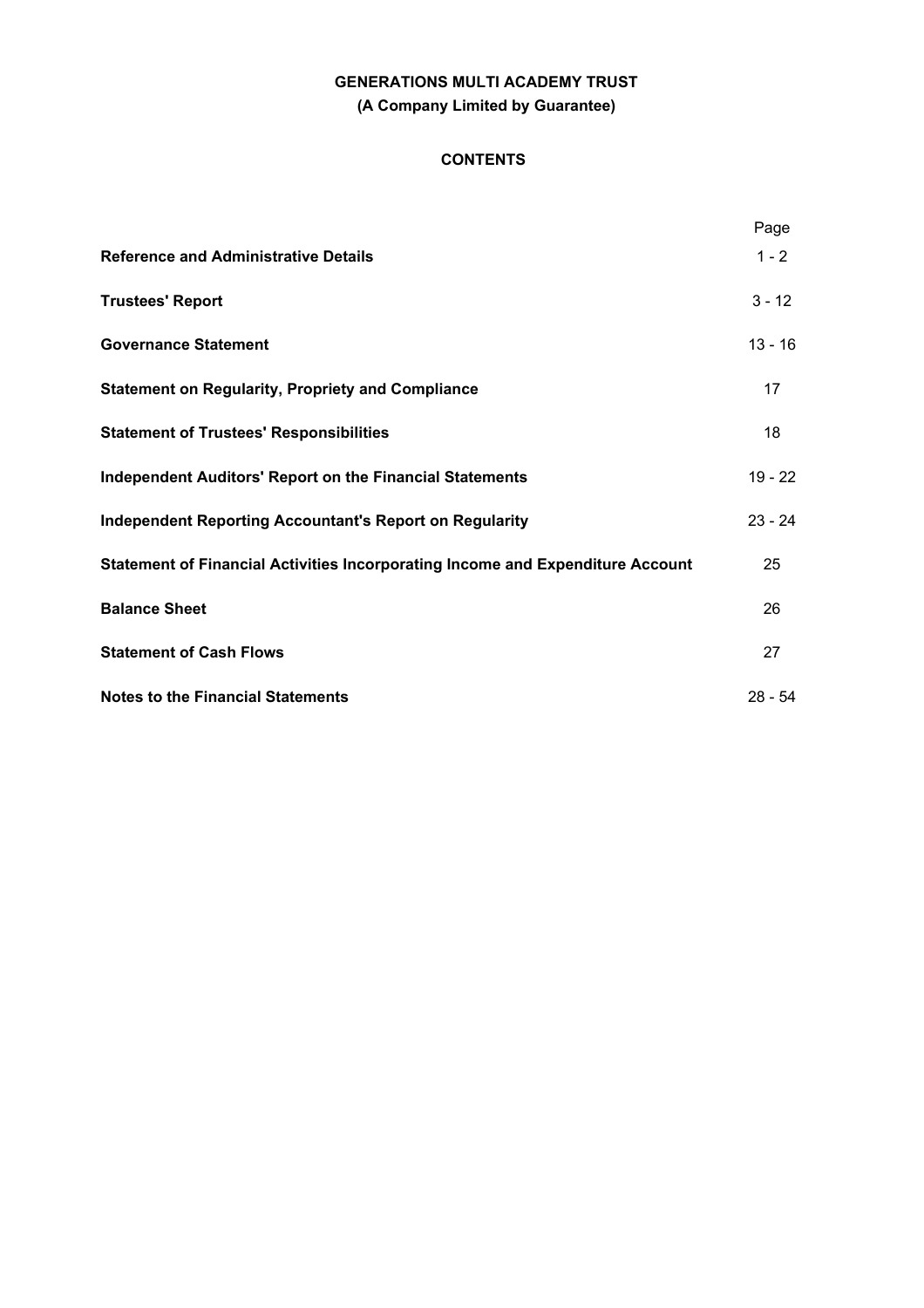## **(A Company Limited by Guarantee)**

## **REFERENCE AND ADMINISTRATIVE DETAILS**

| <b>Members</b>                            | A Clarke<br>M Jackson<br>V Wright<br>M Baker<br>J Formoso (appointed 18 February 2021)                                                                                                                                                                                                                                                                                     |
|-------------------------------------------|----------------------------------------------------------------------------------------------------------------------------------------------------------------------------------------------------------------------------------------------------------------------------------------------------------------------------------------------------------------------------|
| <b>Trustees</b>                           | A Clarke, Chairman<br>A Garner, Executive Principle and Accounting Officer<br>J O'Sullivan<br>J Holt<br>J Formoso (resigned 17 February 2021)<br>F Grote (resigned 3 February 2021)<br>K Dunnett (resigned 22 July 2021)<br>B White (appointed 26 March 2021)<br>D Cooper<br>I Fish<br>P Philpott<br>T Oyelade<br>K Brown<br>S Skinner (resigned 17 June 2021)<br>V Wright |
| <b>Company registered</b><br>number       | 07759302                                                                                                                                                                                                                                                                                                                                                                   |
| <b>Company name</b>                       | <b>Generations Multi Academy Trust</b>                                                                                                                                                                                                                                                                                                                                     |
| <b>Principal and registered</b><br>office | <b>Generations Multi Academy Trust</b><br>Goffs School<br>Goffs Lane<br>Cheshunt<br><b>Waltham Cross</b><br>EN7 5QW                                                                                                                                                                                                                                                        |
| <b>Senior Leadership</b><br>Team          | A Garner, Executive Principle<br>I Denchfield, Chief Financial Officer<br>M Ellis, Goffs Academy Principal<br>T Sparks, Goffs-Churchgate Academy Principal<br>T Backman, HR Director                                                                                                                                                                                       |
| <b>Independent Auditors</b>               | Price Bailey LLP<br><b>Chartered Accountants</b><br>Causeway House<br>1 Dane Street<br><b>Bishop's Stortford</b><br>Hertfordshire<br><b>CM23 3BT</b>                                                                                                                                                                                                                       |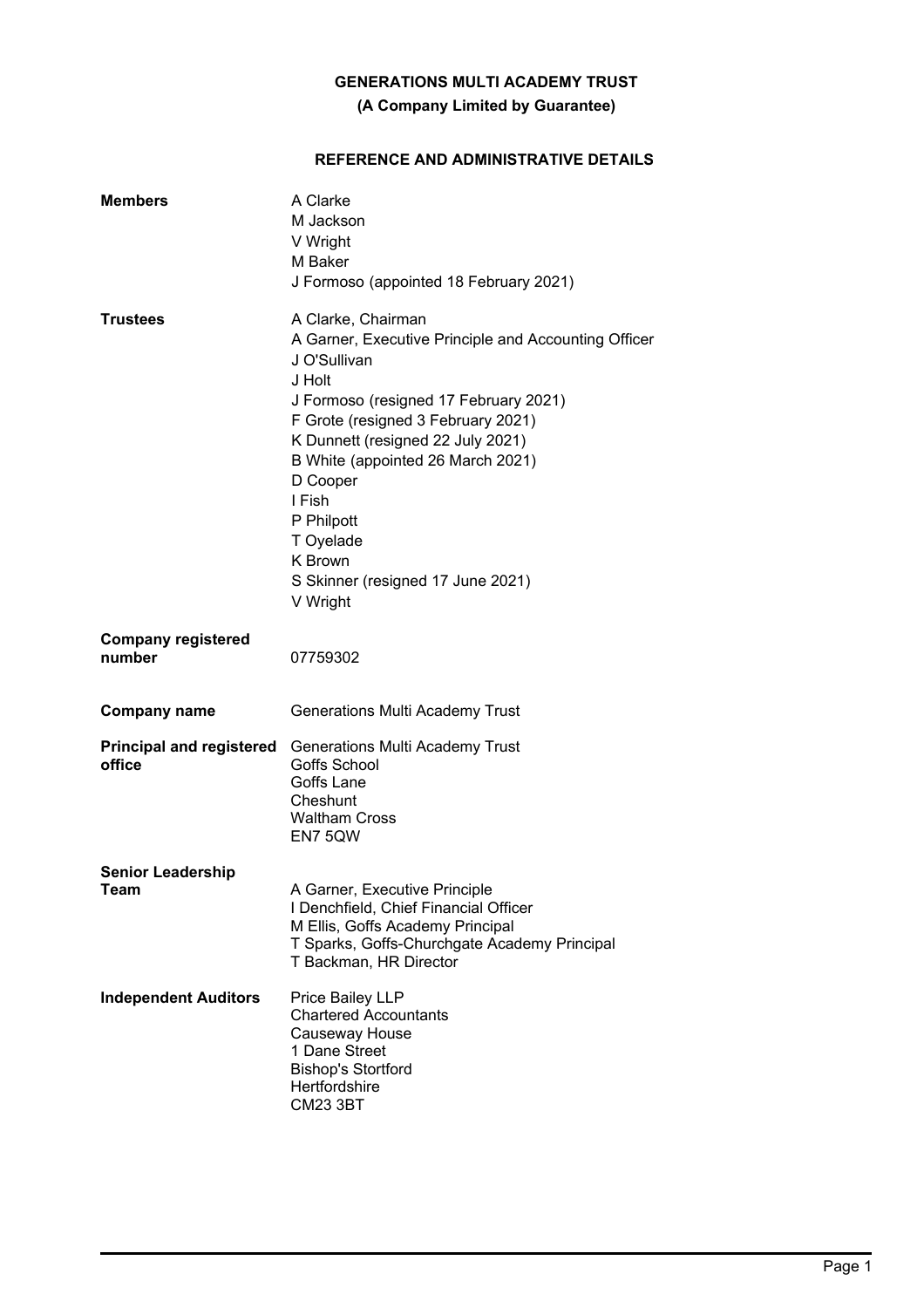## **(A Company Limited by Guarantee)**

#### **REFERENCE AND ADMINISTRATIVE DETAILS (CONTINUED) FOR THE YEAR ENDED 31 AUGUST 2021**

| <b>Bankers</b>    | Lloyds Bank plc<br>1 Silver Street<br>Enfield<br>Middlesex<br>EN1 3EE     |
|-------------------|---------------------------------------------------------------------------|
| <b>Solicitors</b> | Browne Jacobson LLP<br>33 Castle Gate<br>Nottingham<br>NC <sub>17BJ</sub> |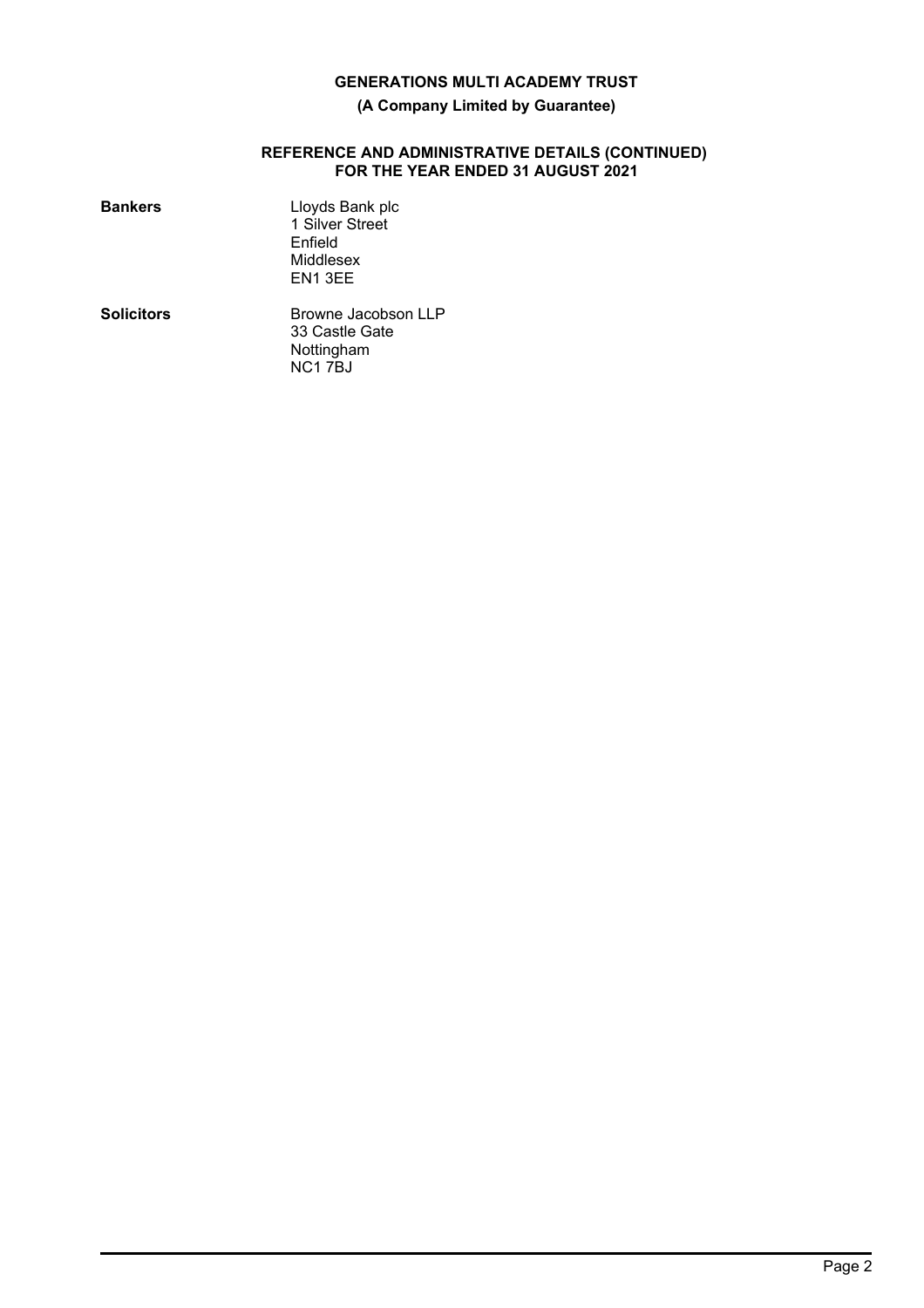**(A Company Limited by Guarantee)**

## **TRUSTEES' REPORT FOR THE YEAR ENDED 31 AUGUST 2021**

#### **Trustees' Report**

The Trustees present their Annual Report together with the financial statements and Auditor's Report of the Charitable Company for the period ended 31 August 2021. The Annual Report serves the purposes of both a Trustees' Report, and a Directors' Report under company law.

The Company operates two academies Goffs Academy and Goffs-Churchgate Academy, for students aged 11 to 19 principally serving the local communities of Cheshunt, Goffs Oak and Cuffley. Goffs Academy has a capacity of 1500 and had a number on roll of 1,546 in the School census of the 7th October 2021. Goffs-Churchgate Academy has a capacity of 600 and had a number on roll of 548 in the School census of the 5th October 2020.

## **Structure, Governance and Management**

## **Constitution**

Generations Multi Academy Trust is a company limited by guarantee and an exempt charity. The Charitable Company's Memorandum and Articles of Association are the primary governing documents.

The Trustees are the Directors of the Charitable Company for the purposes of company law. The Charitable Company is known as Generations Multi Academy Trust.

Details of the Trustees who served throughout the year except as noted are included in the Reference and Administrative Details on page 1.

## **Members' Liability**

Each Member of the Charitable Company undertakes to contribute to the assets of the Charitable Company in the event of it being wound up while they are a Member, or within one year after they cease to be a Member, such amount as may be required, not exceeding £10, for the debts and liabilities contracted before they ceased to be a Member.

## **Trustees' Indemnities**

Trustees benefit from indemnity insurance to cover the liability of the Trustees which by virtue of any rule of law would otherwise attach to them in respect of any negligence, default or breach of trust or breach of duty of which they may be guilty in relation to the Trust. This insurance is included in the Risk Protection Arrangement for Academies which is arranged by the Department for Education through the Education and Skills Funding Agency and covers all general insurance for the Trust and was charged at a rate of £18 per student during 2020/21.

#### **Method of Recruitment and Appointment or Election of Trustees**

The Members may appoint up to 10 Trustees provided that the total number of Trustees who are employees of the Trust (including the Executive Principal) may not exceed one third of the total number of Trustees.

There shall be a minimum of 2 and up to 4 parent Trustees who shall be appointed by election via secret ballot of parents of registered pupils at the Trust. The ballot will be organised by the Trust Board. A parent Trustee must be the parent of a pupil registered at the Trust at the time of their election. If the number of parents standing for election is less than the number of vacant parent Trustee positions, the Trust Board shall appoint a parent Trustee being the parent of a pupil registered at one of the Trust's Schools.

The Trustees may appoint staff Trustees by election via secret ballot of employees of the Trust. The ballot will be organised by the Trust Board. A staff Trustee must be an employee of the Trust at the time of their election and will be deemed to have resigned as a Trustee at the point that they cease to be an employee of the Trust.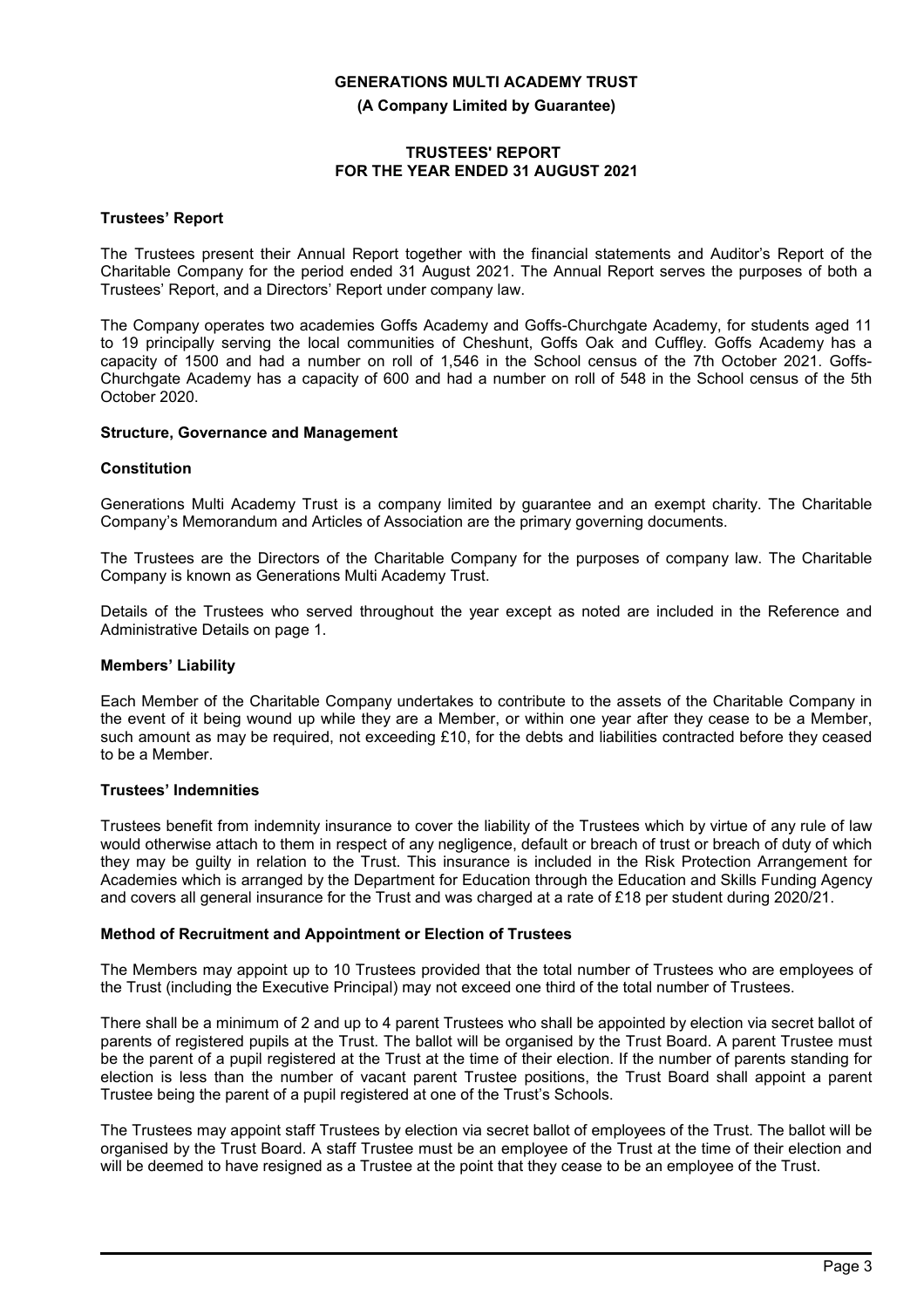**(A Company Limited by Guarantee)**

## **TRUSTEES' REPORT (CONTINUED) FOR THE YEAR ENDED 31 AUGUST 2021**

The Trustees may appoint up to 3 Co-opted Trustees. Co-opted Trustees may only be appointed by Trustees who are not themselves co-opted and co-opted Trustees may not be employees of the Academy Trust if the total number of employees of the Trust (including the Executive Principal) would exceed one third of the total number of Trustees.

The Secretary of State may appoint additional Trustees of the Academy Trust if: a warning notice has been issued to the Academy Trust under article 60 of the funding agreement and the Trustees have failed to comply or secure compliance with the notice; the Academy Trust receives an OFSTED grading which amounts to a drop of two grades between inspections or within a 5 year period.

In appointing new Trustees the Trust Board will consider the experience and competencies of the current Trustees and requirements of the Academy Trust for development as laid out in the Academy's development plan.

## **Policies and Procedures Adopted for the Induction and Training of Trustees**

Trustees shall undertake such training as deemed necessary by the Trust Board. The Trust Board shall make available appropriate resources to enable Trustees to undertake such training. New Trustees will be expected to undertake induction training contracted through the Local Authority and with the Executive Principal of the Academy and Chair of Trustees.

## **Organisational Structure**

The Multi Academy Trust is structured as follows:



Financial authority is delegated, as detailed in the schedule of financial delegations included in the Trust's Financial Procedures Manual.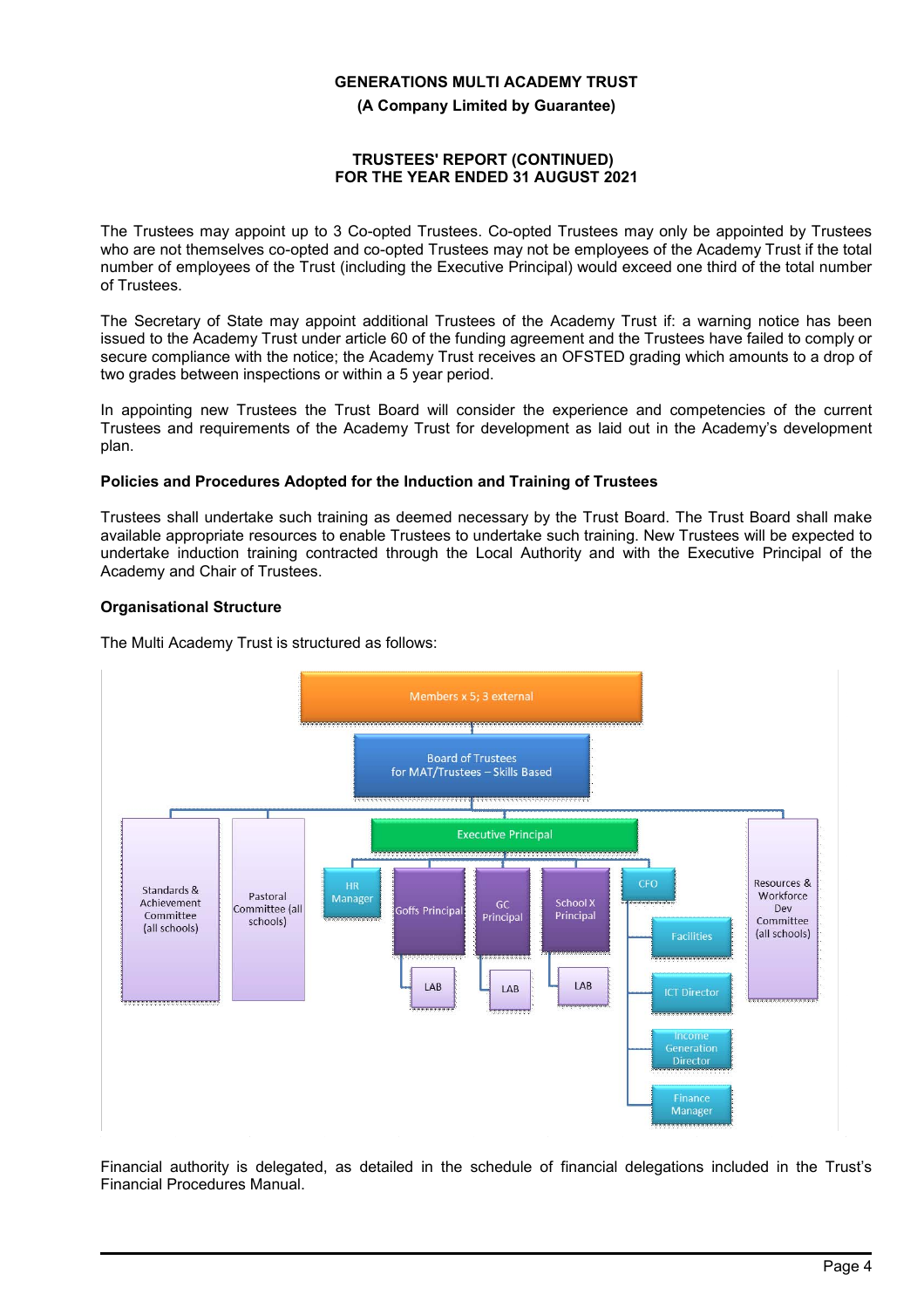**(A Company Limited by Guarantee)**

## **TRUSTEES' REPORT (CONTINUED) FOR THE YEAR ENDED 31 AUGUST 2021**

Decisions of a strategic nature or those likely to have a significant impact on the resourcing or financial position of the Trust, are reserved for the Trust Board, having first been considered by the Senior Leadership Team(s) who will make recommendations in this regard.

Appointment of the Executive Principal is a matter reserved by the Trust Board, who are also involved in the appointment of staff to senior leadership team positions.

The Executive Principal is the Accounting Officer as defined in the funding agreement with the Secretary of State.

Matters involving land purchase or disposal and borrowing resources are referred to the Secretary of State, as required by the funding agreement.

## **Arrangements for setting pay and remuneration of key management personnel**

Pay and remuneration for the Executive Principal and other members of the Senior Leadership Team(s) is set in accordance with guidelines published in the School Teachers Pay and Conditions Document, as published by the Department for Education from time to time, and /or through external benchmarking for senior support staff and as agreed by the Trustees.

Progression up the pay scales for all staff is subject to satisfactory performance as determined under the Trust's Appraisal Policy and as reviewed by the Personnel Committee of Trustees.

## **Related Party and other Connected Charities and Organisations**

The Trust is an independent entity and is not part of any federation. However, the Trust does benefit from donations made to it by the Goffs School Educational Trust, which is a Registered Charity, and the Friends of Goffs-Churchgate Academy. The Trust supports the activities of these organisations in the pursuit of its objects.

## **Trade Union Facility Time**

The Trust has no employees that are Trade Union Representatives.

## **Objectives and Activities**

## **Objects and Aims**

The Trust's principal activities include the advancement for the public benefit of education in the United Kingdom by establishing, maintaining, carrying on, managing and developing schools offering a broad and balanced curriculum. In addition, the Trust undertakes to promote for the benefit of the inhabitants of Cheshunt and the surrounding area the provision of facilities for the recreation or other leisure time occupation of individuals who have need of such facilities by reason of their youth, age, infirmity or disablement, financial hardship or social and economic circumstances, or for the public at large in the interest of social welfare and with the object of improving the condition of life of the said inhabitants.

## **Objectives, Strategies and Activities**

Our academies function on the principles of:

- Strong leadership, relentlessly focused on achieving the best possible outcomes for each child;
- Extensive pastoral support systems including Directors of Learning, Learning Mentors, counsellors,
- Place2Be and extended provision through ChEXS where we are the lead agency;
- Academic rigour; and
- Extremely high and non-negotiable expectations of behaviour.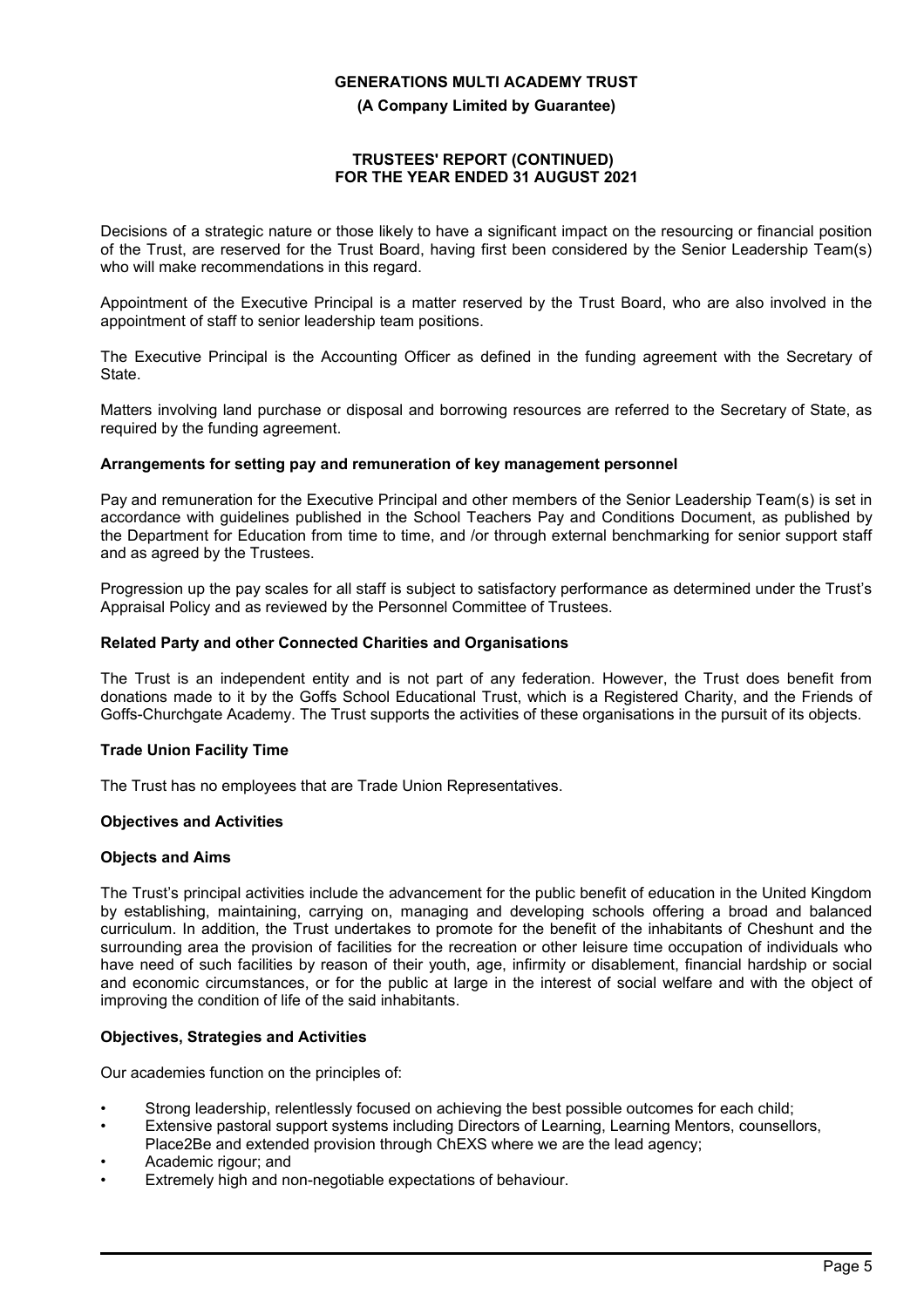**(A Company Limited by Guarantee)**

## **TRUSTEES' REPORT (CONTINUED) FOR THE YEAR ENDED 31 AUGUST 2021**

Our firm belief is that successful learning takes place when students feel safe, confident, respected and valued, and are engaged. As such, our Schools operate extremely high expectations of behaviour, placing great emphasis on pastoral care and very close links with parents.

Our Schools also pride themselves on their sense of community – both within the School itself, and in the wider locality. Our students actively support local charity work such as the Isabel Hospice, and maintain strong links with our local primary schools.

Student Leadership groups actively encourage leadership development through a series of student led groups, with groups including charitable events/activities, a student newsletter, and Digital Leaders driving forward the School's commitment to using technology to enhance learning.

Both Schools operate out of recently constructed buildings, offering fit for purpose learning and working environments.

Our Schools are happy and caring communities, staffed by teams of highly committed teachers and support staff, working in partnership with Trustees and parents to provide the best possible education.

Both Schools offer very distinct secondary learning experiences, with the deliberately much smaller size of Goffs-Churchgate designed to provide for those children who learn and achieve best in a smaller environment.

Each School has very distinct characteristics and therefore pursue strategies based on their need within the framework above. Please refer to their websites directly for more information.

## **Public Benefit**

The Trustees have complied with their duty to have due regard to the guidance on Public Benefit published by the Charity Commission in exercising their powers and duties. The activities undertaken to further the Trust's purpose for the Public Benefit include:

The continued advancement of education in the United Kingdom reflected in the continued high level of outcomes for students in the year.

The provision of facilities for the recreation or other leisure time occupation for the benefit of the inhabitants of Cheshunt and the surrounding area, though by providing access to the Trust's facilities to members of the public outside of normal school hours.

## **Strategic Report**

#### **Achievements and Performance**

The Trust has continued to pursue strategies to drive up the achievement of students within our care. In 2020-21 this continued to prove especially challenging with the on-going impact of the Covid-19 pandemic, as a result of which schools closed to all but a very few students in November of 2020, and again for most of the spring term with learning and teaching moving to virtual delivery. We again delivered GCSE results significantly above national averages: at Goffs Academy with an estimated Progress 8 score of +0.69; and +0.66 for Goffs-Churchgate, based on final teacher assessed grades. The latter after four years of operating this School which has, as a result, gone from being in the bottom 12% of schools nationally to being well above average.

Goffs Academy was last inspected by OFSTED in November 2017 and was assessed at this short inspection as maintaining its rating of Good, plus its previous grading of Behaviour and Safety together with Leadership and Management of outstanding. The inspectors commented that: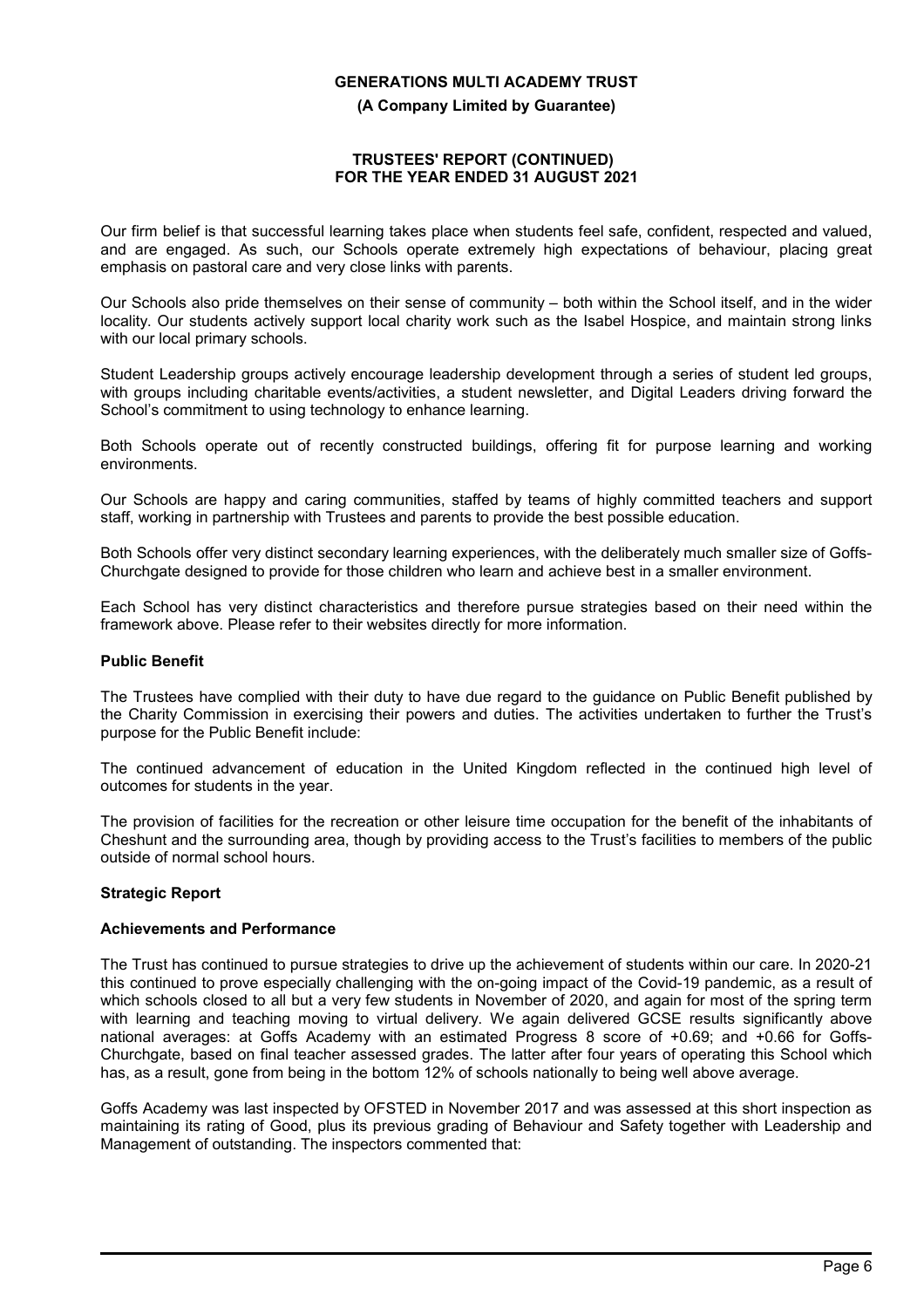**(A Company Limited by Guarantee)**

## **TRUSTEES' REPORT (CONTINUED) FOR THE YEAR ENDED 31 AUGUST 2021**

"You are highly ambitious for pupils and relentless in your drive to continually improve the education they receive. You lead and manage all aspects of the School well. You reflect carefully on the successes of the School over time and consider how to improve areas which do not meet your high standards. Leaders across the School follow your example and they, too, seek to reflect and improve on what they do. As a result, pupils in the School are happy, well behaved and well taught."

In terms of next steps inspectors stated that:

"Leaders and those responsible for governance should ensure that:

- the progress that pupils make in science continues to improve, so that it is as good as the progress that pupils make in other subjects
- teaching across the School continues to improve, so that it is all as good as the best."

The Trust has continued pursuing strategies to address these areas during the year at this Academy.

Goffs-Churchgate having become part of the Trust from 1 December 2017 was due to be inspected in the 2019- 20 academic year. However, inspections were cancelled due to the Covid-19 pandemic. We anticipate an inspection is imminent pending the on-going delays due to the pandemic and the inevitable backlog of inspections.

Goffs Academy again recorded record numbers of applications for entry in September 2020 and is operating at capacity in the lower school, providing further financial stability. The Trustees agreed to the Academy expanding the PAN to 240 students in 2016 and this number were admitted into Year 7 for the first time in Autumn 2017. As at September 2021, Years 7 – 11 are full to capacity, with all year groups having on or above 240 students. Due to the lag in funding, the full financial benefit of this will not be seen until the 2022/23 academic year. We continue to promote the Sixth Form, and numbers have seen significant increases and continue to be well above the target number of 300 at 353 as at Autumn 2021.

Applications for Goffs-Churchgate Academy also continue to be strong. In the autumn of 2018, the PAN increased to 120 (the final figure for this School) and all these places were filled in that and the subsequent year. For the autumn of 2021, the School was significantly over-subscribed, and remains on track to fill to its capacity of 600 by the autumn of 2022.

The Trust is actively continuing to pursue other opportunities to bring more schools into the Trust, and has continued to seek agreement to let part of the Goffs-Churchgate Academy site to a nursery provider (although this has been significantly delayed due to the Covid-19 pandemic). We are hopeful that this will be concluded in the 2021/22 academic year and two potential nursery partners have now been identified. This project is seen by the Trust as a key aspect of providing additional staff benefits and supporting recruitment and retention of staff.

The Trust continues to invest heavily in its facilities, in the year completing projects to provide additional IT equipment and to replace all the lighting at Goffs Churchgate with energy efficient LED lighting. However, the additional substantial costs of dealing with the pandemic have meant that a number of projects have been delayed in order to protect the Trust's overall cash reserves.

The increase in the PAN in autumn of 2017, and the continued growth in demand for Sixth Form places at Goffs, have led to serious capacity issues within the existing building. As a result, we have invested in a new facility to provide additional classroom capacity, and a state of the art gym for use by students and the general public. This arrangement will help to fund the facility. Planning permission for the new facility was granted on the 14 September 2020 and construction started early in 2021. Unfortunately, due to general supply issues within the construction industry, delivery has been delayed, but the building is now due to be completed for the spring of 2022.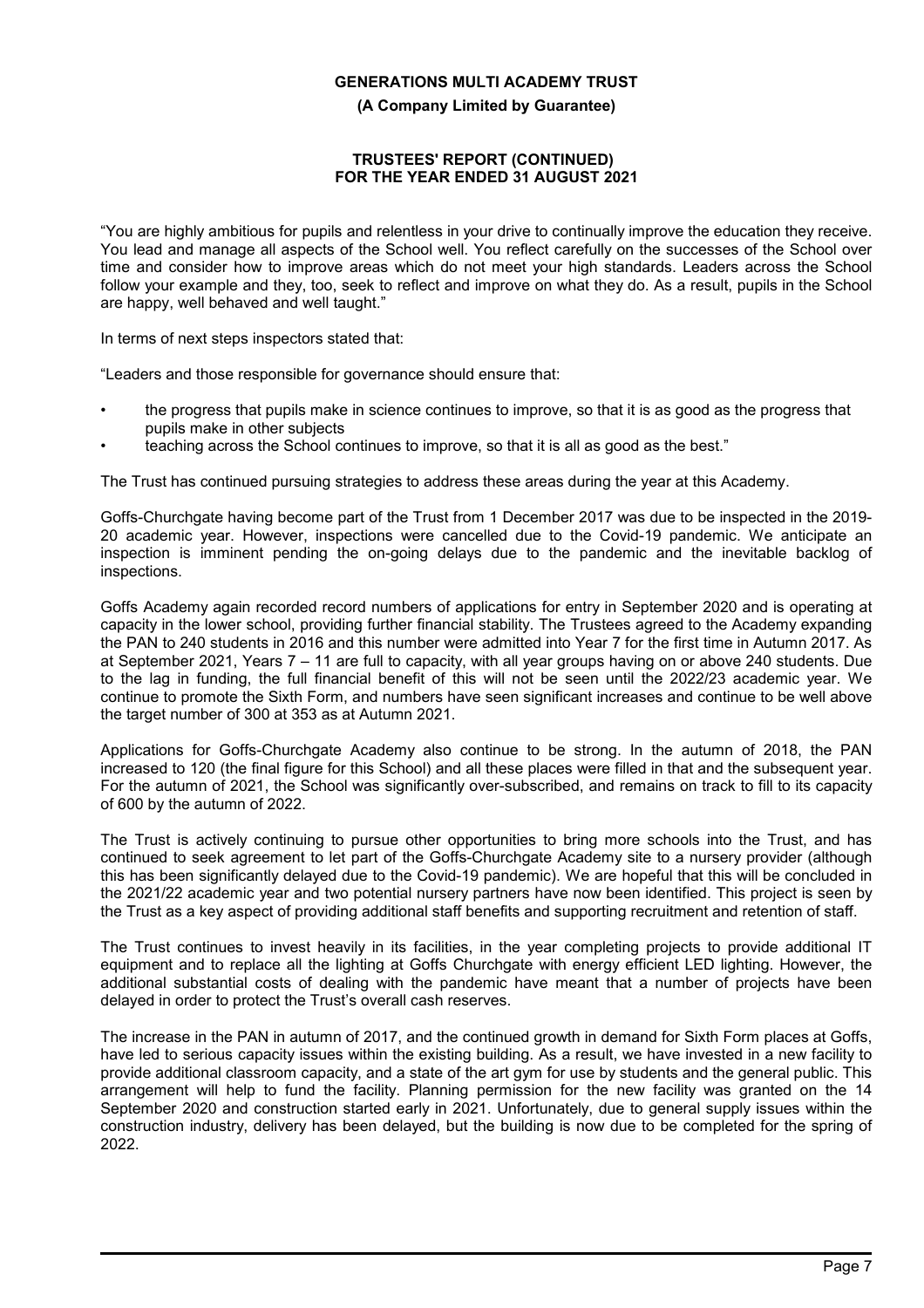**(A Company Limited by Guarantee)**

#### **TRUSTEES' REPORT (CONTINUED) FOR THE YEAR ENDED 31 AUGUST 2021**

## **Key Performance Indicators**

The Trust continues to track performance against four Key Performance Indicators within our academies:

Financial performance against budget which is detailed below:

Attendance of students: Goffs achieved an attendance rate of 94.7% in the year, against a target of 96%. Goffs-Churchgate achieved an attendance rate of 94.4% in the year, against a target of 95.5%. However, the uncertainty around the Covid-19 pandemic was a contributary factor to this performance, even prior to closure periods. Rigour around the attendance of students to on-line provision was maintained and has paid a vital role in ensuring that the impact on learning during periods of closure was minimised.

Achievement of students: Goffs achieved 81% 4+ including English and Maths in the 2020-21 academic year, against a national figure (from 2019 – 2020 & 2021 will not be published) of 65.9%. 65% of students at the Academy achieved 5+ including English and Maths, against a national average of 44.1% (from 2019 – 2020 & 2021 will not be published). Goffs-Churchgate achieved 65% 4+ including English and Maths in the 2020-21 academic year, against a national figure (from 2019 – 2020 & 2021 will not be published) of 65.9%. 42% of students at the Academy achieved 5+ including English and Maths, against a national average of 44.1% (from 2019 – 2020 & 2021 will not be published). See above for overall progress 8 measures.

The quality of teaching: due to changes in the way that lesson observations are undertaken, Goffs now monitor the percentage of key requirements meeting expectations in six key areas: following the intended curriculum; giving feedback within the lesson; timely written feedback is given in line with department policy; behaviour is conducive to learning; prior learning is recapped; students make progress over time. These measures were met over the year, with many examples of exceptional practise. At Goffs-Churchgate, a range of observations and reviews take place throughout the year. As part of the reviews, the School monitors the percentage of lessons meeting the School's essential requirements for a lesson. Across 2020/2021, 100% of lessons met the essential requirements of marking and assessment; home learning; behaviour for learning; progress; health and safety and equality and diversity.

## **Going Concern**

After making appropriate enquiries, the Trust Board has a reasonable expectation that the Trust has adequate resources to continue in operational existence for the foreseeable future. For this reason, it continues to adopt the going concern basis in preparing the financial statements. Further details regarding the adoption of the going concern basis can be found in the Statement of Accounting Policies.

## **Financial Review**

The Trust's principle source of funds is from the DfE in the form of a General Academy Grant to each of its Schools. The Trust has implemented a number of strategies at each School to ensure that resources are directed to those areas where they are required, in support of that School's Development Plan and this has been embedded in the Trusts business planning process.

As always, the Trust's single biggest item of expenditure is on teaching staff. The Trust continues to believe in investing in its staff through training delivered in house and through external courses and will always employ the best staff available, wherever possible, in support of its objectives in raising achievement. The Trust deals with any underperformance of staff in a robust manner in the belief that every student has the right to the best possible learning experience. This position is supported by performance related pay, which enables the Trust to reward our most able staff for the outstanding work that they do, and likewise ensure underperformance is not rewarded.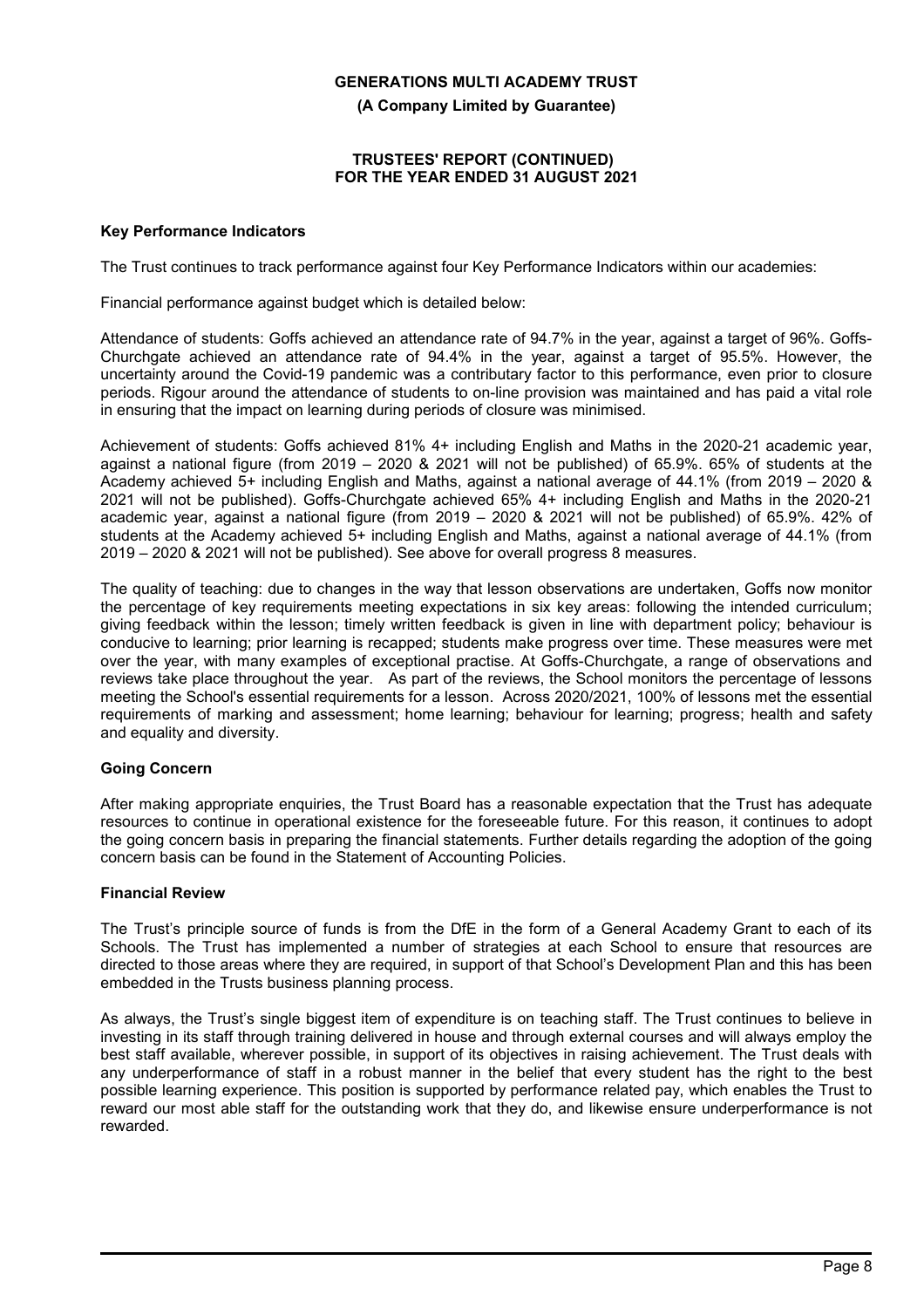**(A Company Limited by Guarantee)**

#### **TRUSTEES' REPORT (CONTINUED) FOR THE YEAR ENDED 31 AUGUST 2021**

The Trust continues to pursue cost reduction initiatives and to focus on ensuring that value for money is achieved through our procurement practices. For example, the cleaning contract has been let on a PAN Trust basis, realising significant savings overall. However, there is continued pressure in the system on School finance due to an extended period of cash flat funding from the DfE over a number of years, inflationary pressure on costs, structural changes such as increased pension contributions required from the Trust to both the Teachers' Pension Scheme and Local Government Pension Scheme for support staff, as well as changes to national insurance. Additionally, there have been substantial extraordinary costs associated with the pandemic over the last two academic years, with very little in terms of additional funding from the DfE. The Trust ended the year with an in-year surplus on revenue funds of £242,179 a position that was significantly better than the budgeted deficit of £555k. This was principally as a result of delaying capital investments. However, the Trust continues to have revenue reserves of £912,118.

The Trust continues to actively pursue strategies to seek alternative sources of funds. The lettings business continued to show significant growth through the year, generating income which was expected to have achieved in excess of £565k. However, the Covid-19 pandemic meant that the business effectively closed along with the Schools during November, and again during the spring term. However, the "bounce back" after periods of closure has been significant, demonstrating the overall resilience of this business and providing further confidence in its sustainability going forwards.

## **Reserves Policy**

The Trust continues to carry a surplus and has a policy not to maintain excessive reserves to the detriment of the education of students currently on roll, but to also closely monitor reserves and cash flows to ensure that it does not run into a deficit position. The lag in funding of growing numbers of students on roll, together with real funding reductions from the DfE, despite recent policy announcement and funding increases which have largely gone to fund pay increases for teaching staff only, has meant that the Trust is forecasting its tightest financial position in the year ahead (2021/22). As a result, the Trust will continue to pursue strategies to seek alternative sources of funds, through the work of the Director of Income Generation, and to seek expenditure savings wherever possible without affecting provision for students.

At 31 August 2021 the breakdown of the Trust's funds can be seen below: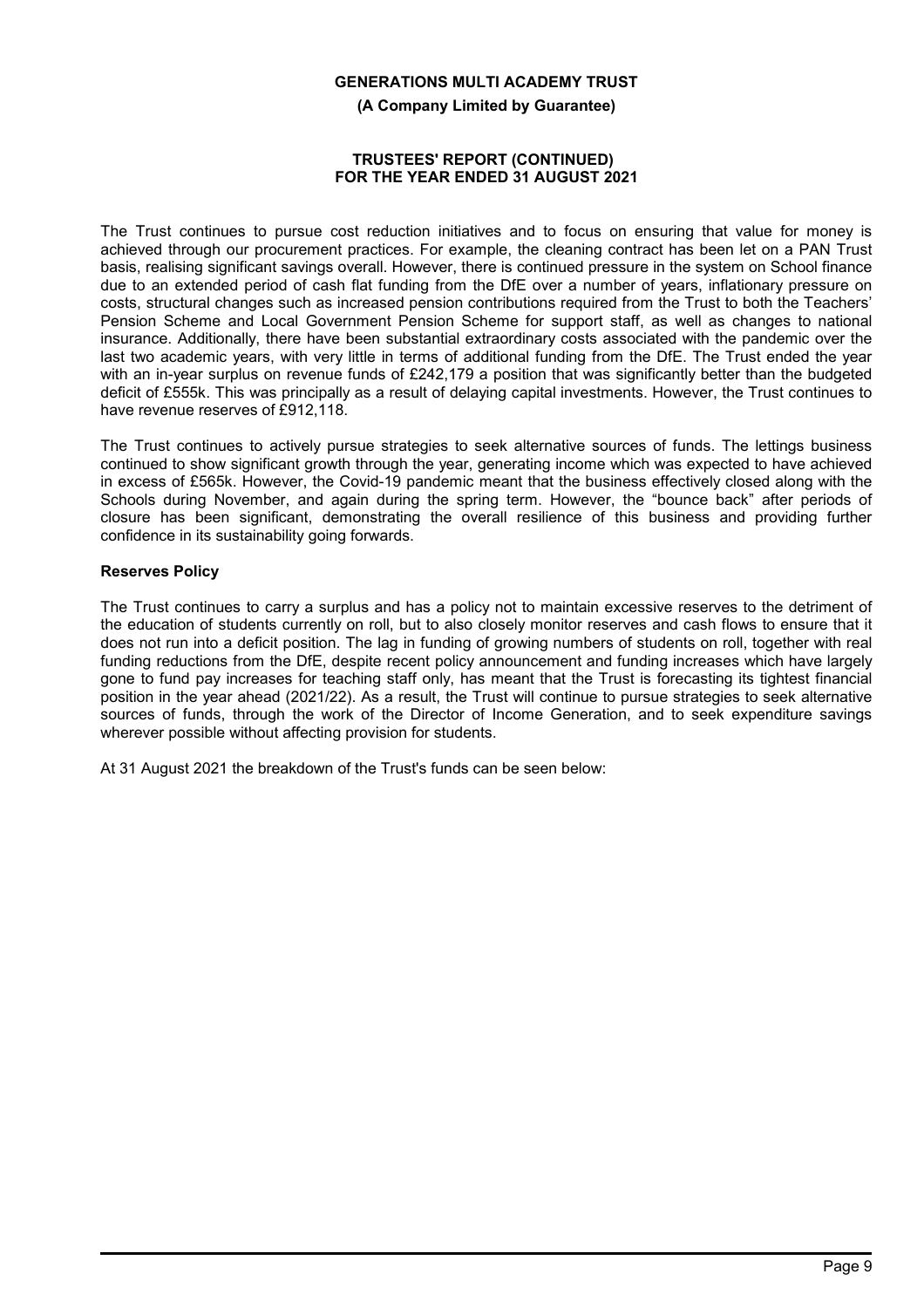**(A Company Limited by Guarantee)**

#### **TRUSTEES' REPORT (CONTINUED) FOR THE YEAR ENDED 31 AUGUST 2021**

|                                     | Restricted<br>General<br><b>Funds</b> | <b>Unrestricted</b><br><b>Funds</b> | <b>Fixed Asset</b><br><b>Fund</b> | <b>Pension</b><br><b>Reserve</b> | <b>Total</b>   |
|-------------------------------------|---------------------------------------|-------------------------------------|-----------------------------------|----------------------------------|----------------|
| Incoming<br><b>Resources</b>        | 11,910,445                            | 285,451                             | 103,893                           |                                  | 12,299,789     |
| <b>Resources</b><br>Expended        | (11, 348, 204)                        | (510, 552)                          |                                   |                                  | (11, 858, 756) |
| <b>LGPS Charge</b>                  |                                       |                                     |                                   | (782,000)                        | (782,000)      |
| Depreciation                        |                                       |                                     | (1,044,335)                       |                                  | (1,044,335)    |
| Employer<br>contributions paid      |                                       |                                     |                                   | 351,000                          | 351,000        |
| <b>Total Resources</b><br>Expended  | (11, 348, 204)                        | (510, 552)                          | (1,044,335)                       | (431,000)                        | (13, 334, 091) |
| Assets Purchased<br>from GAG        | (94, 961)                             |                                     | 94,961                            |                                  |                |
| <b>Actuarial Gains</b>              |                                       |                                     |                                   | (836,000)                        | (836,000)      |
| Surplus / (Deficit) for<br>the year | 467,280                               | (225, 101)                          | (845, 481)                        | (1,267,000)                      | (1,870,302)    |
| Balance at 1<br>September 2020      | 5,211                                 | 664,728                             | 44, 184, 148                      | (3,580,000)                      | 41,274,087     |
| Balance at 31<br>August 2021        | 472,491                               | 439,627                             | 43,338,667                        | (4,847,000)                      | 39,403,785     |

The deficit on the pension reserve relates to the non- teaching staff pension scheme where, unlike the teacher's scheme, separate assets are held to fund future liabilities as discussed in note 25. The deficit can be met in the longer term from any combination of increased employer or employee contributions, increased Government funding or changes to scheme benefits. The restricted funds will be spent in accordance with the terms of the particular funds. Unrestricted funds are for use on the general purposes of the Trust, at the discretion of the Trustees, and represent less than one month's worth of Trust expenditure. The aim of the Trustees is to maintain its reserve at a level that will meet future working capital requirements.

## **Investment Policy**

The Trust will place on deposit any funds that it does not believe will be required for trading purposes over the next 6 to 12 months, to ensure the funds generate a higher level of return than simply holding them in current accounts. In making such decisions, the Trust will have due regard to the cash flow forecasts, the level of return and any associated risks.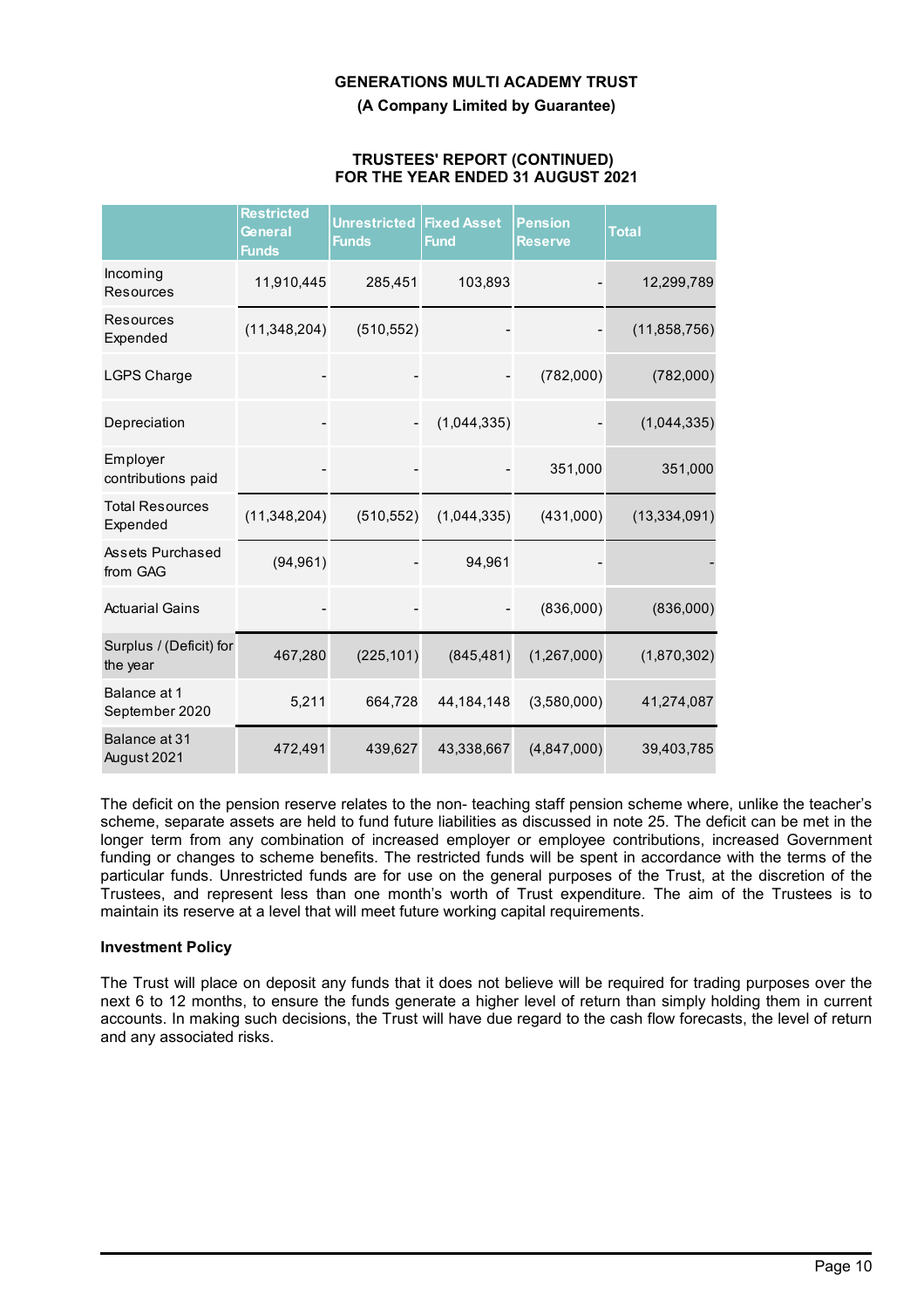**(A Company Limited by Guarantee)**

## **TRUSTEES' REPORT (CONTINUED) FOR THE YEAR ENDED 31 AUGUST 2021**

## **Principle Risks and Uncertainties**

The principal risks facing the Trust are:

- Reputational risk the major reputational risks are associated with academic achievement and behaviour of students. The Trust operates strict behaviour policies within its Academies which are followed consistently and leads to good behaviour and high levels of expectation amongst the student population at each. Academic achievement is assured by following the process outlined below under performance risk;
- Performance risk the principal performance risks are associated with achievement of students. The Trust mitigates these by robust and regular monitoring of student progress together with targeted interventions to ensure that all students achieve the best of which they are able within every Academy;
- Financial Risk the principal financial risks are a reduction in student numbers, reduction in central Government funding, unbudgeted increase in teaching or support staff costs, or unbudgeted major capital repairs. The risks presented here are mitigated by maintaining and improving results to maintain demand for places at the academies in the Trust, and actively promoting the Academies where appropriate (including the Sixth Form at Goffs). Monitoring developments in school funding and planning for their effects. Monitoring staff costs closely on a monthly basis. Being successful in applying for capital grants to deal with all our major issues associated with the state of the current building stock. Developing third party sources of revenue through the work of the Director of Income Generation; and
- Risks associated with personnel the Trust believes in investing in its staff to ensure the best possible provision to students. Recruitment is through a robust processes. In the exceptionally rare instance of any underperformance or disreputable behaviour amongst the staff body, this is managed swiftly and effectively. Goffs is a lead school in a Schools Direct training partnership, and is therefore well placed to train future teachers to the standards expected in the Trust, and offer career opportunities to candidates at the end of their training. The Trust also operates a leadership academy to develop leadership capacity in middle management, ensuring a high calibre supply of resource for succession planning purposes, and is part of the Leadership Partner Schools Network (LPSN). In addition, the Trust believes in maintaining a high level of staff engagement on all major decisions, and rewards staff not only though remuneration, but also through a series of staff events, impromptu rewards and other benefits.

The Trust maintains a detailed risk register which gives more specific details in regard to the risks facing the Trust.

## **Fundraising**

The Trust does not fundraise from the public, nor does it work with commercial participators or professional fundraisers. Parental contributions are invited on a voluntary basis to contribute towards a range of extracurricular trips and activities. Trustees are aware of their responsibilities, and any funds raised are managed responsibly with reasonable care and skill, acting in the best interests of the Trust.

## **Plans for Future Periods**

The Trust intends to continue to follow its Strategic Development Plan in order to deliver the best possible outcomes for students in its care. The Trust will continue to pursue opportunities for the sponsorship of other academies including secondary or primary academies in the year ahead. See Achievements and Performance section above.

## **Funds Held as Custodian Trustee on Behalf of Others**

The Trust does not hold any funds on behalf of others.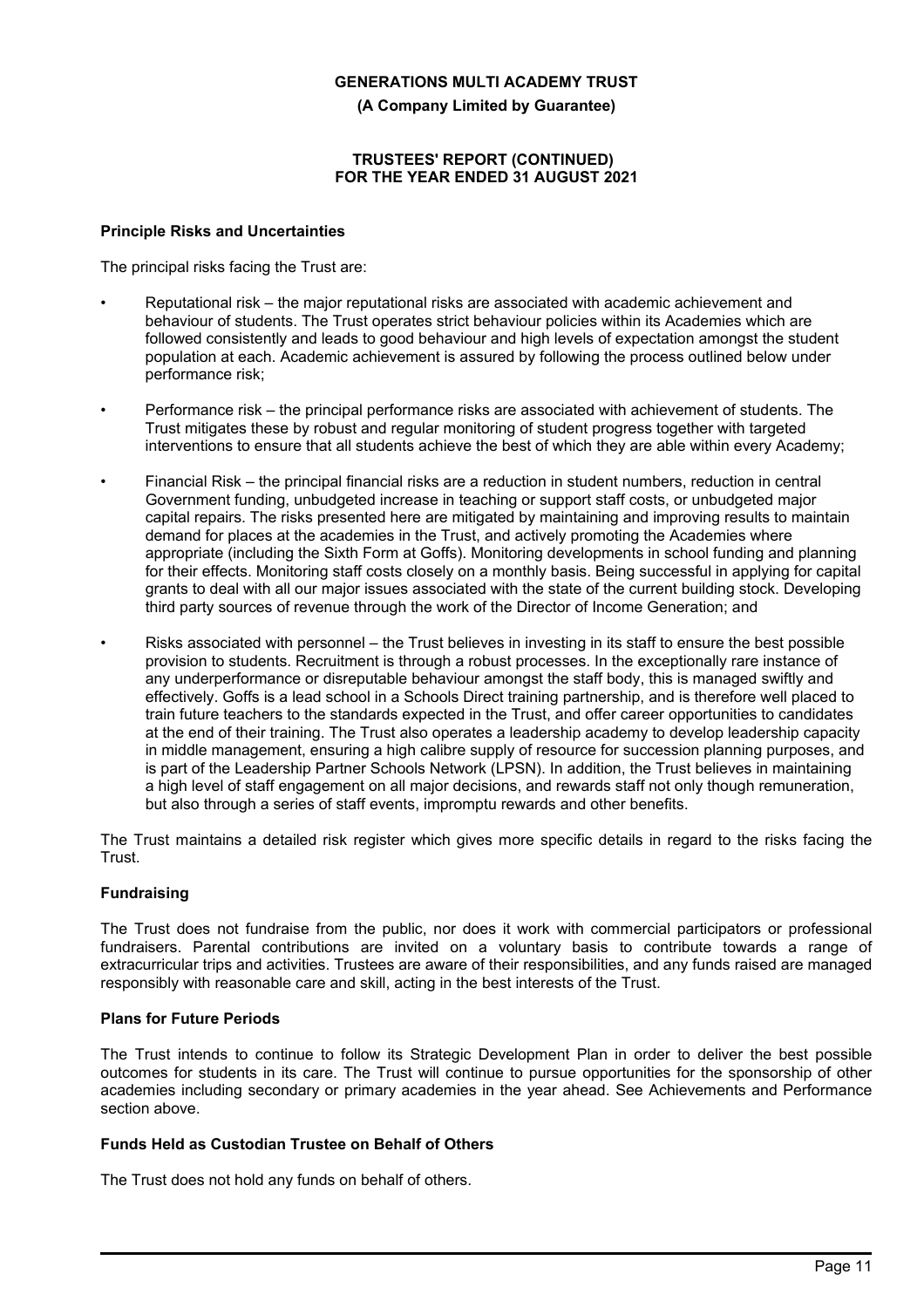**(A Company Limited by Guarantee)**

## **TRUSTEES' REPORT (CONTINUED) FOR THE YEAR ENDED 31 AUGUST 2021**

## **Auditor**

Insofar as the Trustees are aware:

- There is no relevant audit information of which the Charitable Company's Auditor is unaware; and
- The Trustees have taken all steps that they ought to have taken to make themselves aware of any relevant audit information and to establish that the Auditor is aware of that information.

The Auditors, Price Bailey LLP, are willing to continue in office and a resolution to appoint them will be proposed at the Annual General Meeting.

This Trustees' Report, incorporating a Strategic Report, was approved by the Trust Board on and signed on behalf of the Board by: 10 December 2021

……………………………………… **Andrew Clarke Chair**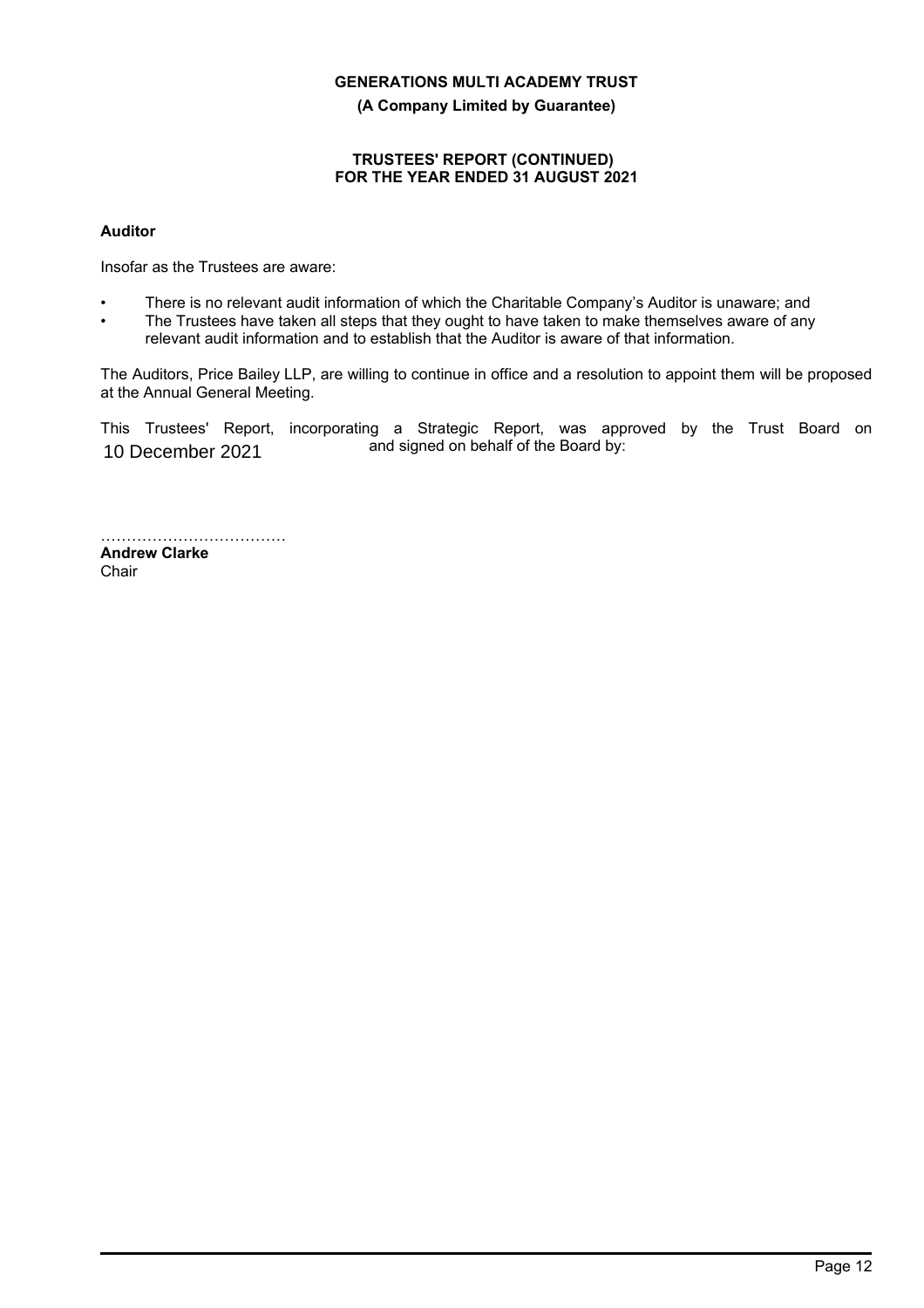**(A Company Limited by Guarantee)**

## **GOVERNANCE STATEMENT**

#### **Scope of responsibility**

As Trustees, we acknowledge we have overall responsibility for ensuring that the Trust has an effective and appropriate system of control, financial and otherwise. However, such a system is designed to manage rather than eliminate the risk of failure to achieve business objectives and can provide only reasonable and not absolute assurance against material misstatement or loss.

The Trust Board has delegated the day-to-day responsibility to the Executive Principal, as Accounting Officer, for ensuring financial controls conform with the requirements of both propriety and good financial management and in accordance with the requirements and responsibilities assigned to it in the funding agreement between the Trust and the Secretary of State for Education. They are also responsible for reporting to the Trust Board any material weaknesses or breakdowns in internal control.

## **Governance**

The information on governance included here supplements that described in the Trustees' Report and in the Statement of Trustees' Responsibilities. The Trust Board and its sub committees have formally met 6 times during the year.

Attendance during the year at meetings of the Trust Board was as follows:

| <b>Trustee</b>     | Meetings attended | Out of a possible |
|--------------------|-------------------|-------------------|
| A Clarke, Chairman | 6                 | 6                 |
| A Garner           | 5                 | 6                 |
| J O'Sullivan       | 6                 | 6                 |
| J Holt             | 6                 | 6                 |
| J Formoso          |                   | 3                 |
| F Grote            | 2                 | 3                 |
| K Dunnett          | 4                 | 6                 |
| <b>B</b> White     | 2                 | 2                 |
| D Cooper           | 5                 | 6                 |
| I Fish             | 5                 | 6                 |
| P Philpott         | 5                 | 6                 |
| T Oyelade          | 4                 | 6                 |
| K Brown            | 6                 | 6                 |
| S Skinner          | 5                 | 5                 |
| V Wright           | 4                 | 6                 |
|                    |                   |                   |

The overarching composition of the Board has remained consistent during the year. Two staff Trustees resigned and have not been replaced due to changes in guidance from the DfE. Appointments have been made based on a skills assessment of requirements. The Board considers its performance to be highly effective, with decisions being based on accurate data and due challenge of the executive team, as evidenced in the minutes of the board. The County Lead in governance was a Trustee until the end of the summer term and resigned only on the basis that she considered the Board to be highly effective, and her experience could therefore be used to greater effect elsewhere.

The Board delegates some of its responsibilities to sub committees and Local Academy Boards (LABS). The details are available in the Trust's Schedule of Delegation, published on the Trust's website.

The effectiveness and impact of the Trust Board is reviewed by the Supervisory Board, both at its AGM and periodically by discussions between Supervisory Board members and the Chair of Trustees on particular topics. Matters raised were discussed at pre-meetings held between non-executive/employee Trust Board members before each Board meeting. Those pre-meetings were suspended during the current Covid crisis, but are about to resume. Particular matters are then discussed, as appropriate, at Trust Board and/or sub-committee meetings. A formal review of impact and effectiveness is to take place annually from the Spring 2022 meeting onwards.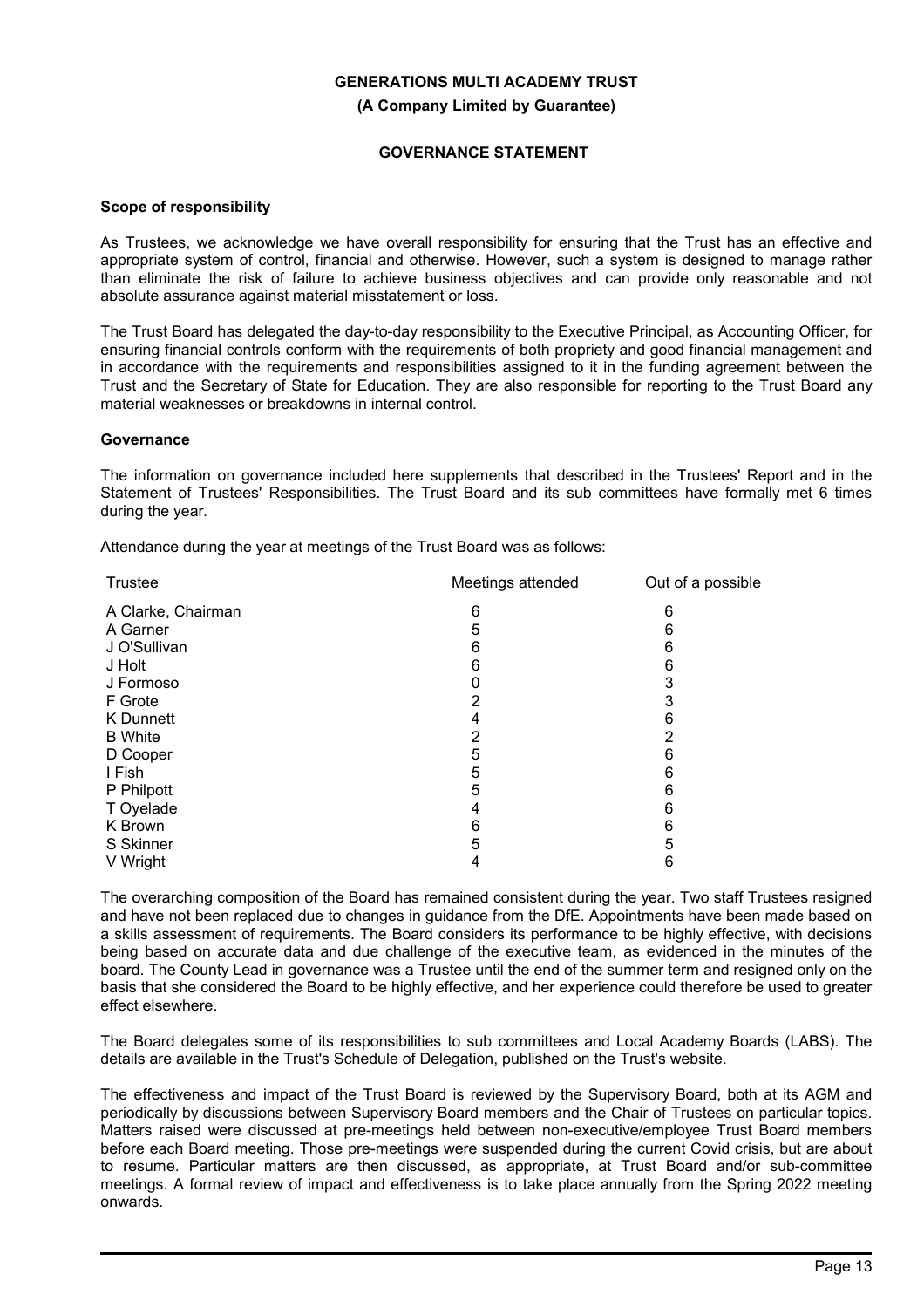## **GENERATIONS MULTI ACADEMY TRUST (A Company Limited by Guarantee)**

## **GOVERNANCE STATEMENT (CONTINUED)**

## **Governance (continued)**

The topic most debated in relation to effectiveness has been that of the inter-relationship of the Trust Board and the LABs and how best to organise that so as to ensure that detailed scrutiny of issues and statistics as well as the debating of broad matters of policy are undertaken in an effective way. This has led to revisions in the structure of delegation, the frequency of LAB meetings and to an increase in the size of the LABs so as to give them a greater range of expertise and effectiveness. Those matters are considered at every Trust Board meeting. The LAB Chairs have reported an increased sense of involvement and a more structured and valuable output.

Two other inter-related concerns raised and discussed over the last 12 months have been the attendance of non-Trustee senior executives and school leaders at Trust meetings and the role of employees of the Trust as Trustees. It is the impact, positive and negative, on effective discussion and decision making that has been debated. These are matters still under review. A decision was taken not, for the present, to seek to replace Trustees who were also Trust employees at the end of their terms of office with other employees. Hence, the election of replacement teaching and non-teaching staff representative Trustees has not taken place. It was also considered that such a role might be better placed at LAB level. The attendance of SLT members other than the two Principals at Trust Board meetings has been discussed at Supervisory Board level and more widely. A proposal to make better use of their attendance is being formulated.

The Resources and Workforce Development Committee is a sub-committee of the main Trust Board. Its purpose is to ensure that the Trust has adequate resources and directs them appropriately to the areas of need. This Committee also acts as the Audit Committee.

Attendance during the year at meetings was as follows:

| Trustee                                     | Meetings attended | Out of a possible |
|---------------------------------------------|-------------------|-------------------|
| P Philpott (Chair)                          | :C                | h                 |
| A Garner (Principal and Accounting Officer) |                   | 6                 |
| I Fish                                      | :C                | 6                 |
| K Brown                                     | 6                 | ค                 |

#### **Review of value for money**

As Accounting Officer, the Executive Principal has responsibility for ensuring that the Trust delivers good value in the use of public resources. The Accounting Officer understands that value for money refers to the educational and wider societal outcomes achieved in return for the taxpayer resources received.

The Accounting Officer considers how the Trust's use of its resources has provided good value for money during each academic year, and reports to the Board of Trustees where value for money can be improved, including the use of benchmarking data where available. The Accounting Officer has delivered improved value for money during the year by:

- Following best practice in procurement (for example the re-tendering significant contractual services);
- Following best practice in the allocation of resources through a robust "bottom up" process of business planning, directly linked to the Trust's and each School's priorities, as identified in its development plans;
- Continuously reviewing the impact and cost of intervention strategies to ensure the best possible outcomes are achieved with the funds available (for example in reviewing the use of external providers);
- The Trust's Auditors and the Department for Education provide benchmarking data which is reviewed by the Resources Committee to establish where potential areas of overspend exist, and actions required to address them; and
- During lockdown periods the Trust continued to pay its suppliers as per their contracts, in compliance with the public procurement notice (for example for cleaning and catering services). The Trust furloughed a small number of staff whose roles are solely in support of the lettings business which was closed during the lockdown period.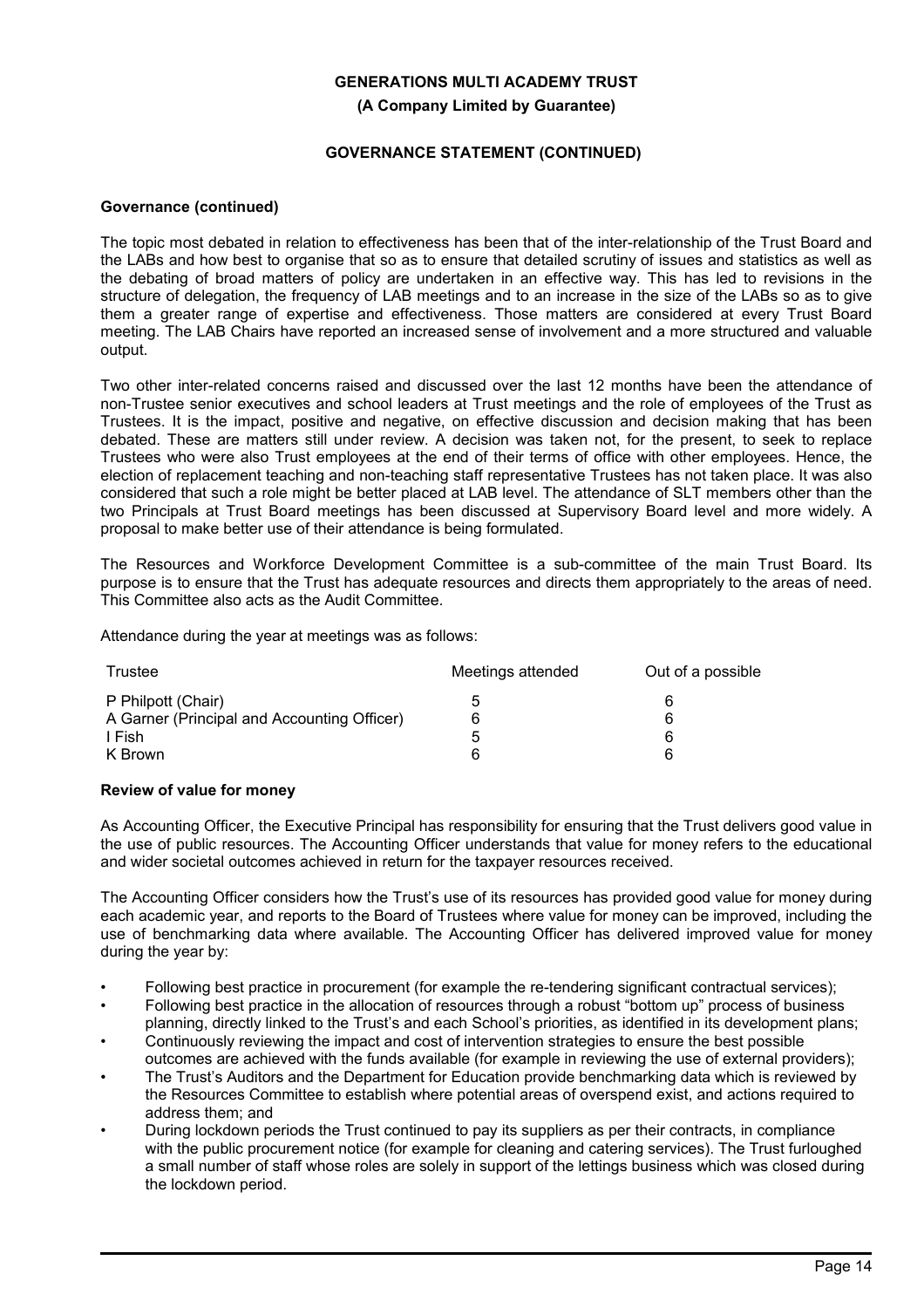**(A Company Limited by Guarantee)**

## **GOVERNANCE STATEMENT (CONTINUED)**

## **The purpose of the system of internal control**

The system of internal control is designed to manage risk to a reasonable level, rather than to eliminate all risk of failure to achieve policies, aims and objectives; it can therefore only provide reasonable and not absolute assurance of effectiveness. The system of internal control is based on an ongoing process designed to identify and prioritise the risks to the achievement of Trust's policies, aims and objectives; to evaluate the likelihood of those risks being realised and the impact should they be realised, and to manage them efficiently, effectively and economically. The system of internal control has been in place in the Trust for the year ended 31 August 2021, and up to the date of approval of the Annual Report and accounts.

## **Capacity to handle risk**

The Trust Board has reviewed the key risks to which the Trust is exposed, together with the operating, financial and compliance controls that have been implemented to mitigate those risks. The Trust Board is of the view that there is a formal on-going process for identifying, evaluating and managing the Trust's significant risks that has been in place for the year ending 31 August 2021, and up to the date of approval of the Annual Report and accounts. This process is regularly reviewed by the Trust Board.

The Senior Leadership Team undertook a zero-based process to identify the key risks to which the Academy Trust was exposed in the year 2011-12, and compiled them into a risk register identifying owners and actions required to mitigate the risks. The risk register is formally reviewed annually by the Senior Leadership Teams, and was last reviewed in the summer of 2021. The assessment was subsequently reviewed by Trustees, initially at the Resources and Workforce Development Committee, and subsequently at the Full Trust Board, as well as by our appointed Auditors. The register is reviewed on a regular basis. Staff are trained to manage risk in a way appropriate to their authority and duties. Guidance is available to them from the CFO, and other members of the Senior Leadership Teams.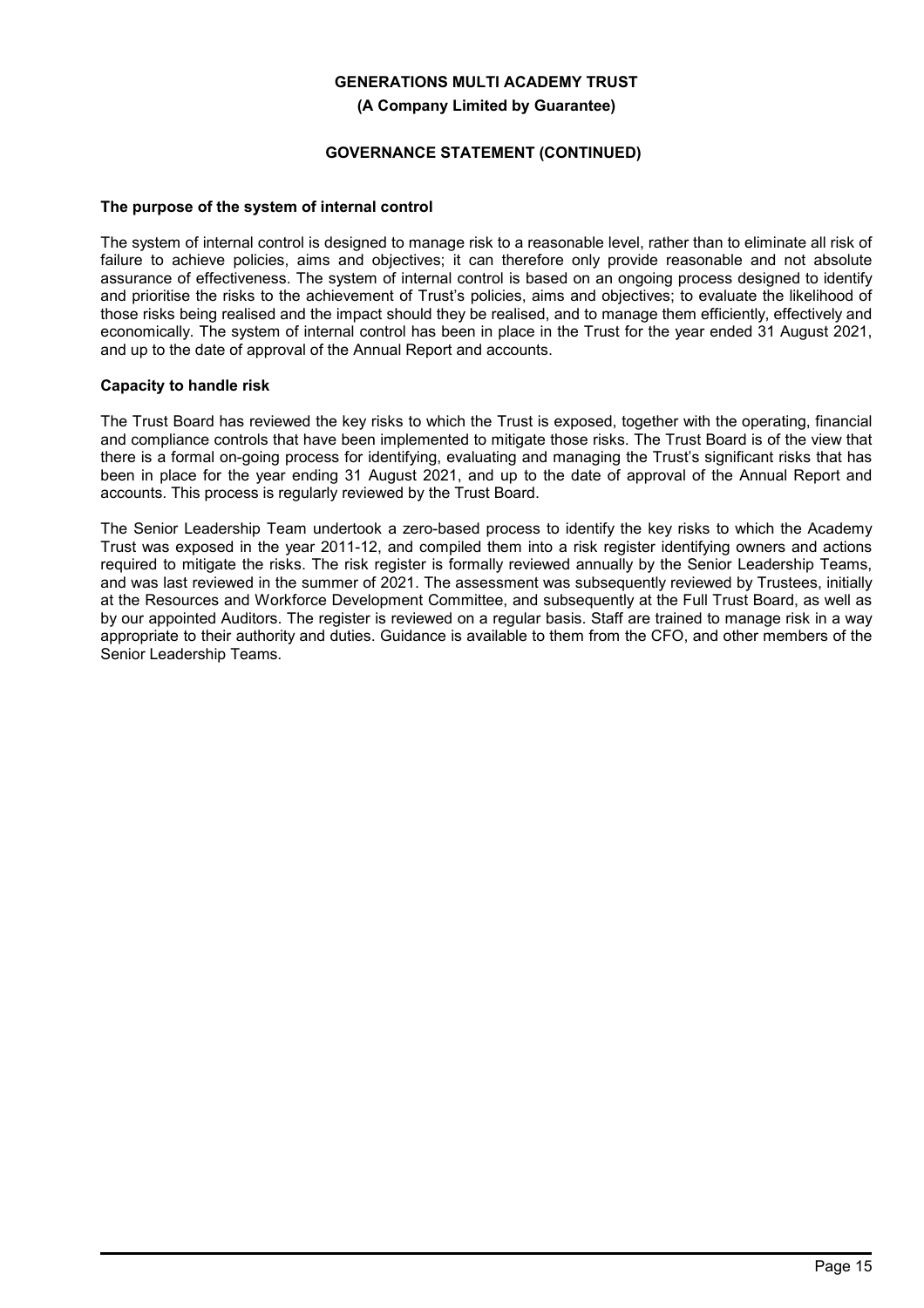## **GENERATIONS MULTI ACADEMY TRUST (A Company Limited by Guarantee)**

## **GOVERNANCE STATEMENT (CONTINUED)**

#### **The risk and control framework**

The Trust's system of internal financial control are based on a framework of regular management information and administrative procedures including the segregation of duties and a system of delegation and accountability. In particular it includes:

- comprehensive budgeting and monitoring systems with an annual budget and periodic financial reports which are reviewed and agreed by the Trust Board;
- regular reviews by the Resources and Workforce Development Committee of reports which indicate financial performance against the forecasts and of major purchase plans, capital works and expenditure programmes;
- setting targets to measure financial and other performance;
- clearly defined purchasing (asset purchase or capital investment) guidelines;
- delegation of authority and segregation of duties; and
- identification and management of risks.

The Trust Board has appointed Hillier Hopkins to carry out termly checks on the Academies' financial systems during the year. On a termly basis Hillier Hopkins report directly to the Resources and Workforce Development Committee, and subsequently to the Trust Board on the operation of the systems of control and on the discharge of the Trust Board's financial responsibilities. Annually, an Annual Summary Report is prepared outlining the areas reviewed, key findings, recommendations and conclusions to help the committee consider actions and assess year on year progress.

The Internal Audit function has been fully delivered in line with the requirements of the ESFA and has not identified any material control issues.

#### **Review of effectiveness**

As Accounting Officer, the Executive Principal has responsibility for reviewing the effectiveness of the system of internal control. During the year in question the review has been informed by:

- the Internal Audit work of Hillier Hopkins and their reports
- the work of the external Auditor:
- the work of the Senior Leadership Team within the Trust who have responsibility for the development and maintenance of the internal control framework.

The Accounting Officer has been advised of the implications of the result of their review of the system of internal control by the Resources and Workforce Development Committee, and a plan to address weaknesses and ensure continuous improvement of the system is in place.

Approved by the Board of Trustees and signed on their behalf by:

................................................ **Andrew Clarke**

Chair

................................................

**Alison Garner** Accounting Officer

Date: 10 December 2021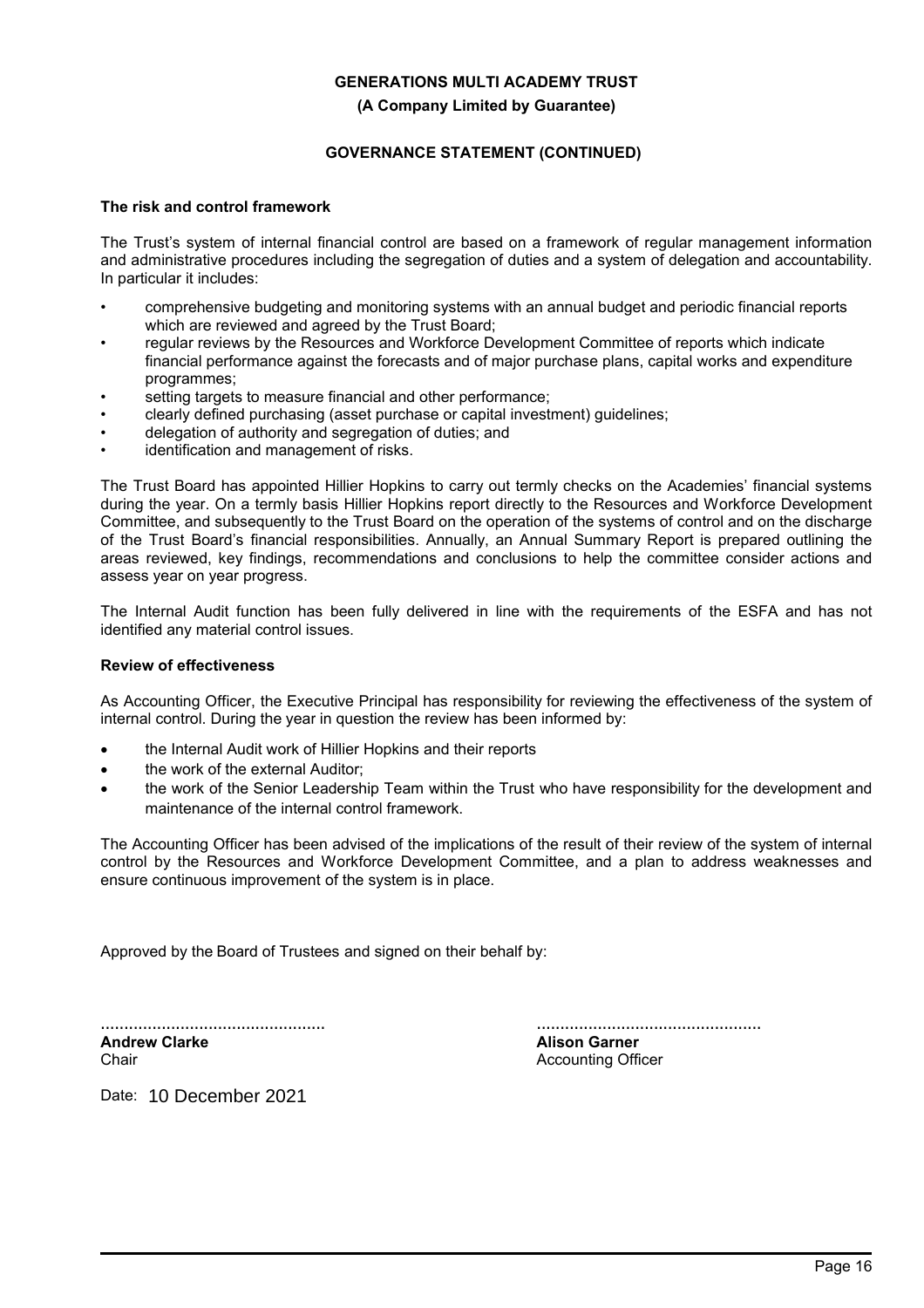**(A Company Limited by Guarantee)**

## **STATEMENT ON REGULARITY, PROPRIETY AND COMPLIANCE**

As Accounting Officer of Generations Multi Academy Trust, I have considered my responsibility to notify the Trust's Board and the Education and Skills Funding Agency of material irregularity, impropriety and noncompliance with ESFA terms and conditions of funding, under the funding agreement in place between the Trust and the Secretary of State. As part of my consideration, I have had due regard to the requirements of the Academies Handbook (formally the Academies Financial Handbook).

I confirm that I and the Trust's Board is able to identify any material irregular or improper use of funds by the Trust, or material non-compliance with the terms and conditions of funding under the Trust's funding agreement and the Academies Financial Handbook.

I confirm that no instances of material irregularity, impropriety or funding non-compliance have been discovered to date. If any instances are identified after the date of this statement, these will be notified to the Trust Board and ESFA.

**Alison Garner** Accounting Officer

Date: 10 December 2021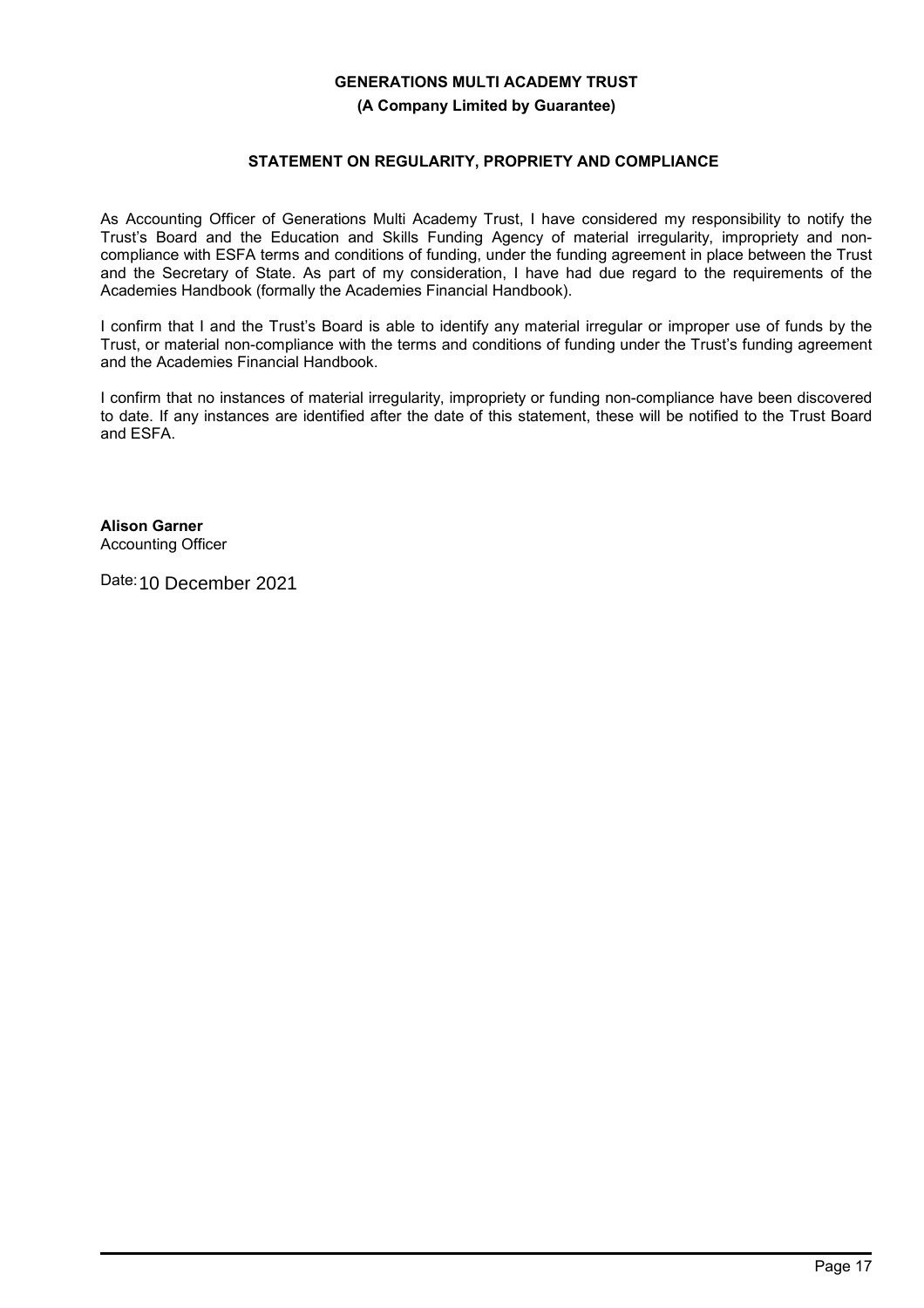#### **(A Company Limited by Guarantee)**

## **STATEMENT OF TRUSTEES' RESPONSIBILITIES FOR THE YEAR ENDED 31 AUGUST 2021**

The Trustees (who are also the Directors of the Charitable Company for the purposes of company law) are responsible for preparing the Trustees' Report and the financial statements in accordance with the Annual Accounts Direction published by the Education and Skills Funding Agency, United Kingdom Accounting Standards (United Kingdom Generally Accepted Accounting Practice) and applicable law and regulations.

Company law requires the Trustees to prepare financial statements for each financial year. Under company law, the Trustees must not approve the financial statements unless they are satisfied that they give a true and fair view of the state of affairs of the Charitable Company and of its incoming resources and application of resources, including its income and expenditure, for that period. In preparing these financial statements, the Trustees are required to:

- select suitable accounting policies and then apply them consistently;
- observe the methods and principles of the Charities SORP 2019 and the Academies Accounts Direction 2020 to 2021;
- make judgments and accounting estimates that are reasonable and prudent;
- state whether applicable UK Accounting Standards have been followed, subject to any material departures disclosed and explained in the financial statements; and
- prepare the financial statements on the going concern basis unless it is inappropriate to presume that the Charitable Company will continue in business.

The Trustees are responsible for keeping adequate accounting records that are sufficient to show and explain the Charitable Company's transactions and disclose with reasonable accuracy at any time the financial position of the Charitable Company and enable them to ensure that the financial statements comply with the Companies Act 2006. They are also responsible for safeguarding the assets of the Charitable Company and hence for taking reasonable steps for the prevention and detection of fraud and other irregularities.

The Trustees are responsible for ensuring that in its conduct and operation the Charitable Company applies financial and other controls, which conform with the requirements both of propriety and of good financial management. They are also responsible for ensuring grants received from ESFA/DfE have been applied for the purposes intended.

The Trustees are responsible for the maintenance and integrity of the corporate and financial information included on the Charitable Company's website. Legislation in the United Kingdom governing the preparation and dissemination of financial statements may differ from legislation in other jurisdictions.

Approved by the Board of Trustees and signed on its behalf by:

................................................ **Andrew Clarke Chair** 

Date: 10 December 2021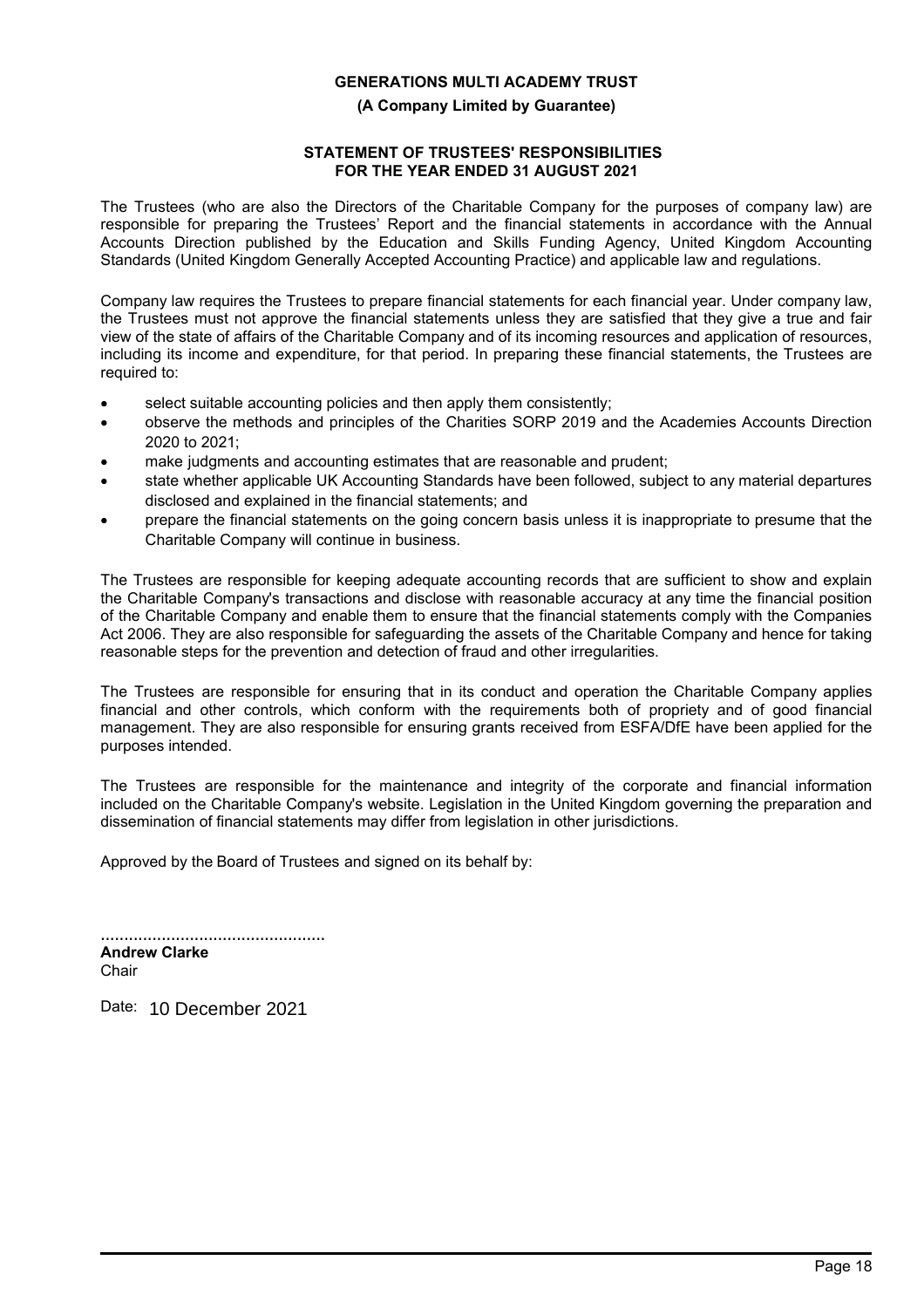**(A Company Limited by Guarantee)**

#### **INDEPENDENT AUDITORS' REPORT ON THE FINANCIAL STATEMENTS TO THE MEMBERS OF GENERATIONS MULTI ACADEMY TRUST**

## **Opinion**

We have audited the financial statements of Generations Multi Academy Trust (the 'Trust') for the year ended 31 August 2021 which comprise the Statement of Financial Activities, the Balance Sheet, the Statement of Cash Flows and the related notes, including a summary of significant accounting policies. The financial reporting framework that has been applied in their preparation is applicable law, United Kingdom Accounting Standards (United Kingdom Generally Accepted Accounting Practice), including Financial Reporting Standard 102 'The Financial Reporting Standard applicable in the UK and Republic of Ireland', the Charities SORP 2019 and the Academies Accounts Direction 2020 to 2021 issued by the Education and Skills Funding Agency.

In our opinion the financial statements:

- give a true and fair view of the state of the Trust's affairs as at 31 August 2021 and of its incoming resources and application of resources, including its income and expenditure for the year then ended;
- have been properly prepared in accordance with United Kingdom Generally Accepted Accounting Practice; and
- have been prepared in accordance with the requirements of the Companies Act 2006, the Charities SORP 2019 and the Academies Accounts Direction 2020 to 2021 issued by the Education and Skills Funding Agency.

## **Basis for opinion**

We conducted our audit in accordance with International Standards on Auditing (UK) (ISAs (UK)) and applicable law. Our responsibilities under those standards are further described in the Auditors' responsibilities for the audit of the financial statements section of our Report. We are independent of the Trust in accordance with the ethical requirements that are relevant to our audit of the financial statements in the United Kingdom, including the Financial Reporting Council's Ethical Standard, and we have fulfilled our other ethical responsibilities in accordance with these requirements. We believe that the audit evidence we have obtained is sufficient and appropriate to provide a basis for our opinion.

## **Conclusions relating to going concern**

In auditing the financial statements, we have concluded that the Trustees' use of the going concern basis of accounting in the preparation of the financial statements is appropriate.

Based on the work we have performed, we have not identified any material uncertainties relating to events or conditions that, individually or collectively, may cast significant doubt on the Trust's ability to continue as a going concern for a period of at least twelve months from when the financial statements are authorised for issue.

Our responsibilities and the responsibilities of the Trustees with respect to going concern are described in the relevant sections of this Report.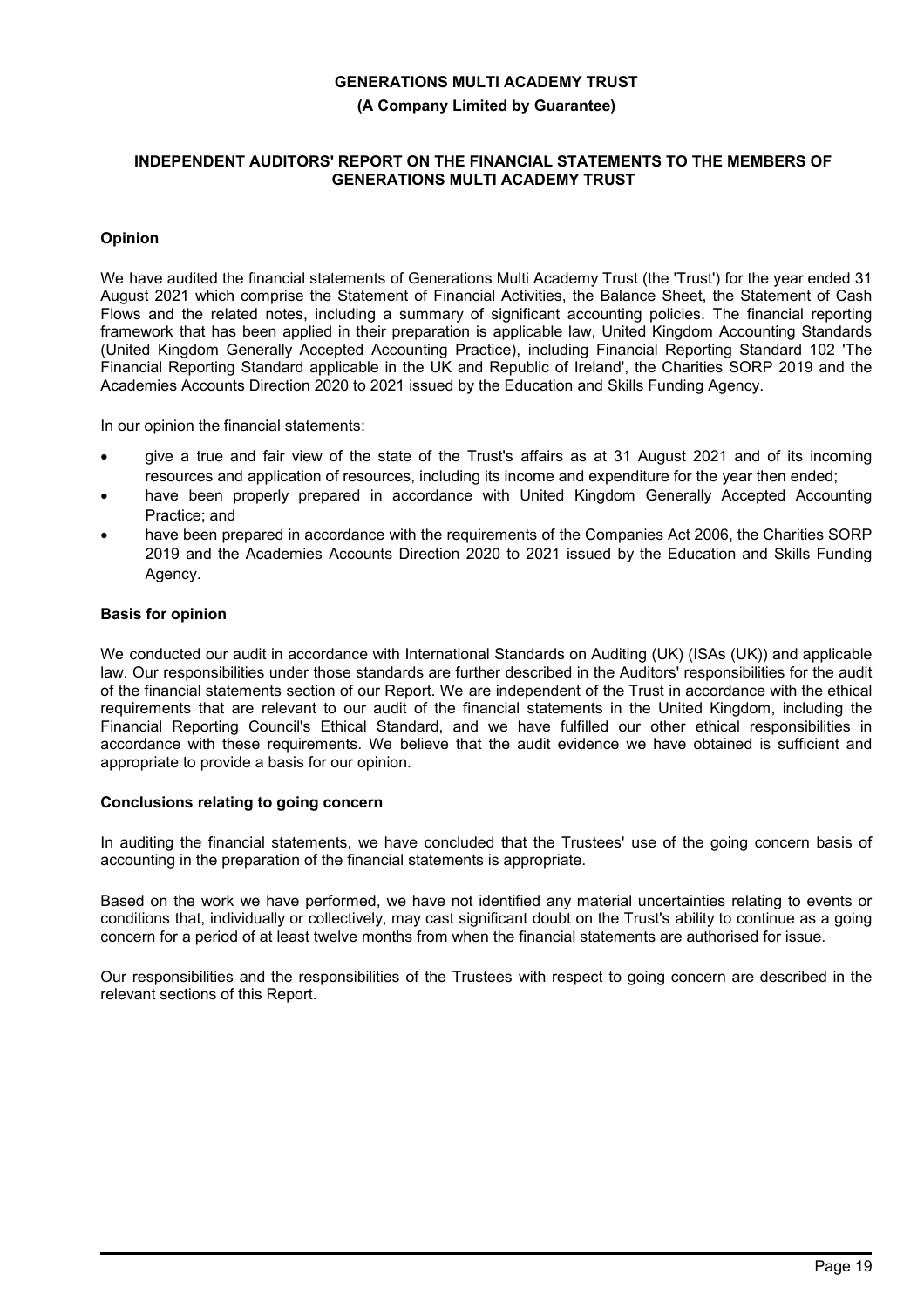**(A Company Limited by Guarantee)**

#### **INDEPENDENT AUDITORS' REPORT ON THE FINANCIAL STATEMENTS TO THE MEMBERS OF GENERATIONS MULTI ACADEMY TRUST (CONTINUED)**

## **Other information**

The other information comprises the information included in the Annual Report other than the financial statements and our Auditors' Report thereon. The Trustees are responsible for the other information contained within the Annual Report. Our opinion on the financial statements does not cover the other information and, except to the extent otherwise explicitly stated in our Report, we do not express any form of assurance conclusion thereon. Our responsibility is to read the other information and, in doing so, consider whether the other information is materially inconsistent with the financial statements or our knowledge obtained in the course of the audit, or otherwise appears to be materially misstated. If we identify such material inconsistencies or apparent material misstatements, we are required to determine whether this gives rise to a material misstatement in the financial statements themselves. If, based on the work we have performed, we conclude that there is a material misstatement of this other information, we are required to report that fact.

We have nothing to report in this regard.

## **Opinion on other matters prescribed by the Companies Act 2006**

In our opinion, based on the work undertaken in the course of the audit:

- the information given in the Trustees' Report for the financial year for which the financial statements are prepared is consistent with the financial statements.
- the Trustees' Report has been prepared in accordance with applicable legal requirements.

#### **Matters on which we are required to report by exception**

In the light of our knowledge and understanding of the Trust and its environment obtained in the course of the audit, we have not identified material misstatements in the Trustees' Report.

We have nothing to report in respect of the following matters in relation to which the Companies Act 2006 requires us to report to you if, in our opinion:

- adequate accounting records have not been kept, or returns adequate for our audit have not been received from branches not visited by us; or
- the financial statements are not in agreement with the accounting records and returns; or
- certain disclosures of Trustees' remuneration specified by law are not made; or
- we have not received all the information and explanations we require for our audit.

#### **Responsibilities of Trustees**

As explained more fully in the Trustees' Responsibilities Statement, the Trustees (who are also the Directors of the Charitable Company for the purposes of company law) are responsible for the preparation of the financial statements and for being satisfied that they give a true and fair view, and for such internal control as the Trustees determine is necessary to enable the preparation of financial statements that are free from material misstatement, whether due to fraud or error.

In preparing the financial statements, the Trustees are responsible for assessing the Trust's ability to continue as a going concern, disclosing, as applicable, matters related to going concern and using the going concern basis of accounting unless the Trustees either intend to liquidate the Trust or to cease operations, or have no realistic alternative but to do so.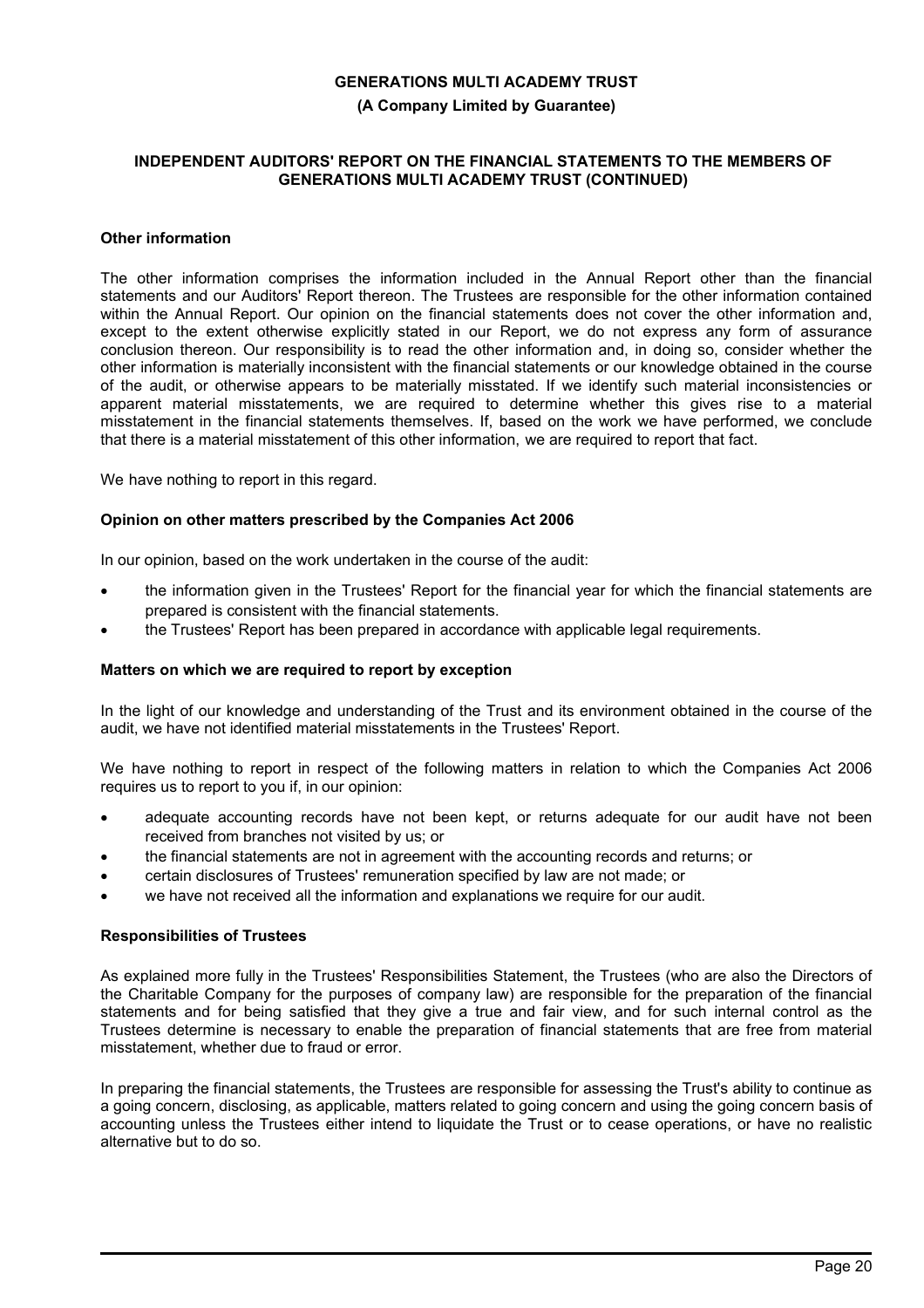**(A Company Limited by Guarantee)**

### **INDEPENDENT AUDITORS' REPORT ON THE FINANCIAL STATEMENTS TO THE MEMBERS OF GENERATIONS MULTI ACADEMY TRUST (CONTINUED)**

## **Auditors' responsibilities for the audit of the financial statements**

Our objectives are to obtain reasonable assurance about whether the financial statements as a whole are free from material misstatement, whether due to fraud or error, and to issue an Auditors' Report that includes our opinion. Reasonable assurance is a high level of assurance, but is not a guarantee that an audit conducted in accordance with ISAs (UK) will always detect a material misstatement when it exists. Misstatements can arise from fraud or error and are considered material if, individually or in the aggregate, they could reasonably be expected to influence the economic decisions of users taken on the basis of these financial statements.

Irregularities, including fraud, are instances of non-compliance with laws and regulations. We design procedures in line with our responsibilities, outlined above, to detect material misstatements in respect of irregularities, including fraud. The extent to which our procedures are capable of detecting irregularities, including fraud is detailed below:

We gained an understanding of the legal and regulatory framework applicable to the Academy Trust and the sector in which it operates and considered the risk of material misstatement in respect of irregularities, including fraud and non-compliance with laws and regulations. This included those regulations directly related to the financial statements, including financial reporting and tax legislation and academy sector regulations including GDPR, employment law, health and safety and safeguarding.

The risks were discussed with the audit team and we remained alert to any indications of non-compliance throughout the audit. We carried out specific procedures to address the risks identified. These included the following:

- We reviewed systems and procedures to identify potential areas of management override risk. In particular, we carried out testing of journal entries and other adjustments for appropriateness, and evaluating the business rationale of any large or unusual transactions to determine whether they were significant to our assessment.
- We reviewed key controls, authorisation procedures and decision making processes for any unusual or one-off transactions.
- We reviewed minutes of Trustee meetings and other relevant sub-committees of the Board and agreed the financial statement disclosures to underlying supporting documentation.
- We have made enquiries of the Accounting Officer and senior management team to identify laws and regulations applicable to the Trust. We assessed details of any breaches where applicable in order to assess the impact upon the Trust.
- We have reviewed any correspondence with the ESFA / DfE and the procedures in place for the reporting of incidents to the Trustees including reporting of any serious incidents to the Regulator if necessary.

Because of the inherent limitations of an audit, there is a risk that we will not detect all irregularities, including those leading to a material misstatement in the financial statements or non-compliance with regulation. This risk increases the more that compliance with a law or regulation is removed from the events and transactions reflected in the financial statements, as we will be less likely to become aware of instances of non-compliance.

The risk is also greater regarding irregularities occurring due to fraud rather than error, as fraud involves intentional concealment, forgery, collusion, omission or misrepresentation.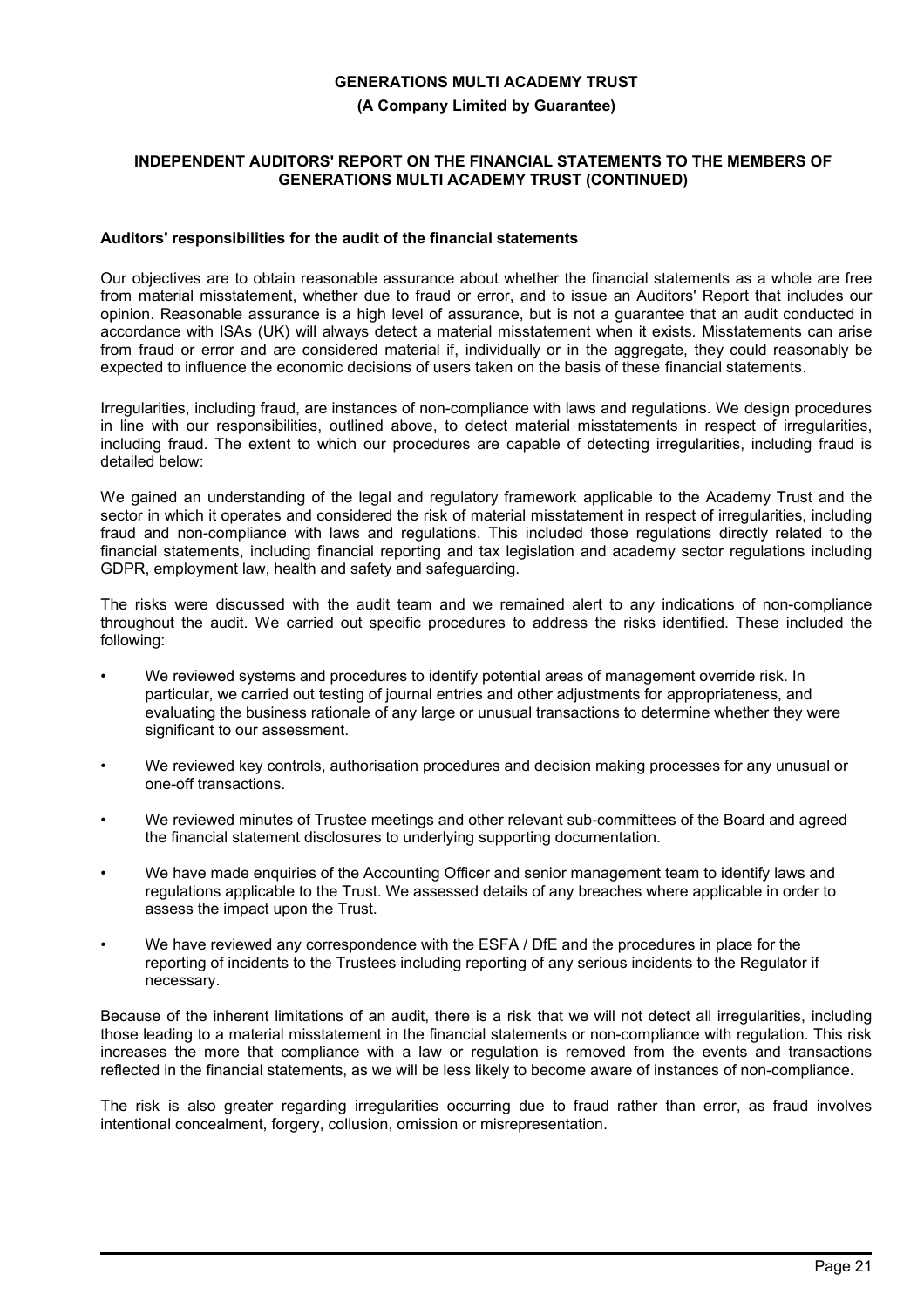**(A Company Limited by Guarantee)**

## **INDEPENDENT AUDITORS' REPORT ON THE FINANCIAL STATEMENTS TO THE MEMBERS OF GENERATIONS MULTI ACADEMY TRUST (CONTINUED)**

A further description of our responsibilities for the audit of the financial statements is located on the Financial Reporting Council's website at: www.frc.org.uk/auditorsresponsibilities. This description forms part of our Auditors' Report.

## **Use of our Report**

This Report is made solely to the Trust's Members, as a body, in accordance with Chapter 3 of Part 16 of the Companies Act 2006. Our audit work has been undertaken so that we might state to the Trust's Members those matters we are required to state to them in an Auditors' Report and for no other purpose. To the fullest extent permitted by law, we do not accept or assume responsibility to anyone other than the Trust and its Members, as a body, for our audit work, for this Report, or for the opinions we have formed.

**Gary Miller (Senior Statutory Auditor)** for and on behalf of **Price Bailey LLP** Chartered Accountants Statutory Auditors Causeway House 1 Dane Street Bishop's Stortford **Hertfordshire** CM23 3BT

Date: 13 December 2021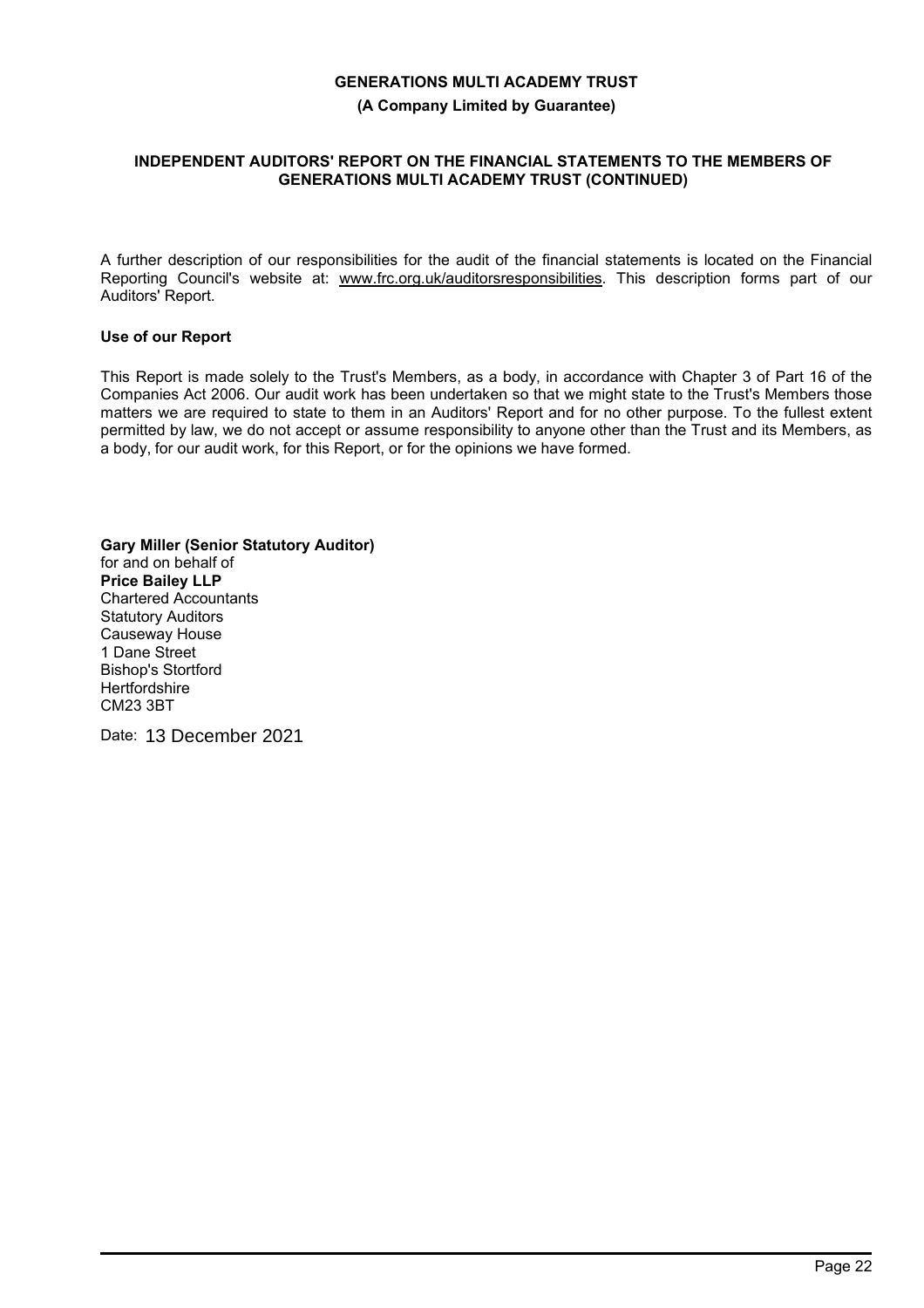#### **(A Company Limited by Guarantee)**

### **INDEPENDENT REPORTING ACCOUNTANT'S ASSURANCE REPORT ON REGULARITY TO GENERATIONS MULTI ACADEMY TRUST AND THE EDUCATION AND SKILLS FUNDING AGENCY**

In accordance with the terms of our engagement letter dated 12 May 2020 and further to the requirements of the Education and Skills Funding Agency (ESFA) as included in the Academies Accounts Direction 2020 to 2021, we have carried out an engagement to obtain limited assurance about whether the expenditure disbursed and income received by Generations Multi Academy Trust during the year 1 September 2020 to 31 August 2021 have been applied to the purposes identified by Parliament and the financial transactions conform to the authorities which govern them.

This Report is made solely to Generations Multi Academy Trust and ESFA in accordance with the terms of our engagement letter. Our work has been undertaken so that we might state to Generations Multi Academy Trust and ESFA those matters we are required to state in a report and for no other purpose. To the fullest extent permitted by law, we do not accept or assume responsibility to anyone other than Generations Multi Academy Trust and ESFA, for our work, for this Report, or for the conclusion we have formed.

#### **Respective responsibilities of Generations Multi Academy Trust's Accounting Officer and the Reporting Accountant**

The Accounting Officer is responsible, under the requirements of Generations Multi Academy Trust's funding agreement with the Secretary of State for Education dated 1 October 2011 and the Academies Financial Handbook, extant from 1 September 2020, for ensuring that expenditure disbursed and income received is applied for the purposes intended by Parliament and the financial transactions conform to the authorities which govern them.

Our responsibilities for this engagement are established in the United Kingdom by our profession's ethical guidance and are to obtain limited assurance and report in accordance with our engagement letter and the requirements of the Academies Accounts Direction 2020 to 2021. We report to you whether anything has come to our attention in carrying out our work which suggests that in all material respects, expenditure disbursed and income received during the year 1 September 2020 to 31 August 2021 have not been applied to purposes intended by Parliament or that the financial transactions do not conform to the authorities which govern them.

## **Approach**

We conducted our engagement in accordance with the Framework and Guide for External Auditors and Reporting Accountant of Academy Trusts issued by ESFA. We performed a limited assurance engagement as defined in our engagement letter.

The objective of a limited assurance engagement is to perform such procedures as to obtain information and explanations in order to provide us with sufficient appropriate evidence to express a negative conclusion on regularity.

A limited assurance engagement is more limited in scope than a reasonable assurance engagement and consequently does not enable us to obtain assurance that we would become aware of all significant matters that might be identified in a reasonable assurance engagement. Accordingly, we do not express a positive opinion.

Our engagement includes examination, on a test basis, of evidence relevant to the regularity and propriety of the Trust's income and expenditure.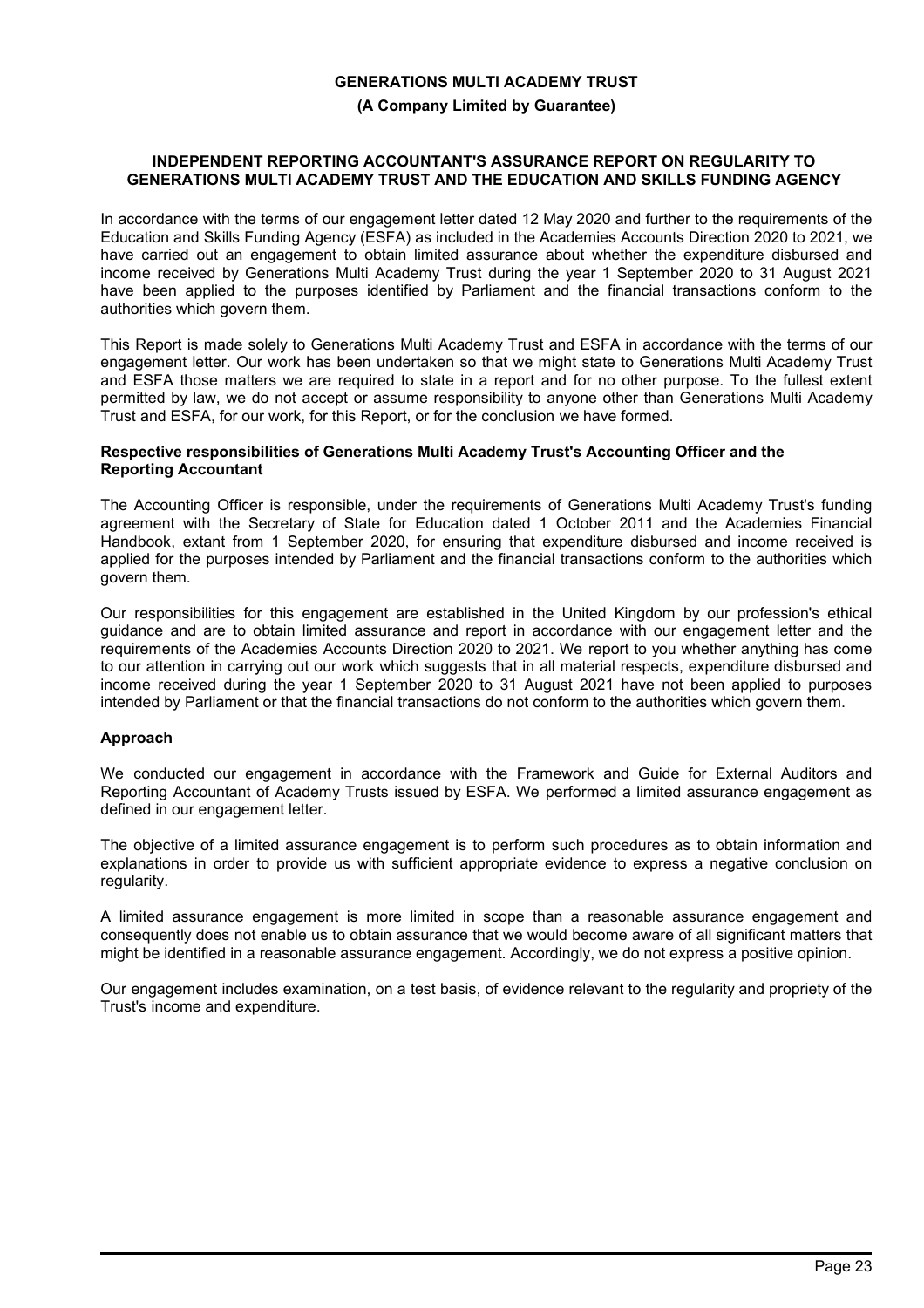## **GENERATIONS MULTI ACADEMY TRUST (A Company Limited by Guarantee)**

## **INDEPENDENT REPORTING ACCOUNTANT'S ASSURANCE REPORT ON REGULARITY TO GENERATIONS MULTI ACADEMY TRUST AND THE EDUCATION & SKILLS FUNDING AGENCY (CONTINUED)**

The work undertaken to draw to our conclusion includes:

- Assessment of the risk of material irregularity, impropriety and non-compliance.
- Consideration and corroboration of the evidence supporting the Accounting Officer's statement on regularity, propriety and compliance and how the Trust complies with the framework of authorities.
- Evaluation of the general control environment of the Trust, extending the procedures required for financial statements to include regularity, propriety and compliance.
- Discussions with and representations from the Accounting Officer and other key management personnel.
- An extension of substantive testing from our audit of the financial statements to cover matters pertaining to regularity, in order to support the regularity conclusion, including governance, internal controls, procurement and the application of income.

## **Conclusion**

In the course of our work, nothing has come to our attention which suggest in all material respects the expenditure disbursed and income received during the year 1 September 2020 to 31 August 2021 has not been applied to purposes intended by Parliament and the financial transactions do not conform to the authorities which govern them.

Reporting Accountant **Price Bailey LLP**

Date: 13 December 2021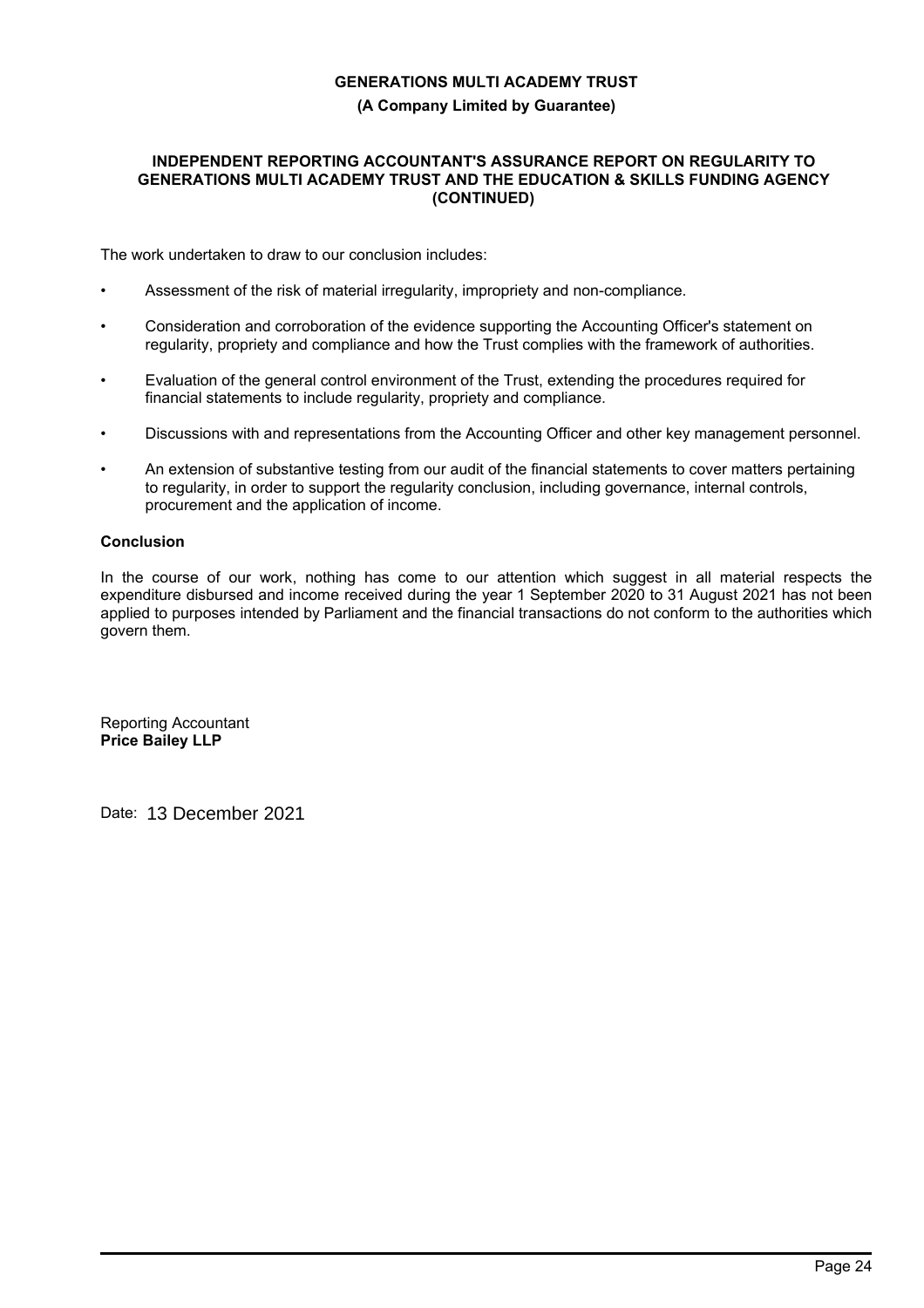**(A Company Limited by Guarantee)**

## **STATEMENT OF FINANCIAL ACTIVITIES (INCORPORATING INCOME AND EXPENDITURE ACCOUNT) FOR THE YEAR ENDED 31 AUGUST 2021**

|                                                           |      |                                    |                                  | Restricted                        |                             |                             |
|-----------------------------------------------------------|------|------------------------------------|----------------------------------|-----------------------------------|-----------------------------|-----------------------------|
|                                                           | Note | Unrestricted<br>funds<br>2021<br>£ | Restricted<br>funds<br>2021<br>£ | fixed asset<br>funds<br>2021<br>£ | Total<br>funds<br>2021<br>£ | Total<br>funds<br>2020<br>£ |
| Income from:                                              |      |                                    |                                  |                                   |                             |                             |
| Donations and capital<br>grants                           | 3    | 50                                 | 1,599                            | 103,893                           | 105,542                     | 118,742                     |
| Other trading activities                                  | 5    | 282,331                            | 186,976                          |                                   | 469,307                     | 576,929                     |
| Investments                                               | 6    | 301                                |                                  |                                   | 301                         | 5,373                       |
| Charitable activities                                     | 4    | 2,769                              | 11,721,870                       |                                   | 11,724,639                  | 10,991,287                  |
| <b>Total income</b>                                       |      | 285,451                            | 11,910,445                       | 103,893                           | 12,299,789                  | 11,692,331                  |
| <b>Expenditure on:</b>                                    |      |                                    |                                  |                                   |                             |                             |
| Charitable activities                                     | 7    | 510,552                            | 11,779,204                       | 1,044,335                         | 13,334,091                  | 14,321,728                  |
| <b>Total expenditure</b>                                  |      | 510,552                            | 11,779,204                       | 1,044,335                         | 13,334,091                  | 14,321,728                  |
| Net income /<br>(expenditure)                             |      | (225, 101)                         | 131,241                          | (940, 442)                        | (1,034,302)                 | (2,629,397)                 |
| <b>Transfers between</b><br>funds                         | 19   |                                    | (94, 961)                        | 94,961                            |                             |                             |
| Net movement in<br>funds before other<br>recognised       |      |                                    |                                  |                                   |                             |                             |
| gains/(losses)                                            |      | (225, 101)                         | 36,280                           | (845, 481)                        | (1,034,302)                 | (2,629,397)                 |
| Other recognised<br>gains/(losses):                       |      |                                    |                                  |                                   |                             |                             |
| Actuarial losses on<br>defined benefit<br>pension schemes | 25   |                                    | (836,000)                        |                                   | (836,000)                   | (1,000)                     |
|                                                           |      |                                    |                                  |                                   |                             |                             |
| Net movement in<br>funds                                  |      | (225, 101)                         | (799, 720)                       | (845, 481)                        | (1,870,302)                 | (2,630,397)                 |
| <b>Reconciliation of</b><br>funds:                        |      |                                    |                                  |                                   |                             |                             |
| Total funds brought<br>forward                            |      | 664,728                            | (3,574,789)                      | 44, 184, 148                      | 41,274,087                  | 43,904,484                  |
| Net movement in funds                                     |      | (225, 101)                         | (799, 720)                       | (845, 481)                        | (1,870,302)                 | (2,630,397)                 |
| <b>Total funds carried</b><br>forward                     |      | 439,627                            | (4,374,509)                      | 43,338,667                        | 39,403,785                  | 41,274,087                  |
|                                                           |      |                                    |                                  |                                   |                             |                             |

The Statement of Financial Activities includes all gains and losses recognised in the year.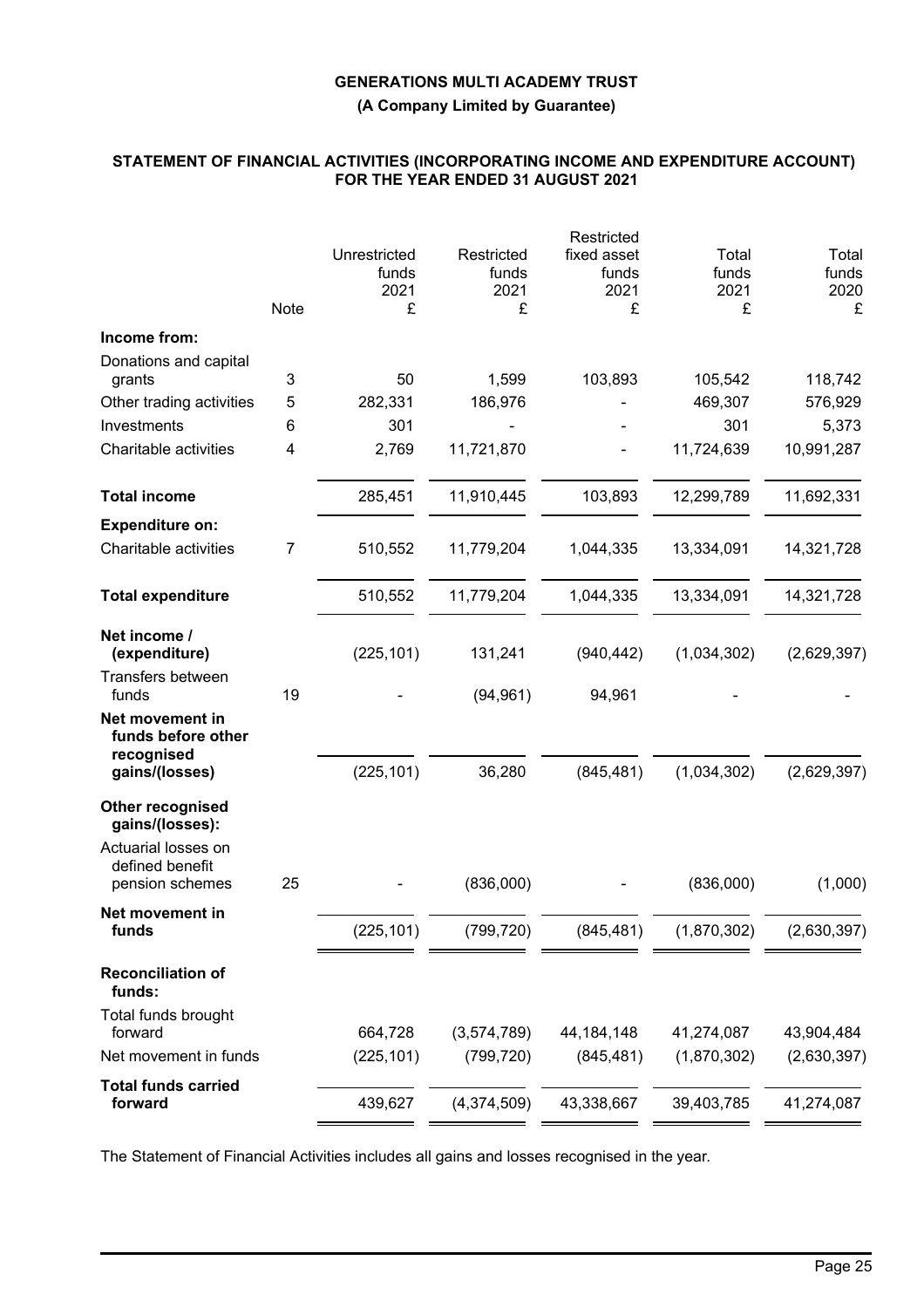**(A Company Limited by Guarantee) REGISTERED NUMBER: 07759302**

## **BALANCE SHEET AS AT 31 AUGUST 2021**

| £<br>Note<br><b>Fixed assets</b><br>Tangible assets<br>14<br>43,334,741<br>44, 144, 991<br><b>Current assets</b><br>Debtors<br>15<br>521,232<br>480,676<br>16<br>250,000<br>250,000<br>Investments<br>Cash at bank and in hand<br>961,202<br>737,969<br>1,732,434<br>1,468,645<br>17<br>(740, 271)<br>(759, 549)<br>Creditors: due within one year<br>992,163<br><b>Net current assets</b><br><b>Total assets less current liabilities</b><br>44,326,904<br>44,854,087<br>18<br>(76, 119)<br>Creditors: due after more than one year<br>Net assets excluding pension liability<br>44,250,785<br>44,854,087<br>25<br>Defined benefit pension scheme liability<br>(4,847,000)<br>(3,580,000)<br>41,274,087<br><b>Total net assets</b><br>39,403,785<br><b>Funds of the Trust</b><br><b>Restricted funds:</b> | £<br>709,096 |
|------------------------------------------------------------------------------------------------------------------------------------------------------------------------------------------------------------------------------------------------------------------------------------------------------------------------------------------------------------------------------------------------------------------------------------------------------------------------------------------------------------------------------------------------------------------------------------------------------------------------------------------------------------------------------------------------------------------------------------------------------------------------------------------------------------|--------------|
|                                                                                                                                                                                                                                                                                                                                                                                                                                                                                                                                                                                                                                                                                                                                                                                                            |              |
|                                                                                                                                                                                                                                                                                                                                                                                                                                                                                                                                                                                                                                                                                                                                                                                                            |              |
|                                                                                                                                                                                                                                                                                                                                                                                                                                                                                                                                                                                                                                                                                                                                                                                                            |              |
|                                                                                                                                                                                                                                                                                                                                                                                                                                                                                                                                                                                                                                                                                                                                                                                                            |              |
|                                                                                                                                                                                                                                                                                                                                                                                                                                                                                                                                                                                                                                                                                                                                                                                                            |              |
|                                                                                                                                                                                                                                                                                                                                                                                                                                                                                                                                                                                                                                                                                                                                                                                                            |              |
|                                                                                                                                                                                                                                                                                                                                                                                                                                                                                                                                                                                                                                                                                                                                                                                                            |              |
|                                                                                                                                                                                                                                                                                                                                                                                                                                                                                                                                                                                                                                                                                                                                                                                                            |              |
|                                                                                                                                                                                                                                                                                                                                                                                                                                                                                                                                                                                                                                                                                                                                                                                                            |              |
|                                                                                                                                                                                                                                                                                                                                                                                                                                                                                                                                                                                                                                                                                                                                                                                                            |              |
|                                                                                                                                                                                                                                                                                                                                                                                                                                                                                                                                                                                                                                                                                                                                                                                                            |              |
|                                                                                                                                                                                                                                                                                                                                                                                                                                                                                                                                                                                                                                                                                                                                                                                                            |              |
|                                                                                                                                                                                                                                                                                                                                                                                                                                                                                                                                                                                                                                                                                                                                                                                                            |              |
|                                                                                                                                                                                                                                                                                                                                                                                                                                                                                                                                                                                                                                                                                                                                                                                                            |              |
|                                                                                                                                                                                                                                                                                                                                                                                                                                                                                                                                                                                                                                                                                                                                                                                                            |              |
| Fixed asset funds<br>19<br>43,338,667<br>44, 184, 148                                                                                                                                                                                                                                                                                                                                                                                                                                                                                                                                                                                                                                                                                                                                                      |              |
| Restricted income funds<br>19<br>472,491<br>5,211                                                                                                                                                                                                                                                                                                                                                                                                                                                                                                                                                                                                                                                                                                                                                          |              |
| 19<br>(4, 847, 000)<br>(3,580,000)<br>Pension reserve                                                                                                                                                                                                                                                                                                                                                                                                                                                                                                                                                                                                                                                                                                                                                      |              |
| <b>Total restricted funds</b><br>38,964,158<br>40,609,359                                                                                                                                                                                                                                                                                                                                                                                                                                                                                                                                                                                                                                                                                                                                                  |              |
| <b>Unrestricted income funds</b><br>19<br>439,627                                                                                                                                                                                                                                                                                                                                                                                                                                                                                                                                                                                                                                                                                                                                                          | 664,728      |
| <b>Total funds</b><br>39,403,785<br>41,274,087                                                                                                                                                                                                                                                                                                                                                                                                                                                                                                                                                                                                                                                                                                                                                             |              |

The financial statements on pages 25 to 54 were approved by the Trustees, and authorised for issue on and are signed on their behalf, by: 10 December 2021

## **Andrew Clarke**

**Chair** 

The notes on pages 28 to 54 form part of these financial statements.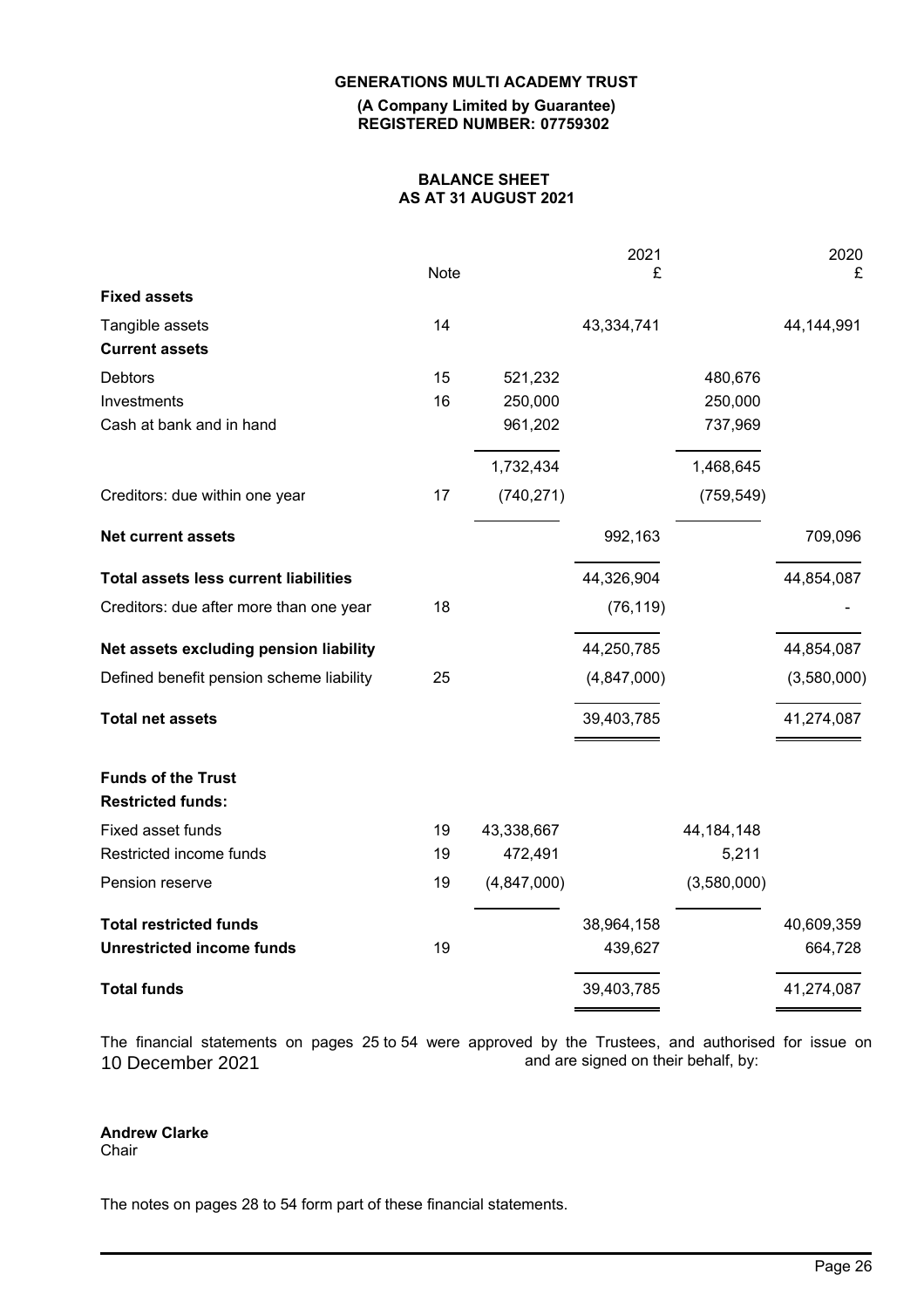**(A Company Limited by Guarantee)**

## **STATEMENT OF CASH FLOWS FOR THE YEAR ENDED 31 AUGUST 2021**

|                                                        | <b>Note</b> | 2021<br>£ | 2020<br>£  |
|--------------------------------------------------------|-------------|-----------|------------|
| Cash flows from operating activities                   |             |           |            |
| Net cash provided by operating activities              | 21          | 261,781   | 250,171    |
| Cash flows from investing activities                   | 22          | (38, 548) | (487, 442) |
| Change in cash and cash equivalents in the year        |             | 223,233   | (237, 271) |
| Cash and cash equivalents at the beginning of the year |             | 987,969   | 1,225,240  |
| Cash and cash equivalents at the end of the year       | 23.24       | 1.211.202 | 987,969    |
|                                                        |             |           |            |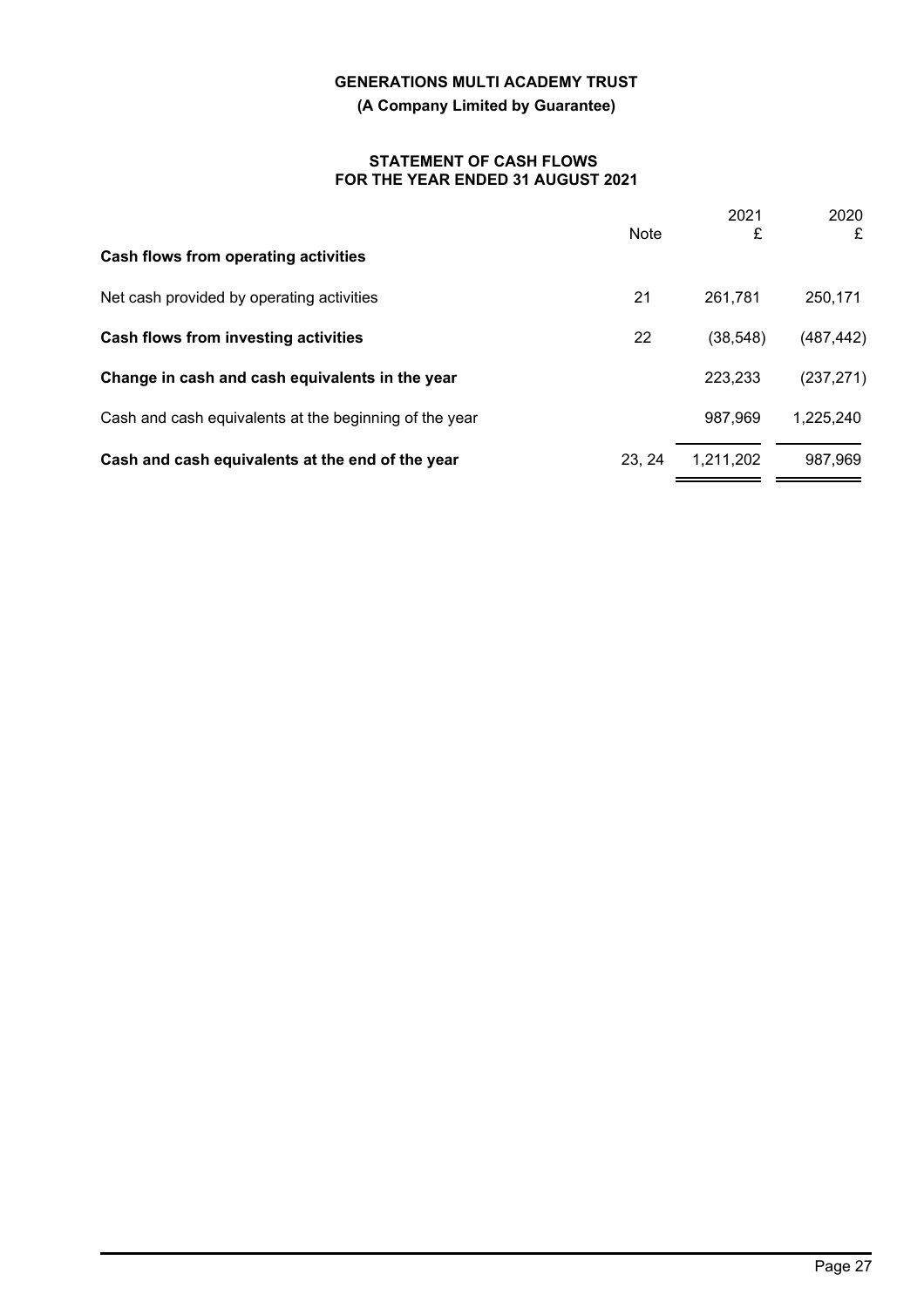**(A Company Limited by Guarantee)**

#### **NOTES TO THE FINANCIAL STATEMENTS FOR THE YEAR ENDED 31 AUGUST 2021**

## **1. Accounting policies**

A summary of the principal accounting policies adopted (which have been applied consistently, except where noted), judgments and key sources of estimation uncertainty, is set out below.

The Trust is a company limited by guarantee. The Members of the Company are named on page 1. In the event of the Trust being wound up, the liability in respect of the guarantee is limited to £10 per Member. The Trust's registered office is Goffs School, Goffs Lane, Cheshunt, Waltham Cross, Hertfordshire, EN7 5QW.

## **1.1 Basis of preparation of financial statements**

The financial statements of the Trust, which is a public benefit entity under FRS 102, have been prepared under the historic cost convention in accordance with the Financial Reporting Standard Applicable in the UK and Republic of Ireland (FRS 102), the Accounting and Reporting by Charities: Statement of Recommended Practice applicable to charities preparing their accounts in accordance with the Financial Reporting Standard applicable in the UK and Republic of Ireland (FRS 102) (Charities SORP (FRS 102)), the Academies Accounts Direction 2020 to 2021 issued by ESFA, the Charities Act 2011 and the Companies Act 2006.

Generations Multi Academy Trust meets the definition of a public benefit entity under FRS 102.

The Trust's functional and presentational currency is Pounds Sterling.

## **1.2 Going concern**

The Trustees assess whether the use of going concern is appropriate i.e. whether there are any material uncertainties related to events or conditions that may cast significant doubt on the ability of the Trust to continue as a going concern. The Trustees make this assessment in respect of a period of at least one year from the date of authorisation for issue of the financial statements and have concluded that the Trust has adequate resources to continue in operational existence for the foreseeable future and there are no material uncertainties about the Trust's ability to continue as a going concern, thus they continue to adopt the going concern basis of accounting in preparing the financial statements.

The Trust derives the majority of its income from local and national Government grant funding which is secured for a number of years, under the terms of the Academy Funding Agreement with the Secretary of State for Education. This will ensure that the Trust can continue operating for a period of at least 12 months following the date of this Report. The financial statements do not contain any adjustments that would be required if the Trust were not able to continue as a going concern.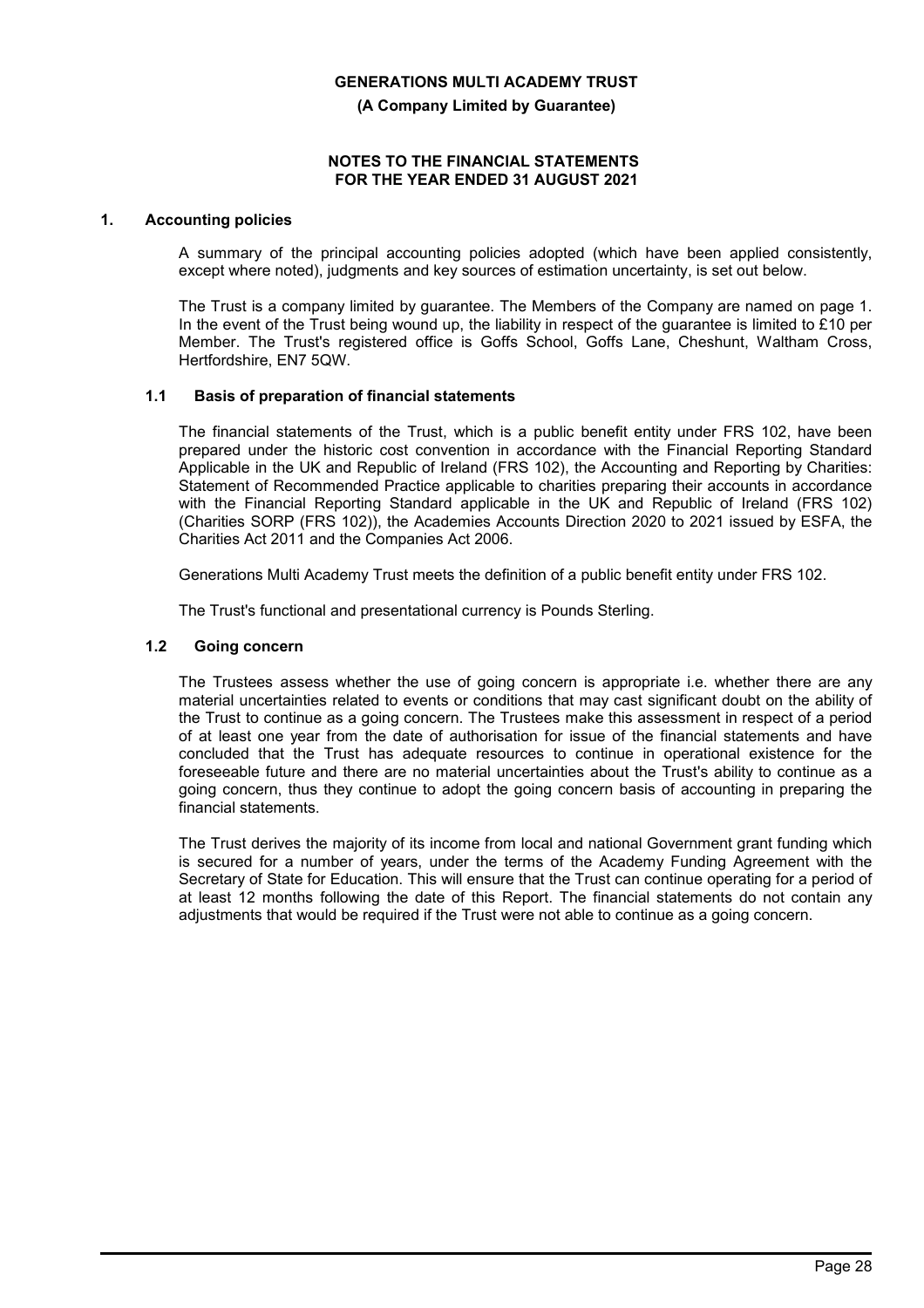**(A Company Limited by Guarantee)**

### **NOTES TO THE FINANCIAL STATEMENTS FOR THE YEAR ENDED 31 AUGUST 2021**

## **1. Accounting policies (continued)**

#### **1.3 Income**

All incoming resources are recognised when the Trust has entitlement to the funds, the receipt is probable and the amount can be measured reliably.

Grants are included in the Statement of Financial Activities on a receivable basis. The balance of income received for specific purposes but not expended during the period is shown in the relevant funds on the Balance Sheet. Where income is received in advance of meeting any performancerelated conditions there is not unconditional entitlement to the income and its recognition is deferred and included in creditors as deferred income until the performance-related conditions are met. Where entitlement occurs before income is received, the income is accrued.

General Annual Grant is recognised in full in the Statement of Financial Activities in the year for which it is receivable and any abatement in respect of the year is deducted from income and recognised as a liability.

Capital grants are recognised in full when there is an unconditional entitlement to the grant. Unspent amounts of capital grants are reflected in the Balance Sheet in the restricted fixed asset fund. Capital grants are recognised when there is entitlement and are not deferred over the life of the asset on which they are expended.

Donations are recognised on a receivable basis (where there are no performance-related conditions) where the receipt is probable and the amount can be reliably measured.

## **1.4 Expenditure**

Expenditure is recognised once there is a legal or constructive obligation to transfer economic benefit to a third party, it is probable that a transfer of economic benefits will be required in settlement and the amount of the obligation can be measured reliably. Expenditure is classified by activity. The costs of each activity are made up of the total of direct costs and shared costs, including support costs involved in undertaking each activity. Direct costs attributable to a single activity are allocated directly to that activity. Shared costs which contribute to more than one activity and support costs which are not attributable to a single activity are apportioned between those activities on a basis consistent with the use of resources. Central staff costs are allocated on the basis of time spent, and depreciation charges allocated on the portion of the asset's use.

Expenditure on charitable activities are costs incurred on the Trust's educational operations, including support costs and costs relating to the governance of the Trust apportioned to charitable activities

All resources expended are inclusive of irrecoverable VAT.

#### **1.5 Interest receivable**

Interest on funds held on deposit is included when receivable and the amount can be measured reliably by the Trust; this is normally upon notification of the interest paid or payable by the institution with whom the funds are deposited.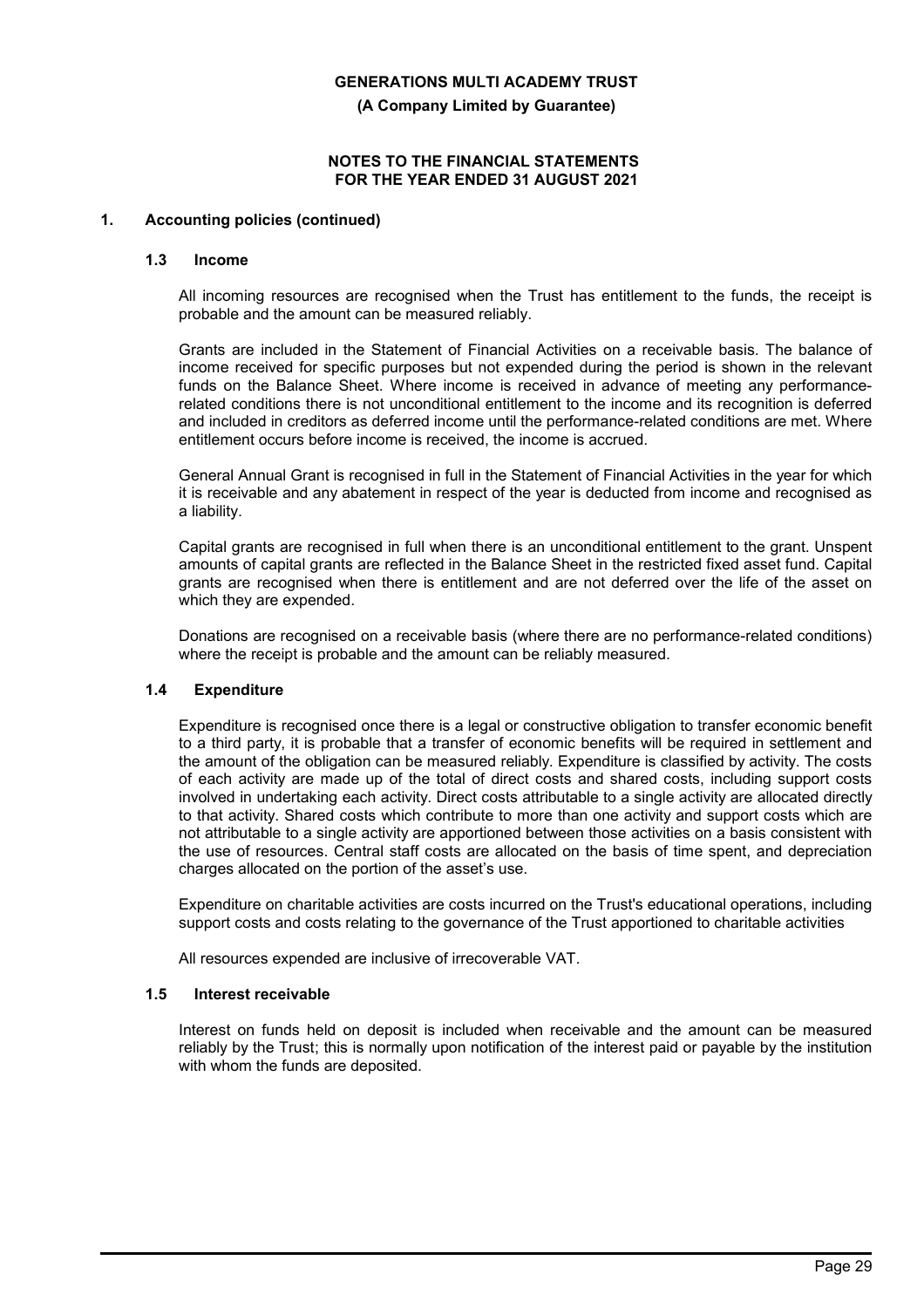**(A Company Limited by Guarantee)**

## **NOTES TO THE FINANCIAL STATEMENTS FOR THE YEAR ENDED 31 AUGUST 2021**

## **1. Accounting policies (continued)**

#### **1.6 Taxation**

The Trust is considered to pass the tests set out in Paragraph 1 Schedule 6 of the Finance Act 2010 and therefore it meets the definition of a Charitable Company for UK corporation tax purposes.

Accordingly, the Trust is potentially exempt from taxation in respect of income or capital gains received within categories covered by Part 11, chapter 3 of the Corporation Tax Act 2010 or Section 256 of the Taxation of Chargeable Gains Act 1992, to the extent that such income or gains are applied exclusively to charitable purposes.

#### **1.7 Tangible fixed assets**

Assets costing £2,000 or more are capitalised as tangible fixed assets and are carried at cost, net of depreciation and any provision for impairment.

Where tangible fixed assets have been acquired with the aid of specific grants, either from the Government or from the private sector, they are included in the Balance Sheet at cost and depreciated over their expected useful economic life. Where there are specific conditions attached to the funding requiring the continued use of the asset, the related grants are credited to a restricted fixed asset fund in the Statement of Financial Activities and carried forward in the Balance Sheet. Depreciation on the relevant assets is charged directly to the restricted fixed asset fund in the Statement of Financial Activities. Where tangible fixed assets have been acquired with unrestricted funds, depreciation on such assets is charged to the unrestricted fund.

Depreciation is provided on all tangible fixed assets other than freehold land and assets under construction, at rates calculated to write off the cost of each asset on a straight-line basis over its expected useful life, as follows:

Depreciation is provided on the following basis:

| <b>Buildings</b>               | -                        | 2% straight line  |
|--------------------------------|--------------------------|-------------------|
| Fixtures, fittings & equipment | $\sim$                   | 20% straight line |
| Computer equipment             | $\overline{\phantom{0}}$ | 33% straight line |

A review for impairment of a fixed asset is carried out if events or changes in circumstances indicate that the carrying value of any fixed asset may not be recoverable. Shortfalls between the carrying value of fixed assets and their recoverable amounts are recognised as impairments. Impairment losses are recognised in the Statement of Financial Activities.

#### **1.8 Investments**

Current asset investments includes balances placed on deposit with maturity of three months or more from the balance sheet date.

## **1.9 Debtors**

Trade and other debtors are recognised at the settlement amount after any trade discount offered. Prepayments are valued at the amount prepaid net of any trade discounts due.

#### **1.10 Cash at bank and in hand**

Cash at bank and in hand includes cash and short-term highly liquid investments with a short maturity of three months or less from the date of acquisition or opening of the deposit or similar account.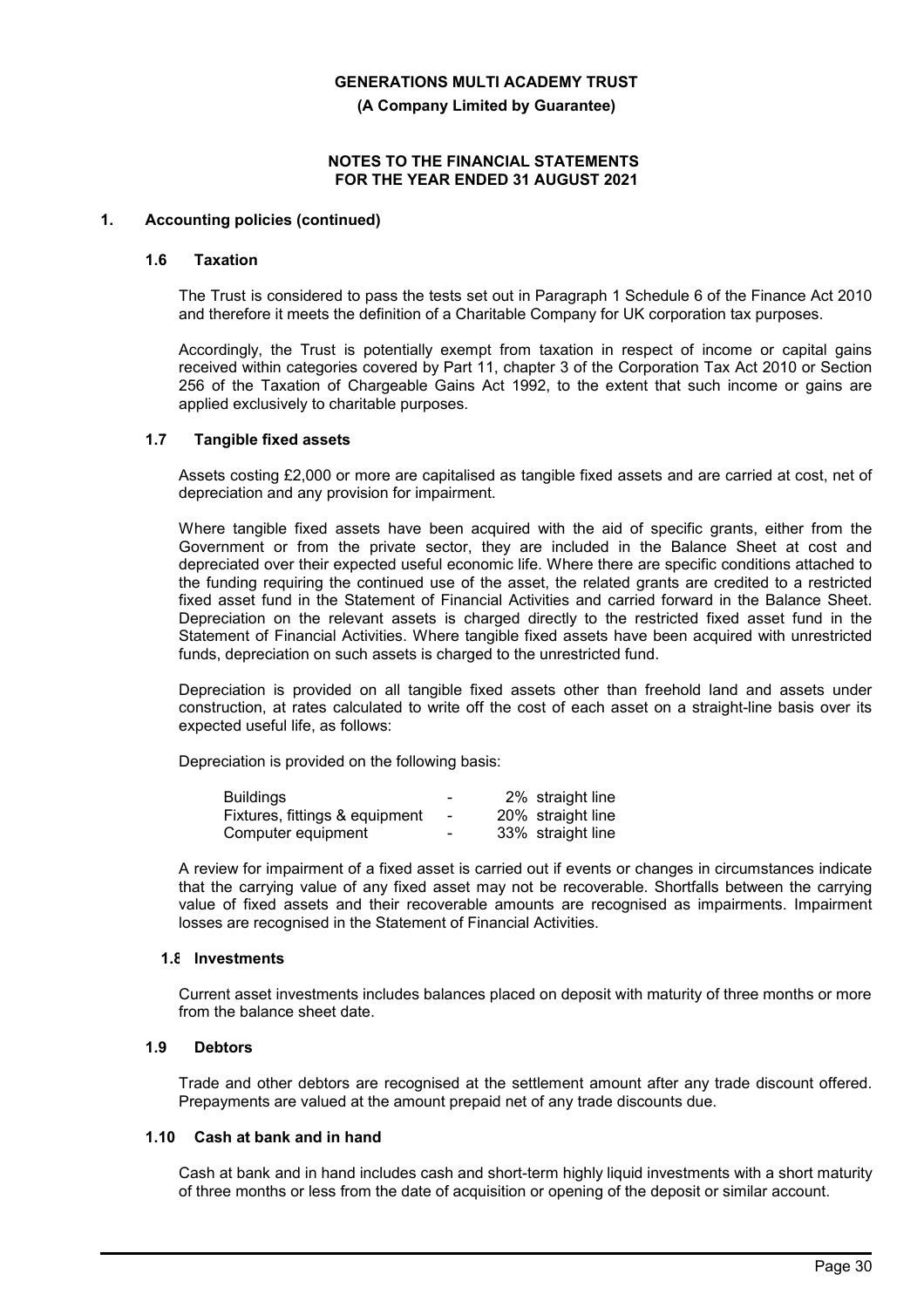**(A Company Limited by Guarantee)**

## **NOTES TO THE FINANCIAL STATEMENTS FOR THE YEAR ENDED 31 AUGUST 2021**

## **1. Accounting policies (continued)**

#### **1.11 Liabilities**

Liabilities are recognised when there is an obligation at the balance sheet date as a result of a past event, it is probable that a transfer of economic benefit will be required in settlement, and the amount of the settlement can be estimated reliably. Liabilities are recognised at the amount that the Trust anticipates it will pay to settle the debt or the amount it has received as advanced payments for the goods or services it must provide.

## **1.12 Financial instruments**

The Trust only holds basic financial instruments as defined in FRS 102. The financial assets and financial liabilities of the Trust and their measurement bases are as follows:

Financial assets - trade and other debtors are basic financial instruments and are debt instruments measured at amortised cost as detailed in note 15. Prepayments are not financial instruments.

Cash at bank is classified as a basic financial instrument and is measured at face value.

Financial liabilities - trade creditors, accruals and other creditors are financial instruments, and are measured at amortised cost as detailed in notes 17 and 18. Taxation and social security are not included in the financial instruments disclosure definition. Deferred income is not deemed to be a financial liability, as the cash settlement has already taken place and there is an obligation to deliver services rather than cash or another financial instrument.

## **1.1 Operating leases**

Rentals paid under operating leases are charged to the Statement of Financial Activities on a straight line basis over the lease term.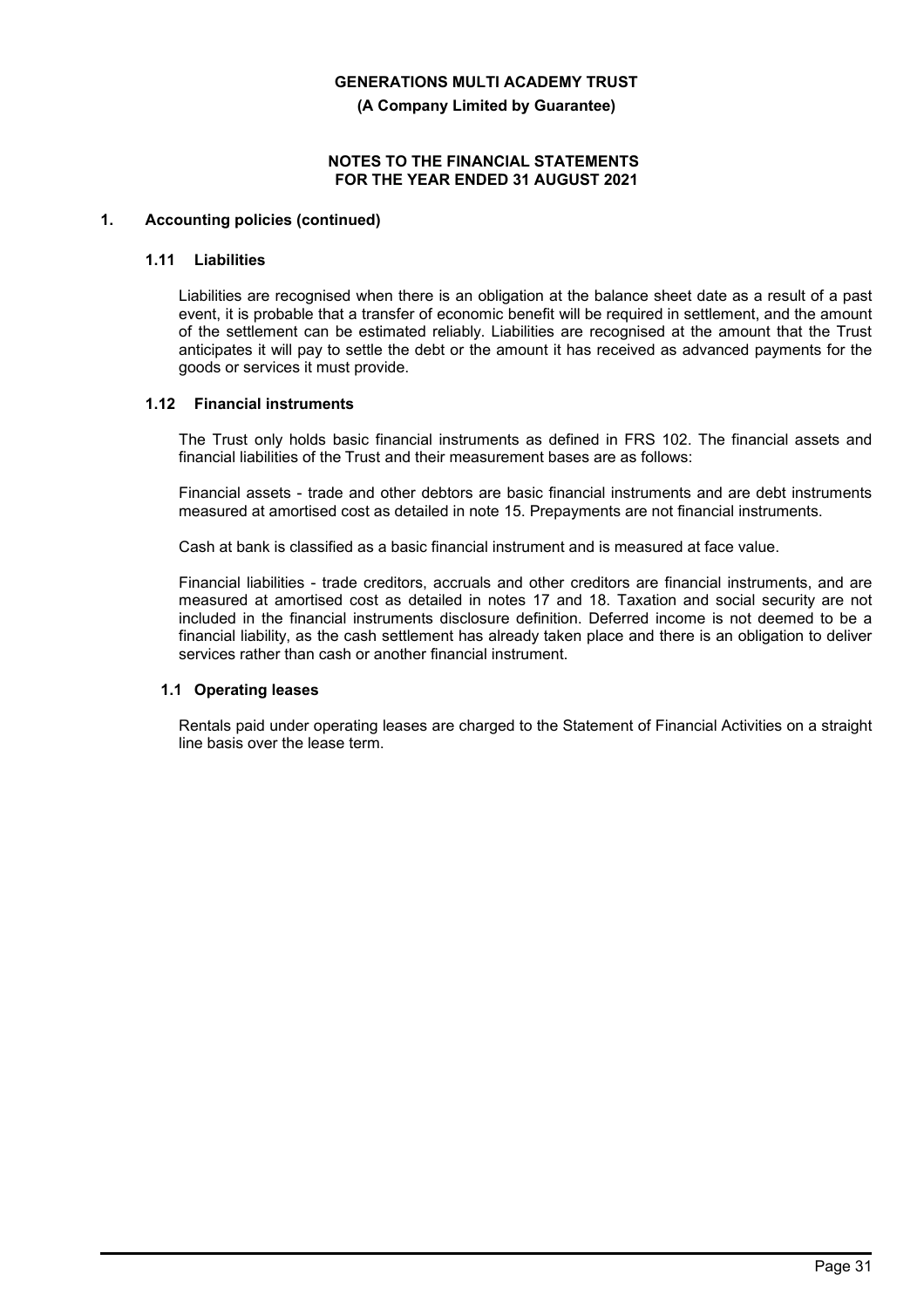**(A Company Limited by Guarantee)**

### **NOTES TO THE FINANCIAL STATEMENTS FOR THE YEAR ENDED 31 AUGUST 2021**

## **1. Accounting policies (continued)**

## **1.14 Pensions**

Retirement benefits to employees of the Trust are provided by the Teachers' Pension Scheme ("TPS") and the Local Government Pension Scheme ("LGPS"). These are defined benefit schemes.

The TPS is an unfunded scheme and contributions are calculated so as to spread the cost of pensions over employees' working lives with the Trust in such a way that the pension cost is a substantially level percentage of current and future pensionable payroll. The contributions are determined by the Government Actuary on the basis of quadrennial valuations using a prospective unit credit method. TPS is an unfunded multi-employer scheme with no underlying assets to assign between employers. Consequently, the TPS is treated as a defined contribution scheme for accounting purposes and the contributions recognised in the period to which they relate.

The LGPS is a funded multi-employer scheme and the assets are held separately from those of the Trust in separate Trustee administered funds. Pension scheme assets are measured at fair value and liabilities are measured on an actuarial basis using the projected unit credit method and discounted at a rate equivalent to the current rate of return on a high quality corporate bond of equivalent term and currency to the liabilities. The actuarial valuations are obtained at least triennially and are updated at each balance sheet date. The amounts charged to operating surplus are the current service costs and the costs of scheme introductions, benefit changes, settlements and curtailments. They are included as part of staff costs as incurred. Net interest on the net defined benefit liability/asset is also recognised in the Statement of Financial Activities and comprises the interest cost on the defined benefit obligation and interest income on the scheme assets, calculated by multiplying the fair value of the scheme assets at the beginning of the period by the rate used to discount the benefit obligations. The difference between the interest income on the scheme assets and the actual return on the scheme assets is recognised in other recognised gains and losses.

Actuarial gains and losses are recognised immediately in other recognised gains and losses.

#### **1.15 Fund accounting**

Unrestricted income funds represent those resources which may be used towards meeting any of the charitable objects of the Trust at the discretion of the Trustees.

Restricted fixed asset funds are resources which are to be applied to specific capital purposes imposed by the funders where the asset acquired or created is held for a specific purpose.

Restricted general funds comprise all other restricted funds received with restrictions imposed by the funder/donor and include grants from the Department for Education Group.

Investment income, gains and losses are allocated to the appropriate fund.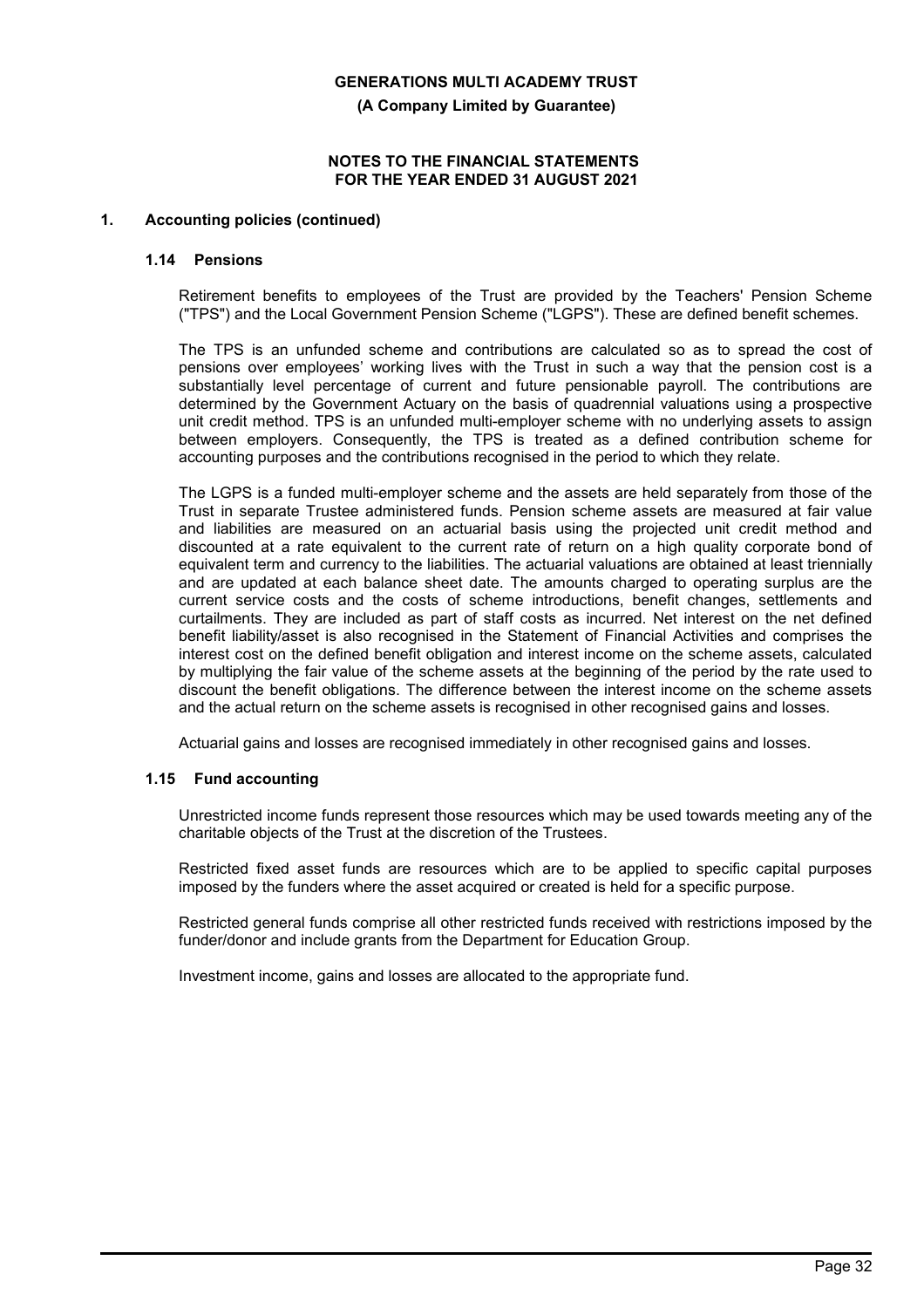**(A Company Limited by Guarantee)**

#### **NOTES TO THE FINANCIAL STATEMENTS FOR THE YEAR ENDED 31 AUGUST 2021**

## **2. Critical accounting estimates and areas of judgment**

Estimates and judgments are continually evaluated and are based on historical experience and other factors, including expectations of future events that are believed to be reasonable under the circumstances.

Critical accounting estimates and assumptions:

The Trustees make estimates and assumptions concerning the future. The resulting accounting estimates and assumptions will, by definition, seldom equal the related actual results. The estimates and assumptions that have a significant risk of causing a material adjustment to the carrying amounts of assets and liabilities within the next financial year are discussed below.

The present value of the Local Government Pension Scheme defined benefit liability depends on a number of factors that are determined on an actuarial basis using a variety of assumptions. The assumptions used in determining the net cost or income for pensions include the discount rate. Any changes in these assumptions, which are disclosed in note 25, will impact the carrying amount of the pension liability. Furthermore a roll forward approach which projects results from the latest full actuarial valuation performed at 31 March 2019 has been used by the actuary in valuing the pensions liability at 31 August 2021. Any differences between the figures derived from the roll forward approach and a full actuarial valuation would impact on the carrying amount of the pension liability.

## **3. Income from donations and capital grants**

|                   |              |            | Restricted  |         |         |
|-------------------|--------------|------------|-------------|---------|---------|
|                   | Unrestricted | Restricted | fixed asset | Total   | Total   |
|                   | funds        | funds      | funds       | funds   | funds   |
|                   | 2021         | 2021       | 2021        | 2021    | 2020    |
|                   | £            | £          | £           | £       | £       |
| Donations         | 50           | 1,599      | 62,500      | 64,149  | 79,585  |
| Capital grants    | ۰            | ۰          | 41,393      | 41,393  | 39,157  |
|                   |              |            |             |         |         |
| <b>Total 2021</b> | 50           | 1,599      | 103,893     | 105,542 | 118,742 |
|                   |              |            |             |         |         |
| <b>Total 2020</b> | 2,573        | 77,012     | 39,157      | 118,742 |         |

In 2020, income from donations was £79,585, of which £77,012 was restricted and £2,573 was unrestricted.

In 2020, capital grant income of £39,157 was all related to restricted fixed assets.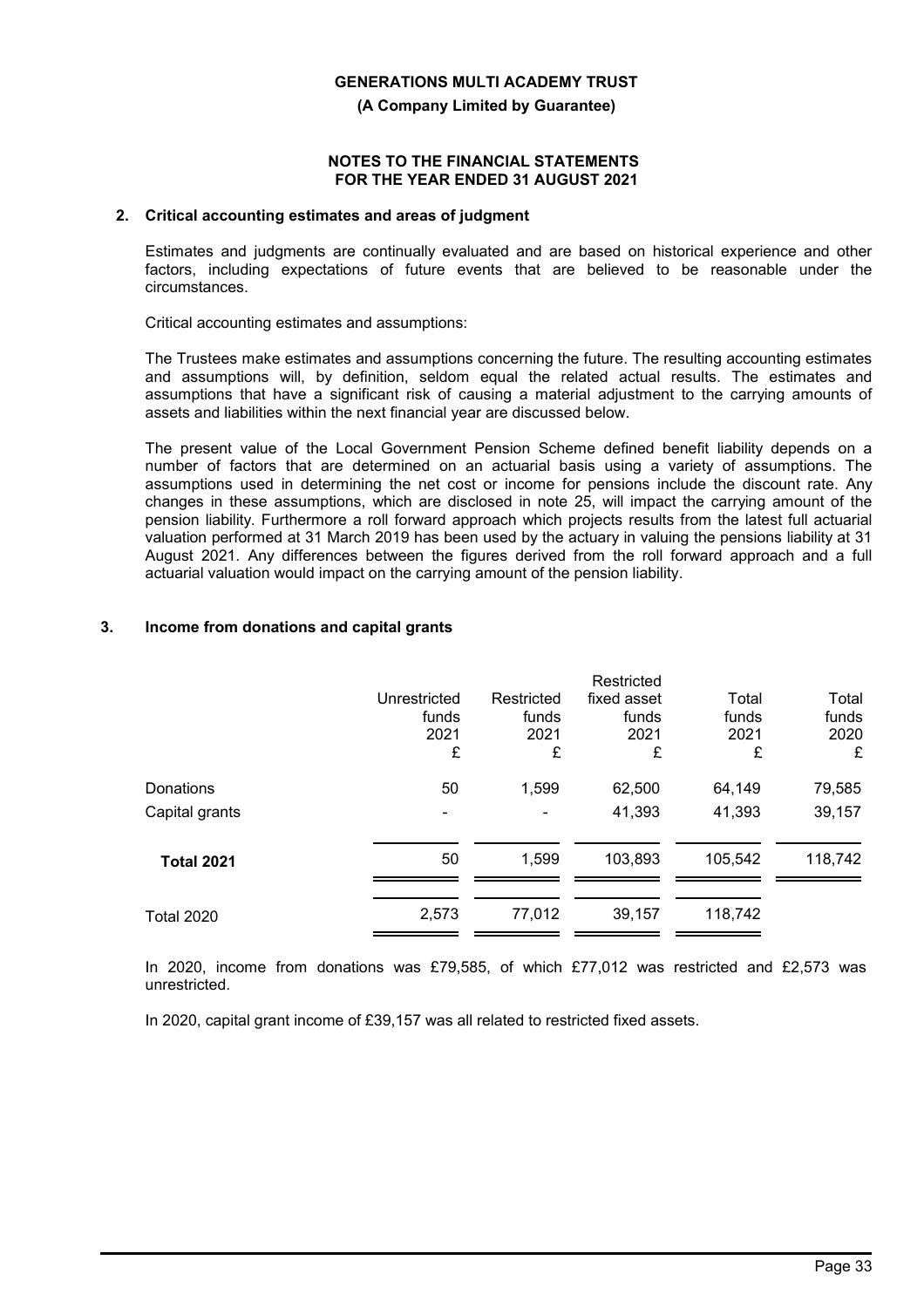**(A Company Limited by Guarantee)**

#### **NOTES TO THE FINANCIAL STATEMENTS FOR THE YEAR ENDED 31 AUGUST 2021**

## **4. Funding for the Trust's provision of education**

|                                                                 | Unrestricted<br>funds<br>2021<br>£ | Restricted<br>funds<br>2021<br>£ | Total<br>funds<br>2021<br>£ | Total<br>funds<br>2020<br>£ |
|-----------------------------------------------------------------|------------------------------------|----------------------------------|-----------------------------|-----------------------------|
| <b>DfE/ESFA Grants</b>                                          |                                    |                                  |                             |                             |
| General Annual Grant (GAG)                                      |                                    | 10,132,237                       | 10,132,237                  | 9,136,956                   |
| Other DfE/ESFA grants                                           |                                    |                                  |                             |                             |
| Other DfE group grants                                          |                                    | 88,366                           | 88,366                      | 263,207                     |
| Pupil premium                                                   |                                    | 354,463                          | 354,463                     | 426,781                     |
| Rates relief                                                    |                                    | 48,366                           | 48,366                      | 49,514                      |
| <b>Teachers Pay Grant</b>                                       |                                    | 137,449                          | 137,449                     | 128,766                     |
| <b>Teachers Pension Grant</b>                                   |                                    | 388,404                          | 388,404                     | 361,794                     |
| Free school meals                                               |                                    | 24,750                           | 24,750                      | 13,200                      |
|                                                                 |                                    |                                  | 11,174,035                  | 10,380,218                  |
| <b>Other Government grants</b><br><b>Local Authority grants</b> |                                    | 338,777                          | 338,777                     | 573,194                     |
|                                                                 |                                    | 338,777                          | 338,777                     | 573,194                     |
| <b>Catering income</b>                                          | 2,769                              |                                  | 2,769                       | 37,875                      |
| <b>COVID-19 additional funding (DfE/ESFA)</b>                   |                                    |                                  |                             |                             |
| Catch-up premium                                                |                                    | 131,200                          | 131,200                     |                             |
| Other COVID-19 funding                                          |                                    | 74,740                           | 74,740                      |                             |
| COVID-19 additional funding (non-                               |                                    | 205,940                          | 205,940                     |                             |
| DfE/ESFA)                                                       |                                    |                                  |                             |                             |
| Coronavirus Job Retention Scheme                                |                                    | 3,118                            | 3,118                       |                             |
|                                                                 |                                    | 3,118                            | 3,118                       |                             |
| <b>Total 2021</b>                                               | 2,769                              | 11,721,870                       | 11,724,639                  | 10,991,287                  |
|                                                                 | 37,875                             | 10,953,412                       | 10,991,287                  |                             |
| <b>Total 2020</b>                                               |                                    |                                  |                             |                             |

In 2020, income from DfE/ESFA grants was £10,370,235, all of which was restricted.

In 2020, income from other Government grants was £573,194, all of which was restricted.

In 2020, other income from catering was £37,875, all of which was unrestricted.

The Trust received £131,200 of funding for catch-up premium and costs incurred in respect of this funding totalled £33,700 with the remaining £97,500 to be spent in 2021/22.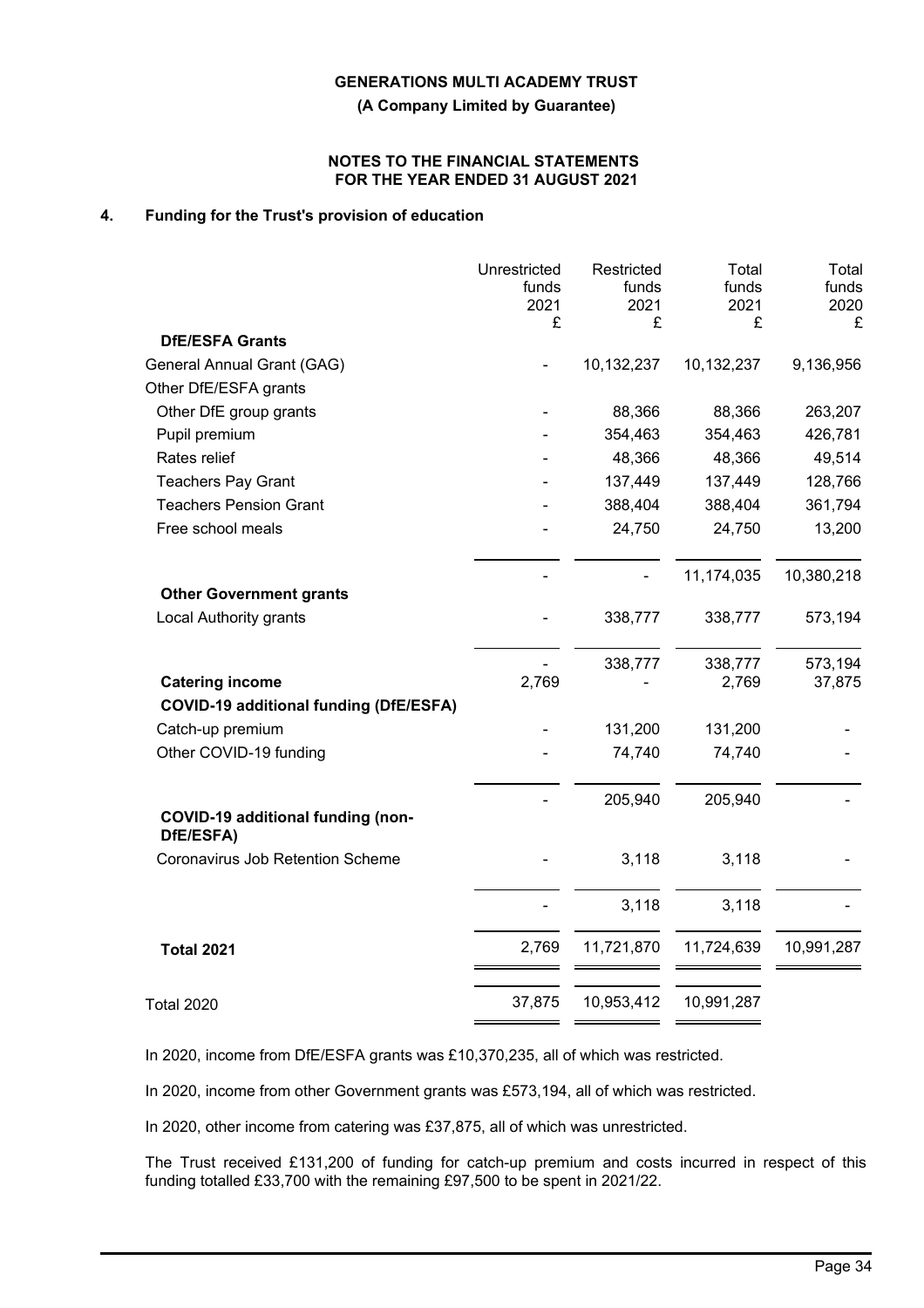**(A Company Limited by Guarantee)**

#### **NOTES TO THE FINANCIAL STATEMENTS FOR THE YEAR ENDED 31 AUGUST 2021**

## **4. Funding for the Trust's provision of education (continued)**

Following the reclassification in the Academies Accounts Direction 2020/21 of some grants received from the Department of Education and ESFA, the Trust's funding for Free School Meals and Pupil Premium is no longer reported under the Other DfE Group grants heading, but as separate lines under the Other DfE/ESFA grants heading. The prior year numbers have been reclassified.

## **5. Income from other trading activities**

|                   | Unrestricted<br>funds<br>2021<br>£ | Restricted<br>funds<br>2021<br>£ | Total<br>funds<br>2021<br>£ | Total<br>funds<br>2020<br>£ |
|-------------------|------------------------------------|----------------------------------|-----------------------------|-----------------------------|
| Music tuition     |                                    |                                  |                             | 7,820                       |
| Other income      | 35,521                             | 186,976                          | 222,497                     | 291,048                     |
| Lettings          | 246,810                            |                                  | 246,810                     | 278,061                     |
| <b>Total 2021</b> | 282,331                            | 186,976                          | 469,307                     | 576,929                     |
| <b>Total 2020</b> | 338,494                            | 238,435                          | 576,929                     |                             |

In 2020, income from music tuition was £7,820, all of which was unrestricted.

In 2020, other income was £291,048, of which £238,435 was restricted and £52,613 was unrestricted.

In 2020, lettings income was £278,061, all of which was unrestricted.

#### **6. Investment income**

|                     | Unrestricted<br>funds<br>2021<br>£ | Total<br>funds<br>2021<br>£ | Total<br>funds<br>2020<br>£ |
|---------------------|------------------------------------|-----------------------------|-----------------------------|
| Short term deposits | 301                                | 301                         | 5,373                       |
| <b>Total 2020</b>   | 5,373                              | 5,373                       |                             |

In 2020, investment income was £5,373 all of which was unrestricted.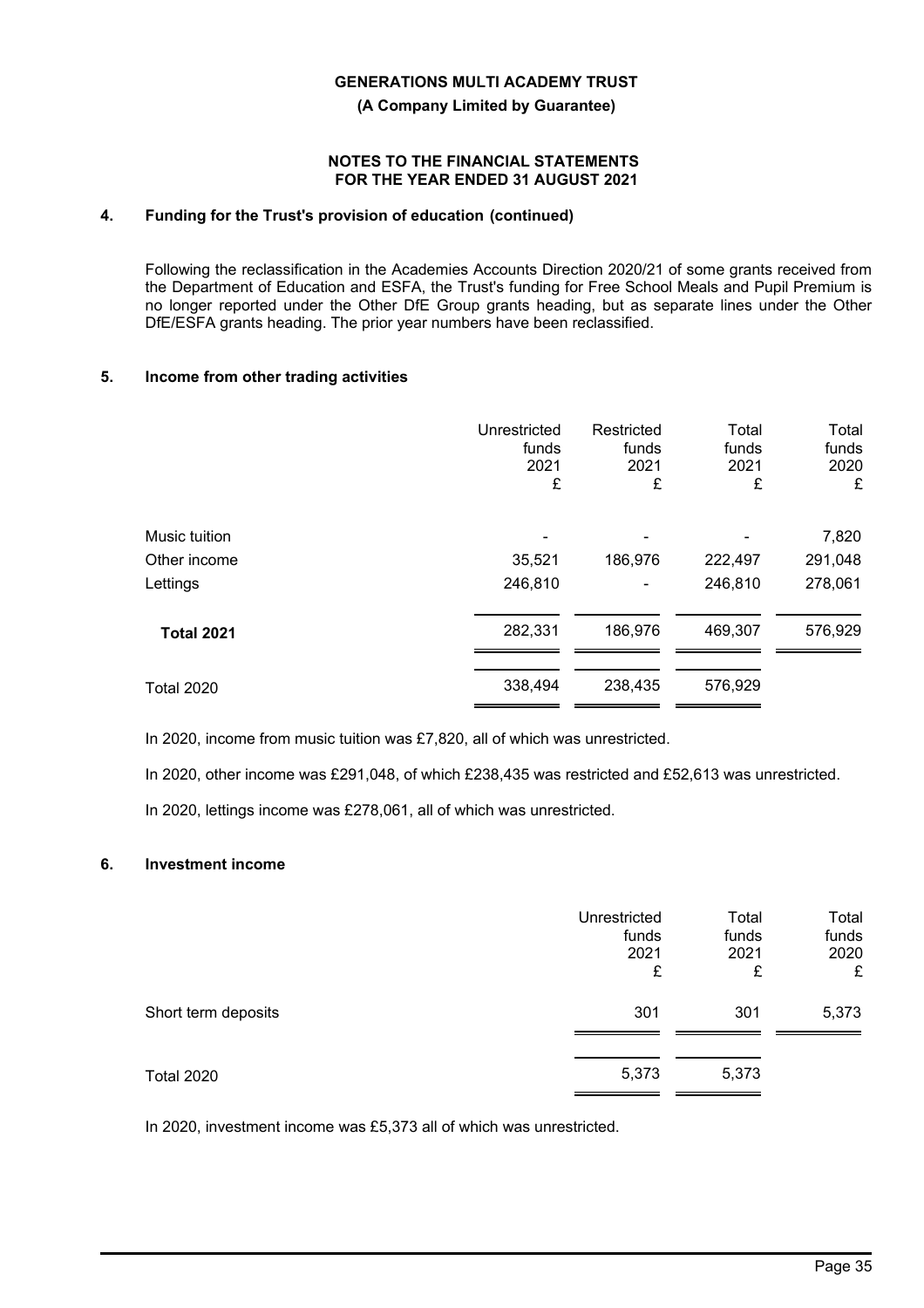**(A Company Limited by Guarantee)**

## **NOTES TO THE FINANCIAL STATEMENTS FOR THE YEAR ENDED 31 AUGUST 2021**

## **7. Expenditure**

|                   | <b>Staff Costs</b> | Premises  | Other     | Total      | Total      |
|-------------------|--------------------|-----------|-----------|------------|------------|
|                   | 2021               | 2021      | 2021      | 2021       | 2020       |
|                   | £                  | £         | £         | £          | £          |
| Direct costs      | 8,413,728          | 1,990,598 | 619,326   | 9,033,054  | 8,609,116  |
| Support costs     | 1,477,729          |           | 832,710   | 4,301,037  | 5,712,612  |
|                   | 9,891,457          | 1,990,598 | 1,452,036 | 13,334,091 | 14,321,728 |
| <b>Total 2020</b> | 9,399,663          | 3,217,209 | 1,704,856 | 14,321,728 |            |

In 2020, of total expenditure, £900,820 related to unrestricted funds, £10,991,512 related to restricted funds and £2,429,396 related to restricted fixed asset funds.

In 2020, direct costs consisted of £7,848,549 staff costs and £760,567 other costs.

In 2020 support costs consisted of £1,541,131 staff costs, £3,217,209 premises costs and £954,272 other costs.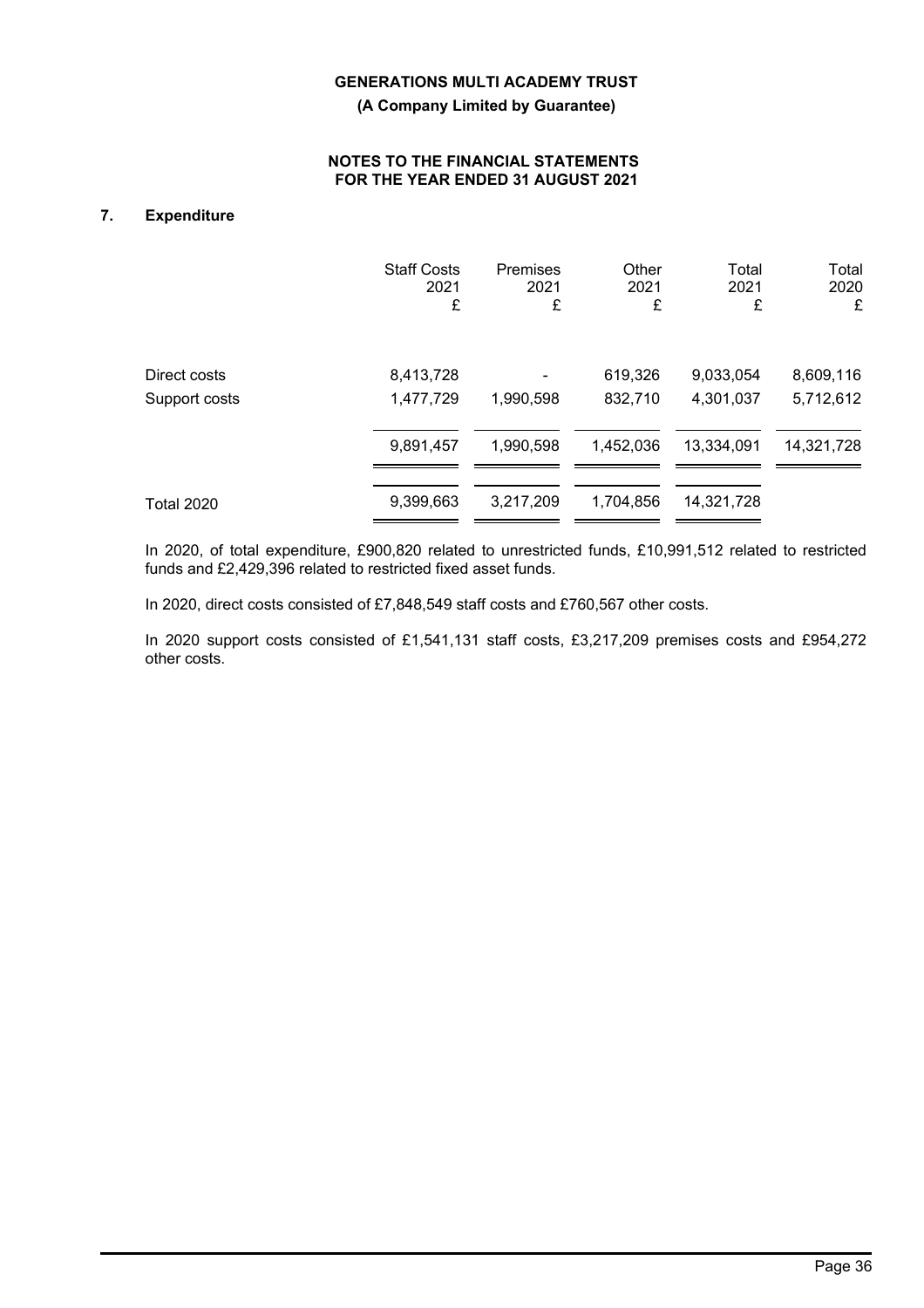**(A Company Limited by Guarantee)**

## **NOTES TO THE FINANCIAL STATEMENTS FOR THE YEAR ENDED 31 AUGUST 2021**

## **8. Charitable activities**

|    |                                                 | 2021<br>£  | 2020<br>£  |
|----|-------------------------------------------------|------------|------------|
|    | <b>Direct</b>                                   | 9,033,054  | 8,609,116  |
|    | Support                                         | 4,301,037  | 5,712,612  |
|    |                                                 | 13,334,091 | 14,321,728 |
|    |                                                 |            |            |
|    |                                                 | 2021<br>£  | 2020<br>£  |
|    | Support staff costs                             | 1,477,729  | 1,541,131  |
|    | Depreciation                                    | 1,044,335  | 2,429,396  |
|    | Technology costs                                | 109,194    | 286,539    |
|    | Premises costs                                  | 946,263    | 787,813    |
|    | Other costs                                     | 694,503    | 628,850    |
|    | Governance costs                                | 23,940     | 29,240     |
|    | Legal costs                                     | 5,073      | 9,643      |
|    |                                                 | 4,301,037  | 5,712,612  |
| 9. | Net (expenditure)/income                        |            |            |
|    | Net (expenditure)/income for the year includes: |            |            |
|    |                                                 | 2021<br>£  | 2020<br>£  |
|    | Operating lease rentals                         | 204,944    | 92,909     |
|    | Depreciation of tangible fixed assets           | 1,044,335  | 2,429,396  |

Fees paid to Auditors for:

- audit 10,750 10,250 - other services 6,050 6,050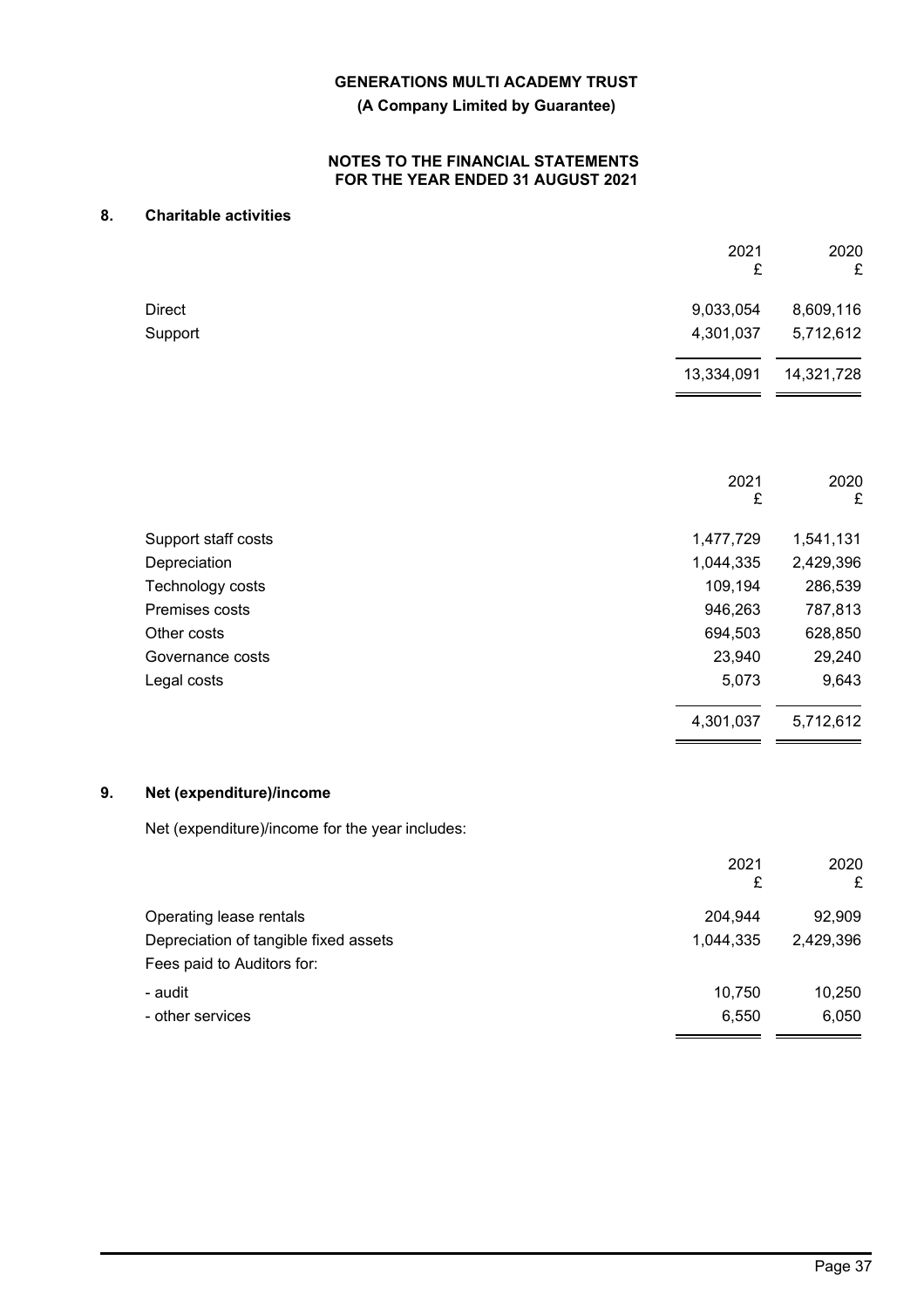**(A Company Limited by Guarantee)**

## **NOTES TO THE FINANCIAL STATEMENTS FOR THE YEAR ENDED 31 AUGUST 2021**

## **10. Staff**

## **a. Staff costs**

Staff costs during the year were as follows:

|                                     | 2021<br>£ | 2020<br>£ |
|-------------------------------------|-----------|-----------|
| Wages and salaries                  | 6,975,739 | 6,702,487 |
| Social security costs               | 641,843   | 651,754   |
| Pension costs                       | 1,924,375 | 1,884,824 |
|                                     | 9,541,957 | 9,239,065 |
| Agency staff costs                  | 349,500   | 149,464   |
| Staff restructuring costs           |           | 11,134    |
|                                     | 9,891,457 | 9,399,663 |
| Staff restructuring costs comprise: |           |           |
| Statutory redundancy payments       |           | 11,134    |

## **b. Staff numbers**

The average number of persons employed by the Trust during the year was as follows:

|                            | 2021<br>No. | 2020<br>No. |
|----------------------------|-------------|-------------|
| <b>Teachers</b>            | 126         | 128         |
| Administration and support | 90          | 88          |
| Management                 | 5           | 5           |
|                            | 221         | 221         |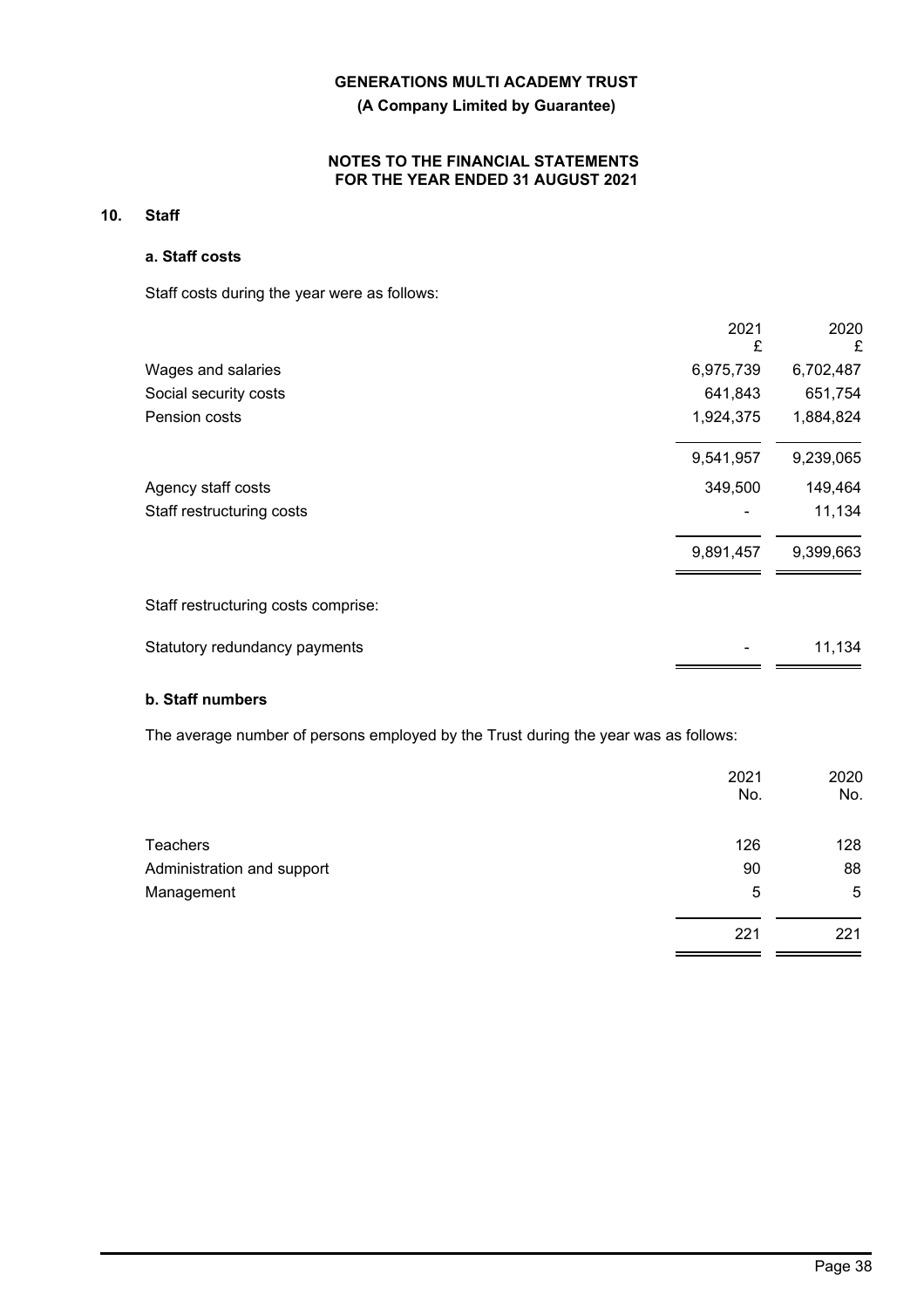**(A Company Limited by Guarantee)**

### **NOTES TO THE FINANCIAL STATEMENTS FOR THE YEAR ENDED 31 AUGUST 2021**

## **10. Staff (continued)**

#### **c. Higher paid staff**

The number of employees whose employee benefits (excluding employer pension costs) exceeded £60,000 was:

|                                 | 2021<br>No.    | 2020<br>No.    |
|---------------------------------|----------------|----------------|
| In the band £60,001 - £70,000   | 4              |                |
| In the band £80,001 - £90,000   | 3              | 3              |
| In the band £100,001 - £110,000 | $\blacksquare$ | $\overline{1}$ |
| In the band £110,001 - £120,000 |                |                |

## **d. Key management personnel**

The key management personnel of the Trust comprise the Trustees and the senior management team as listed on page 1. The total amount of employee benefits (including employer pension contributions and employer national insurance contributions) received by key management personnel for their services to the Trust was £707,876 (2020 *-* £697,483).

Employer National Insurance contributions included within key management personnel remuneration was £62,345 (2020 - £60,708).

Employer pension contributions included within key management personnel remuneration was £122,036 (2020 - £120,766).

## **11. Central services**

The Trust has provided the following central services to its academies during the year:

- **HR** services
- Finance services (including audit)
- **ICT** services
- Income generation
- Legal services

The Trust charges for these services on the following basis:

The levy imposed on Schools within the Trust is determined based on the cost of the centralised services in order to ensure the central entity breaks even. In the year this equated to a levy of 7%.

The actual amounts charged during the year were as follows:

|                          | 2021<br>£ | 2020<br>£ |
|--------------------------|-----------|-----------|
| Goffs Academy            | 575,194   | 532,932   |
| Goffs-Churchgate Academy | 216,741   | 197,028   |
| Total                    | 791,935   | 729,960   |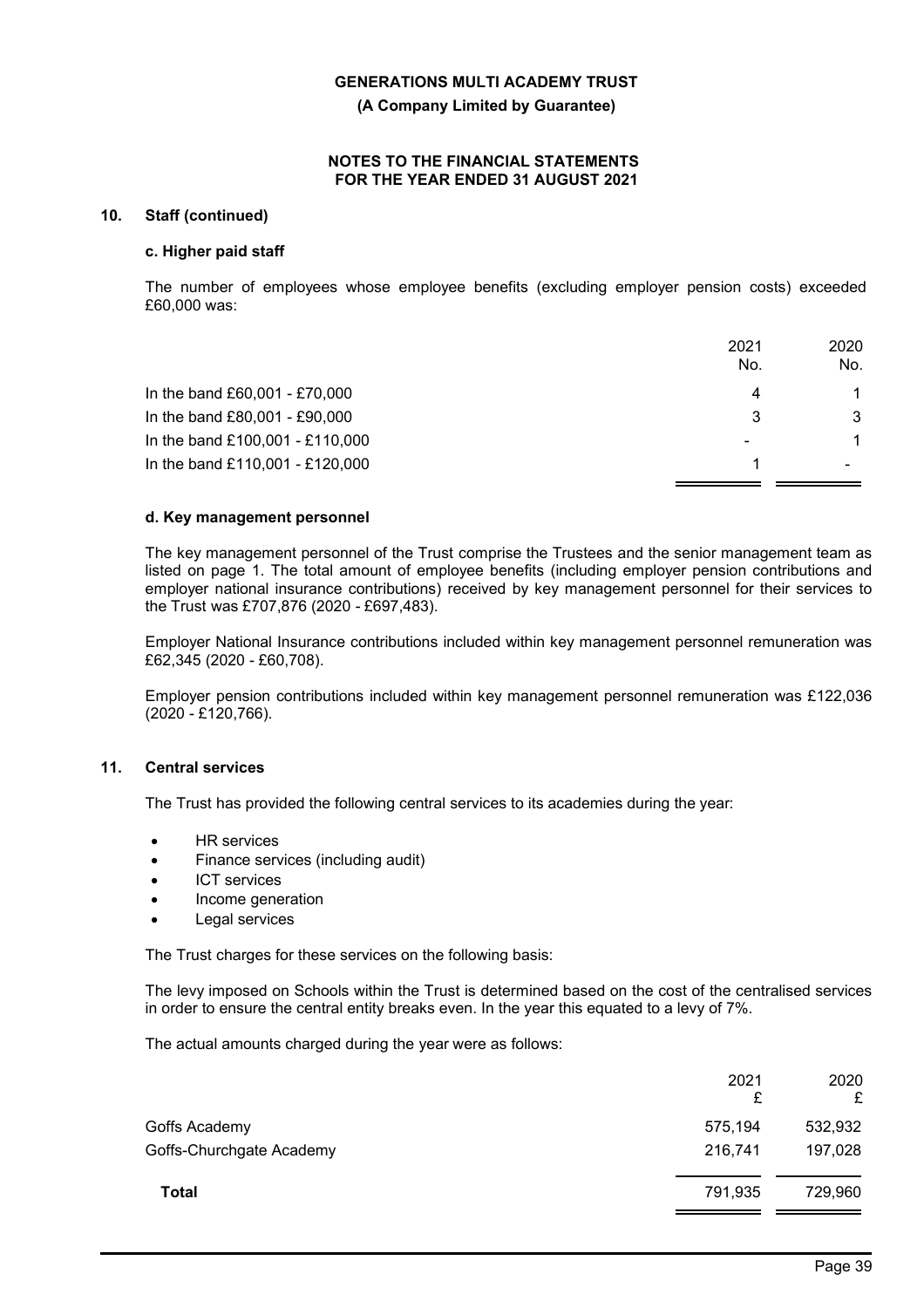**(A Company Limited by Guarantee)**

#### **NOTES TO THE FINANCIAL STATEMENTS FOR THE YEAR ENDED 31 AUGUST 2021**

## **12. Trustees' remuneration and expenses**

One or more Trustees has been paid remuneration or has received other benefits from an employment with the Trust. The Executive Principal and other staff Trustees only receive remuneration in respect of services they provide undertaking the roles of Executive Principal and staff members under their contracts of employment. The value of Trustees' remuneration and other benefits was as follows:

|           |                            | 2021        | 2020        |
|-----------|----------------------------|-------------|-------------|
|           |                            | £           | £           |
| A Garner  | Remuneration               | $110,000 -$ | $105,000 -$ |
|           |                            | 115,000     | 110,000     |
|           | Pension contributions paid | $25.000 -$  | $25,000 -$  |
|           |                            | 30,000      | 30,000      |
| F Grote   | Remuneration               | $25.000 -$  | $25,000 -$  |
|           |                            | 30,000      | 30,000      |
|           | Pension contributions paid | $5,000 -$   | $5,000 -$   |
|           |                            | 10,000      | 10,000      |
| T Oyelade | Remuneration               | $50,000 -$  | $45,000 -$  |
|           |                            | 55,000      | 50,000      |
|           | Pension contributions paid | $10,000 -$  | $10,000 -$  |
|           |                            | 15,000      | 15,000      |
| S Skinner | Remuneration               | $20,000 -$  | $20,000 -$  |
|           |                            | 25,000      | 25,000      |
|           | Pension contributions paid | $0 - 5,000$ | $5,000 -$   |
|           |                            |             | 10,000      |

During the year ended 31 August 2021, expenses totalling £195 were reimbursed or paid directly to 3 Trustees (2020 - £101 to 1 Trustee) The nature of these expenses were in relation to their roles as staff members.

## **13. Trustees' and Officers' insurance**

The Trust has opted into the Department for Education's risk protection arrangement (RPA), an alternative to insurance where UK Government funds cover losses that arise. This scheme protects Trustees and Officers from claims arising from negligent acts, errors or omissions occurring whilst on Academy business, and provides cover up to £10,000,000. It is not possible to quantify the Trustees and Officers indemnity element from the overall cost of the RPA scheme membership.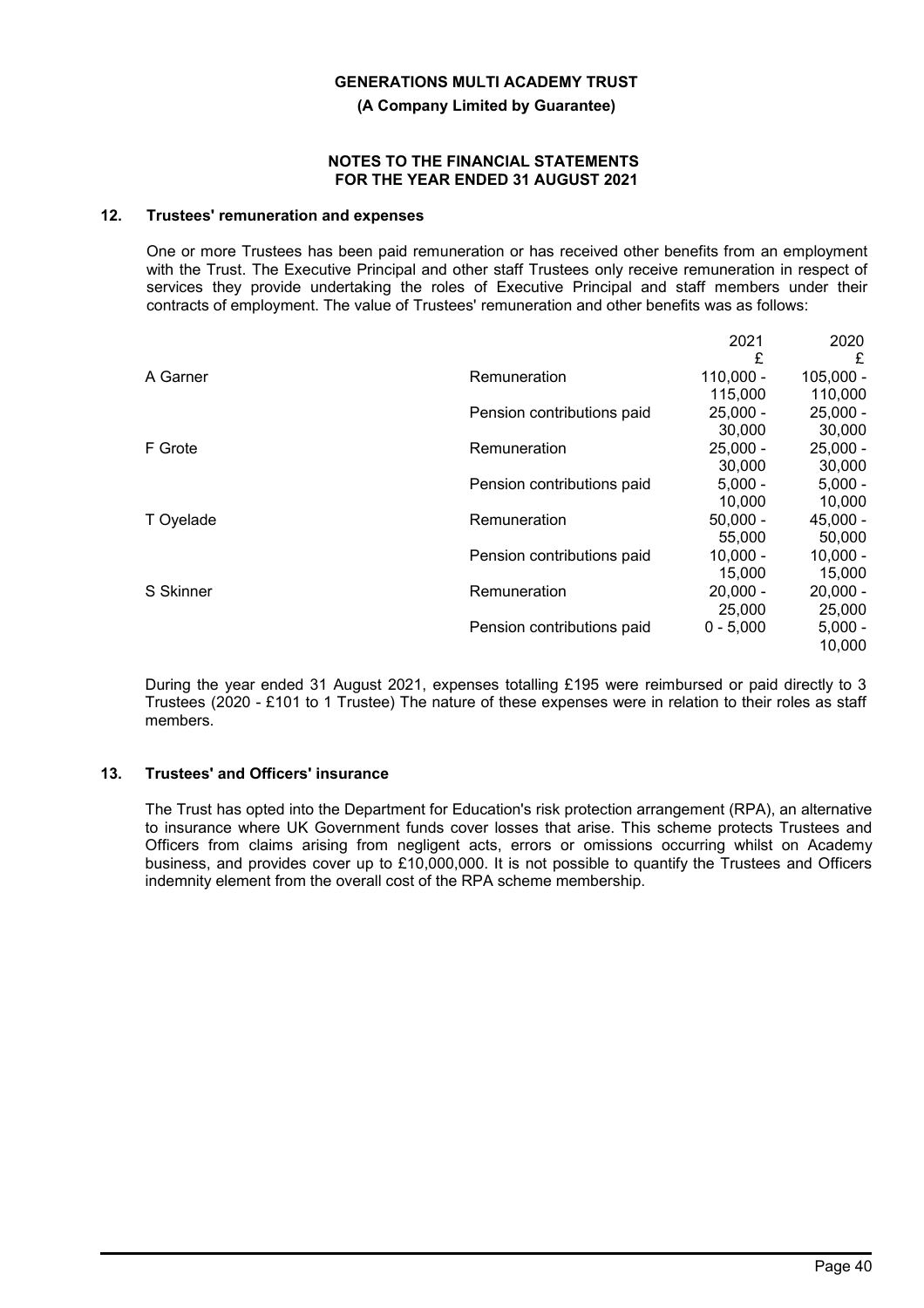**(A Company Limited by Guarantee)**

## **NOTES TO THE FINANCIAL STATEMENTS FOR THE YEAR ENDED 31 AUGUST 2021**

## **14. Tangible fixed assets**

|                     | property<br>£ | Freehold Furniture and<br>equipment<br>£ | Computer<br>equipment<br>£ | Total<br>£ |
|---------------------|---------------|------------------------------------------|----------------------------|------------|
| Cost or valuation   |               |                                          |                            |            |
| At 1 September 2020 | 46,492,202    | 315,119                                  | 641,444                    | 47,448,765 |
| <b>Additions</b>    | 85,056        | 31,005                                   | 118,024                    | 234,085    |
| At 31 August 2021   | 46,577,258    | 346,124                                  | 759,468                    | 47,682,850 |
| Depreciation        |               |                                          |                            |            |
| At 1 September 2020 | 2,623,447     | 236,093                                  | 444,234                    | 3,303,774  |
| Charge for the year | 902,606       | 44,004                                   | 97,725                     | 1,044,335  |
| At 31 August 2021   | 3,526,053     | 280,097                                  | 541,959                    | 4,348,109  |
| Net book value      |               |                                          |                            |            |
| At 31 August 2021   | 43,051,205    | 66,027                                   | 217,509                    | 43,334,741 |
| At 31 August 2020   | 43,868,755    | 79,026                                   | 197,210                    | 44,144,991 |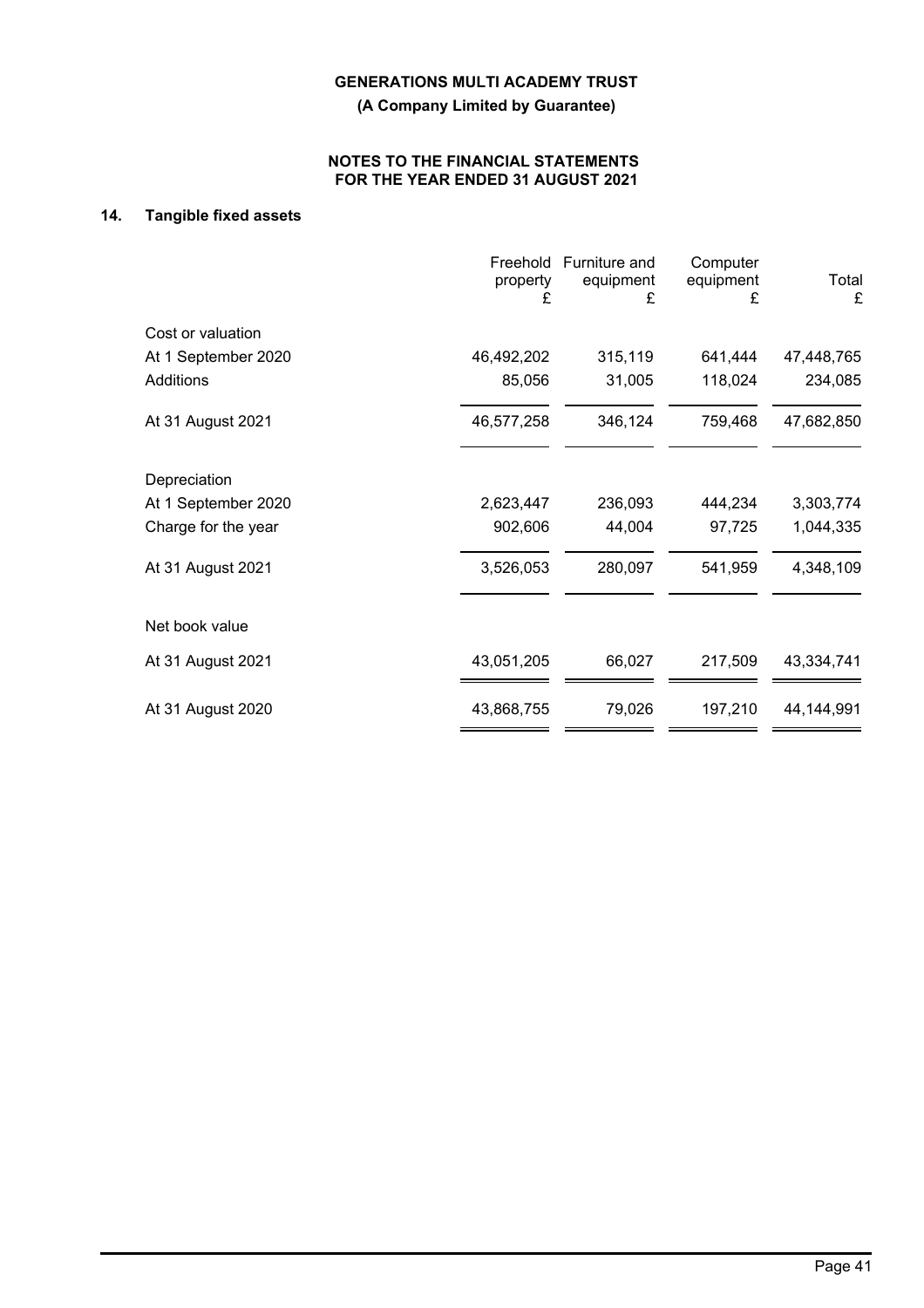**(A Company Limited by Guarantee)**

## **NOTES TO THE FINANCIAL STATEMENTS FOR THE YEAR ENDED 31 AUGUST 2021**

## **15. Debtors**

|                                | 2021    | 2020    |
|--------------------------------|---------|---------|
|                                | £       | £       |
| Due within one year            |         |         |
| Trade debtors                  | 54,157  | 38,170  |
| Other debtors                  | 75,151  | 69,002  |
| Prepayments and accrued income | 335,724 | 280,482 |
| VAT recoverable                | 56,200  | 93,022  |
|                                | 521,232 | 480,676 |
|                                |         |         |
|                                |         |         |

## **16. Current asset investments**

|                                 | 2021    | 2020<br>£ |
|---------------------------------|---------|-----------|
| Cash held on short term deposit | 250,000 | 250.000   |

## **17. Creditors: Amounts falling due within one year**

|                                    | 2021<br>£ | 2020<br>£      |
|------------------------------------|-----------|----------------|
| Other loans                        | 15,224    | $\blacksquare$ |
| Trade creditors                    | 106,472   | 166,549        |
| Other taxation and social security | 176,645   | 164,350        |
| Other creditors                    | 182,979   | 171,867        |
| Accruals and deferred income       | 258,951   | 256,783        |
|                                    | 740,271   | 759,549        |

Other loans due both within and more than one year comprise a loan from Salix for £91,343 which is provided at 0% interest repayable over 6 years.

|                                        | 2021<br>£ | 2020<br>£  |
|----------------------------------------|-----------|------------|
| Deferred income                        |           |            |
| Deferred income at 1 September 2020    | 31,398    | 122,814    |
| Resources deferred during the year     | 57.647    | 31,398     |
| Amounts released from previous periods | (31, 398) | (122, 814) |
|                                        | 57.647    | 31,398     |

At the year end the Trust was holding funds in advance from DfE/ESFA grant income and other restricted income.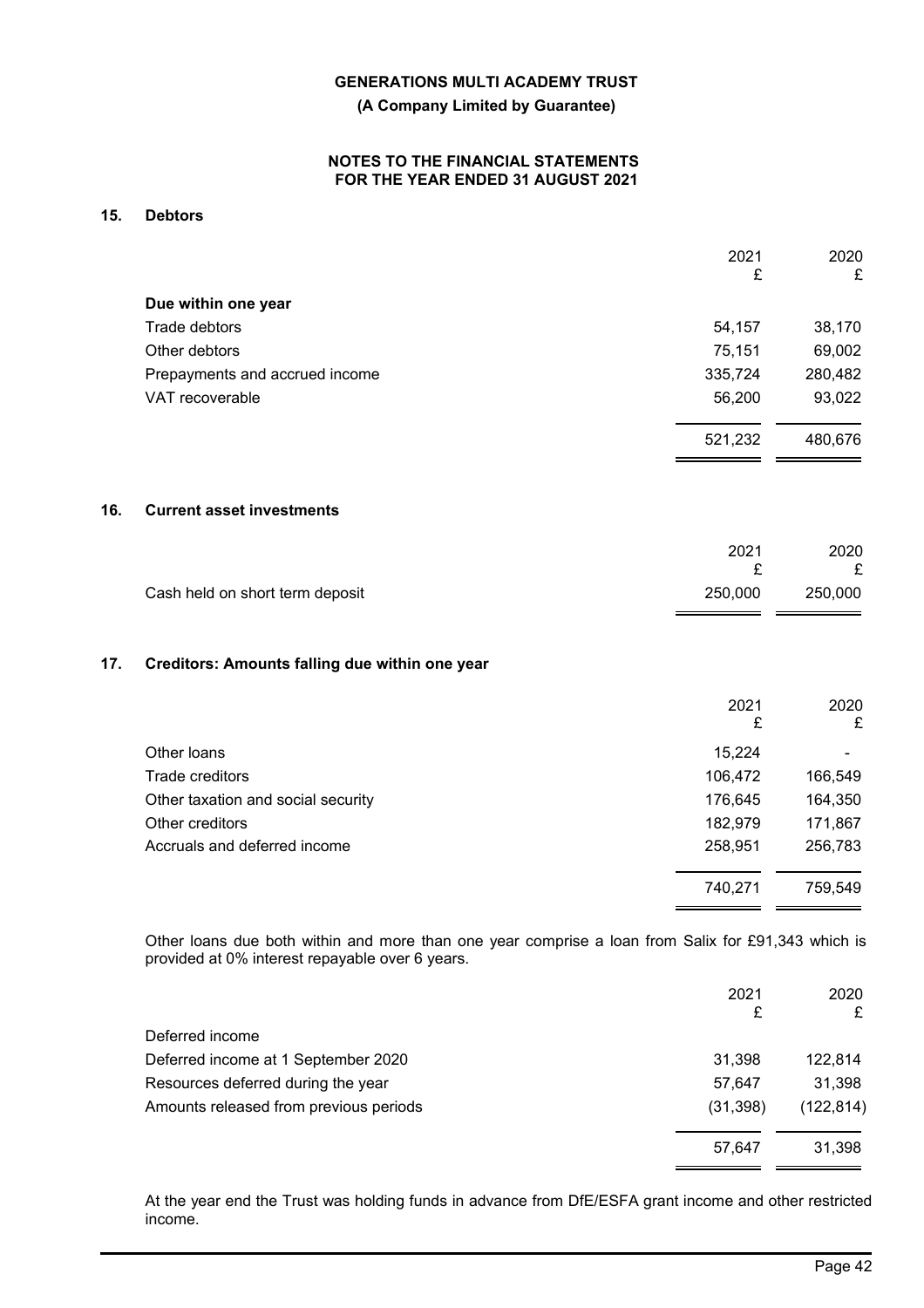**(A Company Limited by Guarantee)**

## **NOTES TO THE FINANCIAL STATEMENTS FOR THE YEAR ENDED 31 AUGUST 2021**

## **18. Creditors: Amounts falling due after more than one year**

|             | 2021<br>$\mathbf{C}$<br>- | 2020<br>£                |
|-------------|---------------------------|--------------------------|
| Other loans | 76,119                    | $\overline{\phantom{0}}$ |

The aggregate amount of liabilities payable or repayable wholly or in part more than five years after the reporting date is:

|                                     | 2021   | 2020<br>£      |
|-------------------------------------|--------|----------------|
| Payable or repayable by instalments | 15,224 | $\blacksquare$ |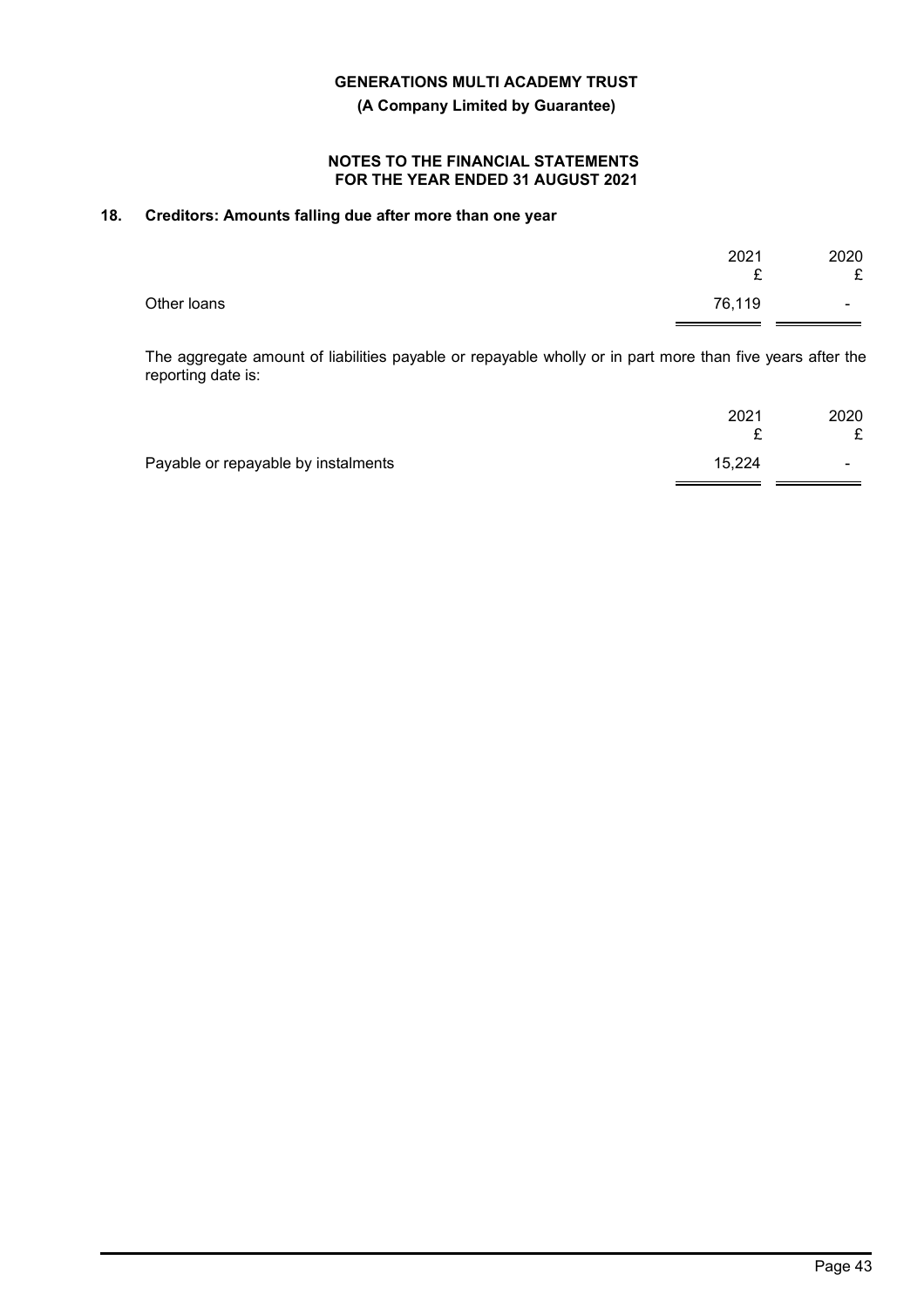**(A Company Limited by Guarantee)**

## **NOTES TO THE FINANCIAL STATEMENTS FOR THE YEAR ENDED 31 AUGUST 2021**

## **19. Statement of funds**

|                                                     | Balance at 1<br>September<br>2020<br>£ | Income<br>£ | Expenditure<br>£        | Transfers<br>in/out<br>£ | Gains/<br>(Losses)<br>£ | <b>Balance</b> at<br>31 August<br>2021<br>£ |
|-----------------------------------------------------|----------------------------------------|-------------|-------------------------|--------------------------|-------------------------|---------------------------------------------|
| <b>Unrestricted</b><br>funds                        |                                        |             |                         |                          |                         |                                             |
| General funds                                       | 664,728                                | 285,451     | (510, 552)              |                          |                         | 439,627                                     |
| <b>Restricted</b><br>general funds                  |                                        |             |                         |                          |                         |                                             |
| <b>General Annual</b><br>Grant (GAG)<br>Other DfE / |                                        | 10,132,237  | (9,662,285)             | (94, 961)                |                         | 374,991                                     |
| <b>ESFA</b> grants                                  | 5,211                                  | 1,247,738   | (1, 155, 449)           |                          |                         | 97,500                                      |
| Other<br>Government<br>grants                       |                                        | 341,895     | (341, 895)              |                          |                         |                                             |
| Other restricted                                    |                                        |             |                         |                          |                         |                                             |
| funds<br>Pension reserve                            | (3,580,000)                            | 188,575     | (188, 575)<br>(431,000) |                          | (836,000)               | (4,847,000)                                 |
|                                                     | (3,574,789)                            | 11,910,445  | (11, 779, 204)          | (94, 961)                | (836,000)               | (4,374,509)                                 |
| <b>Restricted</b><br>fixed asset<br>funds           |                                        |             |                         |                          |                         |                                             |
| DfE group<br>capital grants                         | 39,157                                 | 41,393      |                         | (76, 624)                |                         | 3,926                                       |
| <b>Restricted fixed</b><br>assets                   | 44,144,991                             | 62,500      | (1,044,335)             | 171,585                  |                         | 43,334,741                                  |
|                                                     | 44, 184, 148                           | 103,893     | (1,044,335)             | 94,961                   |                         | 43,338,667                                  |
| <b>Total</b><br><b>Restricted</b><br>funds          | 40,609,359                             | 12,014,338  | (12,823,539)            |                          | (836,000)               | 38,964,158                                  |
| <b>Total funds</b>                                  | 41,274,087                             | 12,299,789  | (13, 334, 091)          |                          | (836,000)               | 39,403,785                                  |
|                                                     |                                        |             |                         |                          |                         |                                             |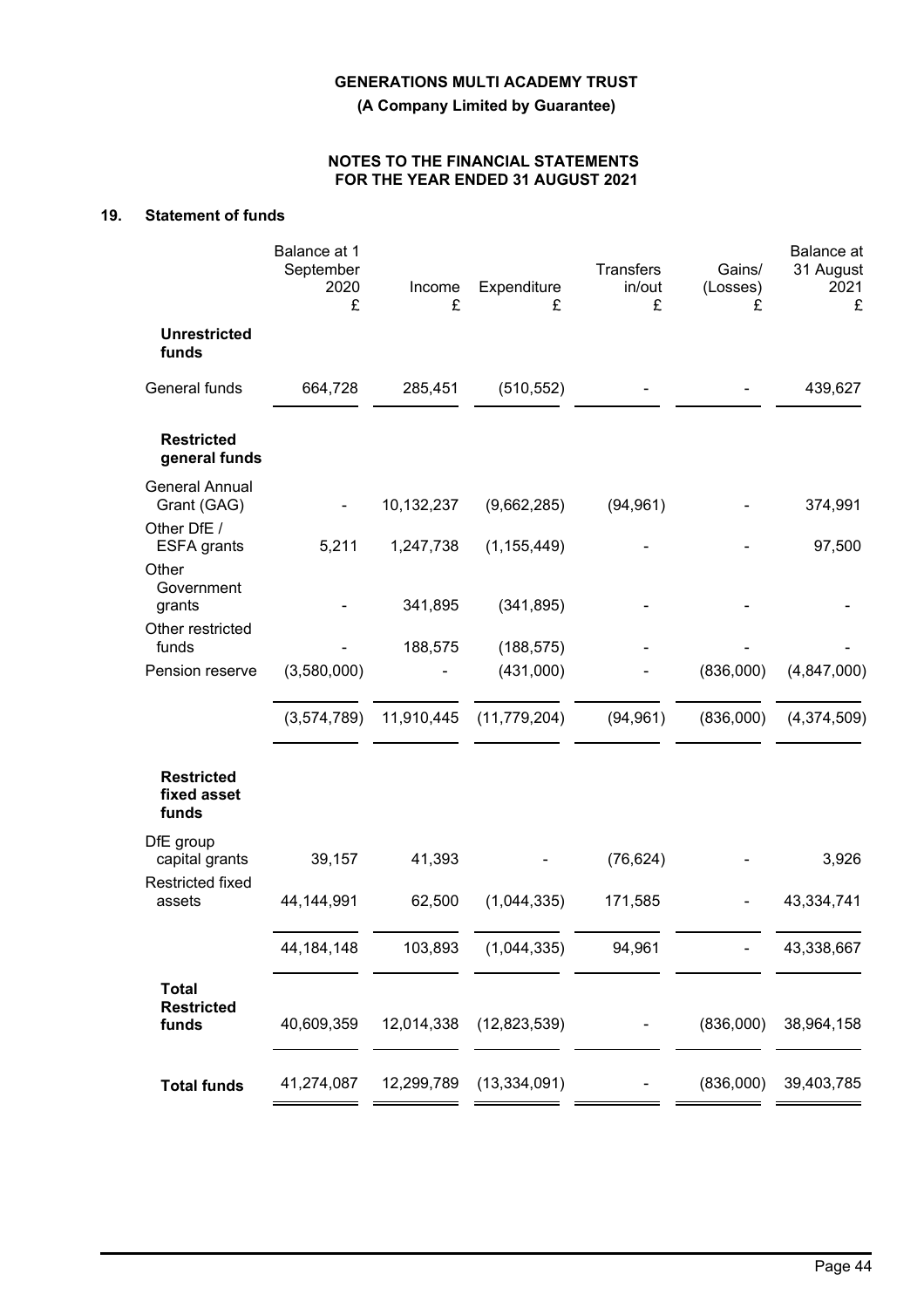**(A Company Limited by Guarantee)**

#### **NOTES TO THE FINANCIAL STATEMENTS FOR THE YEAR ENDED 31 AUGUST 2021**

## **19. Statement of funds (continued)**

The specific purposes for which the funds are to be applied are as follows:

## **General Annual Grant (GAG)**

This represents funding from the ESFA to be used for the normal running costs of the Trust, including education and support costs. Under the funding agreement with the Secretary of State. the Trust was not subject to a limit on the amount of GAG that it could carry forward at 31 August 2021.

## **Other DfE/ESFA grants**

This represents other funding for various purposes including pupil premium, sports funding, training and other pupil related activities.

## **Other Government grants**

This represents place funding from local councils to be used for the normal running costs of the Trust, including education and support costs.

## **Other restricted funds**

This restricted fund has arisen from other income that the Trust has received. The monies have to be used for the benefit of the Trust and there are restrictions on how these monies can be spent.

#### **Pension reserve**

This reserve represents the Trust's share of the deficit on the Local Government Pension Scheme (LGPS).

#### **Restricted fixed asset fund**

The restricted asset fund was funded predominantly by the funds inherited on conversion to an Academy from the Local Authority following the transfer of the land and buildings. When the School participated in the Priority School Building Programme, these funds were absorbed by the loss made on the disposal of the old building, but funded again by the value of the new building that was donated to the School by the Education and Skills Funding Agency.

#### **DfE group capital grants**

This represents funding received from ESFA for the maintenance and improvement of the Trust's buildings and facilities.

## **Teaching School**

This represents funding recieved for community-focused school funding and facilities income.

#### **Unrestricted funds**

This represents income which may be used towards meeting any of the charitable objects of the Trust at the discretion of the Trustees.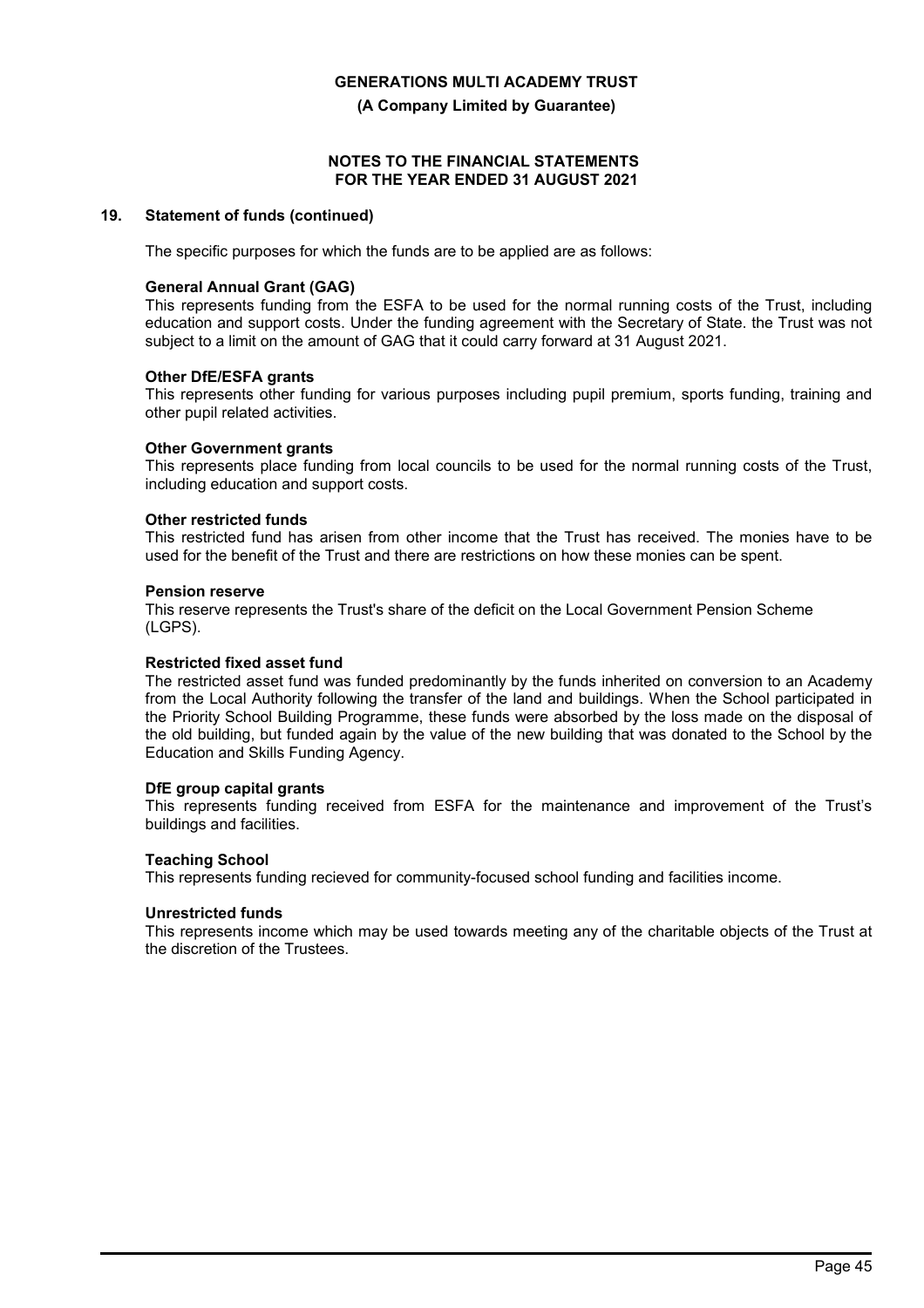**(A Company Limited by Guarantee)**

## **NOTES TO THE FINANCIAL STATEMENTS FOR THE YEAR ENDED 31 AUGUST 2021**

## **19. Statement of funds (continued)**

Comparative information in respect of the preceding year is as follows:

|                                            | Balance at<br>1 September<br>2019<br>£ | Income<br>£ | Expenditure<br>£        | <b>Transfers</b><br>in/out<br>£ | Gains/<br>(Losses)<br>£ | <b>Balance</b> at<br>31 August<br>2020<br>£ |
|--------------------------------------------|----------------------------------------|-------------|-------------------------|---------------------------------|-------------------------|---------------------------------------------|
| <b>Unrestricted</b><br>funds               |                                        |             |                         |                                 |                         |                                             |
| General funds                              | 1,181,233                              | 384,315     | (900, 820)              |                                 |                         | 664,728                                     |
| <b>Restricted</b><br>general funds         |                                        |             |                         |                                 |                         |                                             |
| <b>General Annual</b><br>Grant (GAG)       | (781, 722)                             | 9,136,956   | (7,823,262)             | (531, 972)                      |                         |                                             |
| Other DfE /<br><b>ESFA</b> grants          | 5,211                                  | 1,243,262   | (1,243,262)             |                                 |                         | 5,211                                       |
| Other<br>Government<br>grants              |                                        | 573,194     | (573, 194)              |                                 |                         |                                             |
| Other restricted                           |                                        |             |                         |                                 |                         |                                             |
| funds<br>Pension reserve                   | 620,347<br>(3, 163, 000)               | 315,447     | (935, 794)<br>(416,000) |                                 | (1,000)                 | (3,580,000)                                 |
|                                            | (3,319,164)                            | 11,268,859  | (10, 991, 512)          | (531, 972)                      | (1,000)                 | (3,574,789)                                 |
| <b>Restricted</b><br>fixed asset<br>funds  |                                        |             |                         |                                 |                         |                                             |
| DfE group<br>capital grants                |                                        | 39,157      |                         |                                 |                         | 39,157                                      |
| <b>Restricted fixed</b><br>assets          | 46,042,415                             |             | (2,429,396)             | 531,972                         |                         | 44,144,991                                  |
|                                            | 46,042,415                             | 39,157      | (2,429,396)             | 531,972                         |                         | 44, 184, 148                                |
| <b>Total</b><br><b>Restricted</b><br>funds | 42,723,251                             | 11,308,016  | (13, 420, 908)          |                                 | (1,000)                 | 40,609,359                                  |
| <b>Total funds</b>                         | 43,904,484                             | 11,692,331  | (14, 321, 728)          |                                 | (1,000)                 | 41,274,087                                  |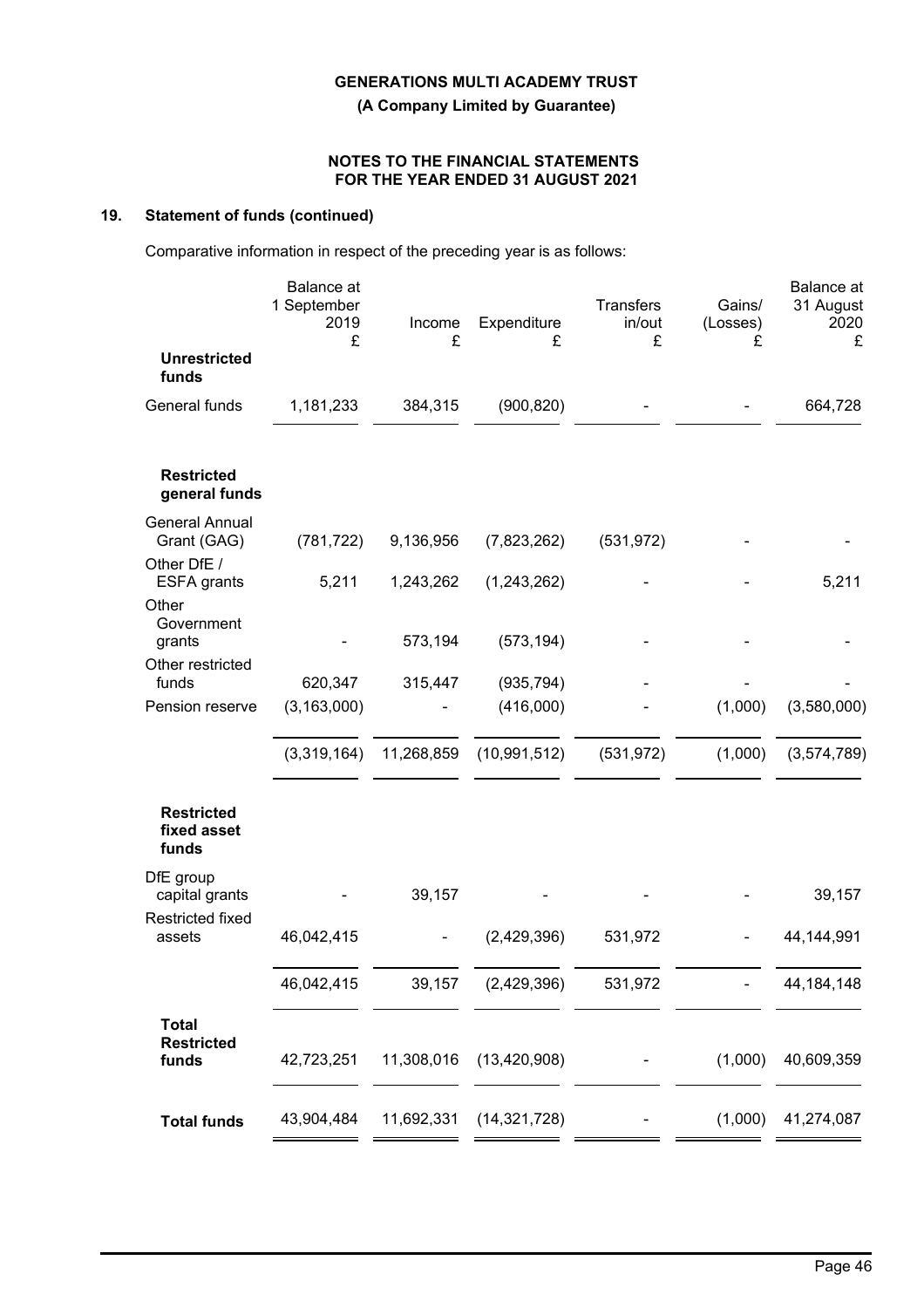**(A Company Limited by Guarantee)**

## **NOTES TO THE FINANCIAL STATEMENTS FOR THE YEAR ENDED 31 AUGUST 2021**

## **19. Statement of funds (continued)**

## **Total funds analysis by Academy**

Fund balances at 31 August 2021 were allocated as follows:

|                                                    | 2021<br>£   | 2020<br>£    |
|----------------------------------------------------|-------------|--------------|
| Goffs Academy                                      | 831,377     | 386,535      |
| Goffs-Churchgate Academy                           | 80,741      | 283,404      |
| Total before fixed asset funds and pension reserve | 912,118     | 669,939      |
| Restricted fixed asset fund                        | 43,338,667  | 44, 184, 148 |
| Pension reserve                                    | (4,847,000) | (3,580,000)  |
| <b>Total</b>                                       | 39,403,785  | 41,274,087   |

## **Total cost analysis by Academy**

Expenditure incurred by each Academy during the year was as follows:

|                         | Teaching<br>and<br>educational<br>support staff<br>costs<br>£ | Other<br>support staff<br>costs<br>£ | Educational<br>supplies<br>£ | Other costs<br>excluding<br>depreciation<br>£ | Total<br>2021<br>£ | Total<br>2020<br>£ |
|-------------------------|---------------------------------------------------------------|--------------------------------------|------------------------------|-----------------------------------------------|--------------------|--------------------|
| Goffs Academy<br>Goffs- | 5,936,123                                                     | 551,403                              | 316,482                      | 1,150,979                                     | 7,954,987          | 7,858,364          |
| Churchgate<br>Academy   | 2,086,205                                                     | 273,044                              | 57,374                       | 791,897                                       | 3,208,520          | 2,731,590          |
| Central services        | 391,400                                                       | 653,282                              | 4,870                        | 76,697                                        | 1,126,249          | 1,302,378          |
|                         | 8,413,728                                                     | 1,477,729                            | 378,726                      | 2,019,573                                     | 12,289,756         | 11,892,332         |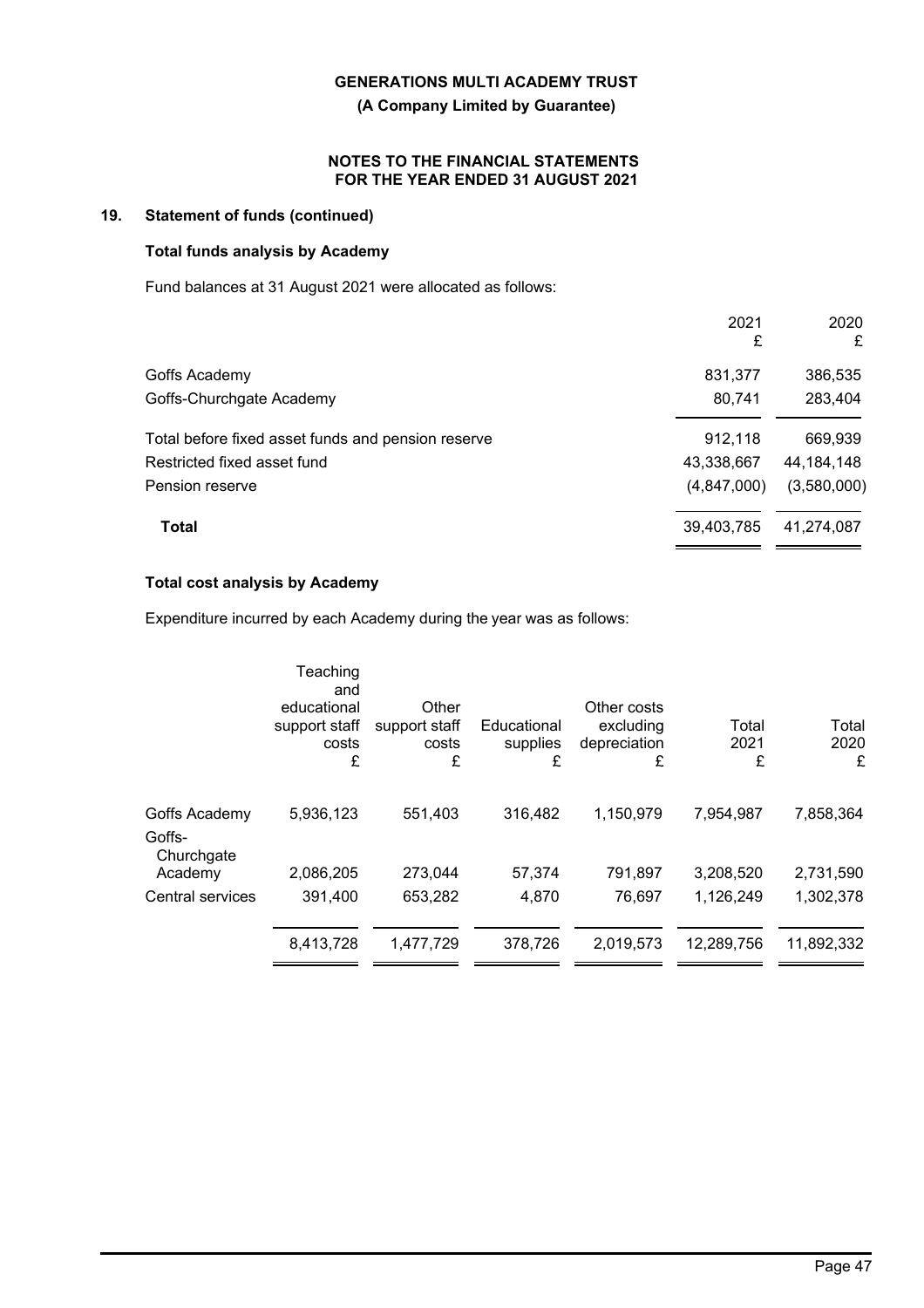**(A Company Limited by Guarantee)**

## **NOTES TO THE FINANCIAL STATEMENTS FOR THE YEAR ENDED 31 AUGUST 2021**

## **20. Analysis of net assets between funds**

## **Analysis of net assets between funds - current year**

|              |               | Restricted  |             |
|--------------|---------------|-------------|-------------|
| Unrestricted | Restricted    | fixed asset | Total       |
| funds        | funds         | funds       | funds       |
| 2021         | 2021          | 2021        | 2021        |
| £            | £             | £           | £           |
|              |               | 43,334,741  | 43,334,741  |
| 461,750      | 1,175,415     | 95,269      | 1,732,434   |
| (22, 123)    | (702, 924)    | (15, 224)   | (740, 271)  |
|              |               | (76, 119)   | (76, 119)   |
|              | (4, 847, 000) |             | (4,847,000) |
| 439,627      | (4,374,509)   | 43,338,667  | 39,403,785  |
|              |               |             |             |

## **Analysis of net assets between funds - prior year**

|                                        |              |             | Restricted   |             |
|----------------------------------------|--------------|-------------|--------------|-------------|
|                                        | Unrestricted | Restricted  | fixed asset  | Total       |
|                                        | funds        | funds       | funds        | funds       |
|                                        | 2020         | 2020        | 2020         | 2020        |
|                                        | £            | £           | £            | £           |
| Tangible fixed assets                  |              |             | 44.144.991   | 44,144,991  |
| <b>Current assets</b>                  | 664,728      | 764,760     | 39,157       | 1,468,645   |
| Creditors due within one year          | ۰            | (759, 549)  | -            | (759, 549)  |
| Provisions for liabilities and charges | ۰            | (3,580,000) | ۰            | (3,580,000) |
| <b>Total</b>                           | 664,728      | (3,574,789) | 44, 184, 148 | 41.274.087  |
|                                        |              |             |              |             |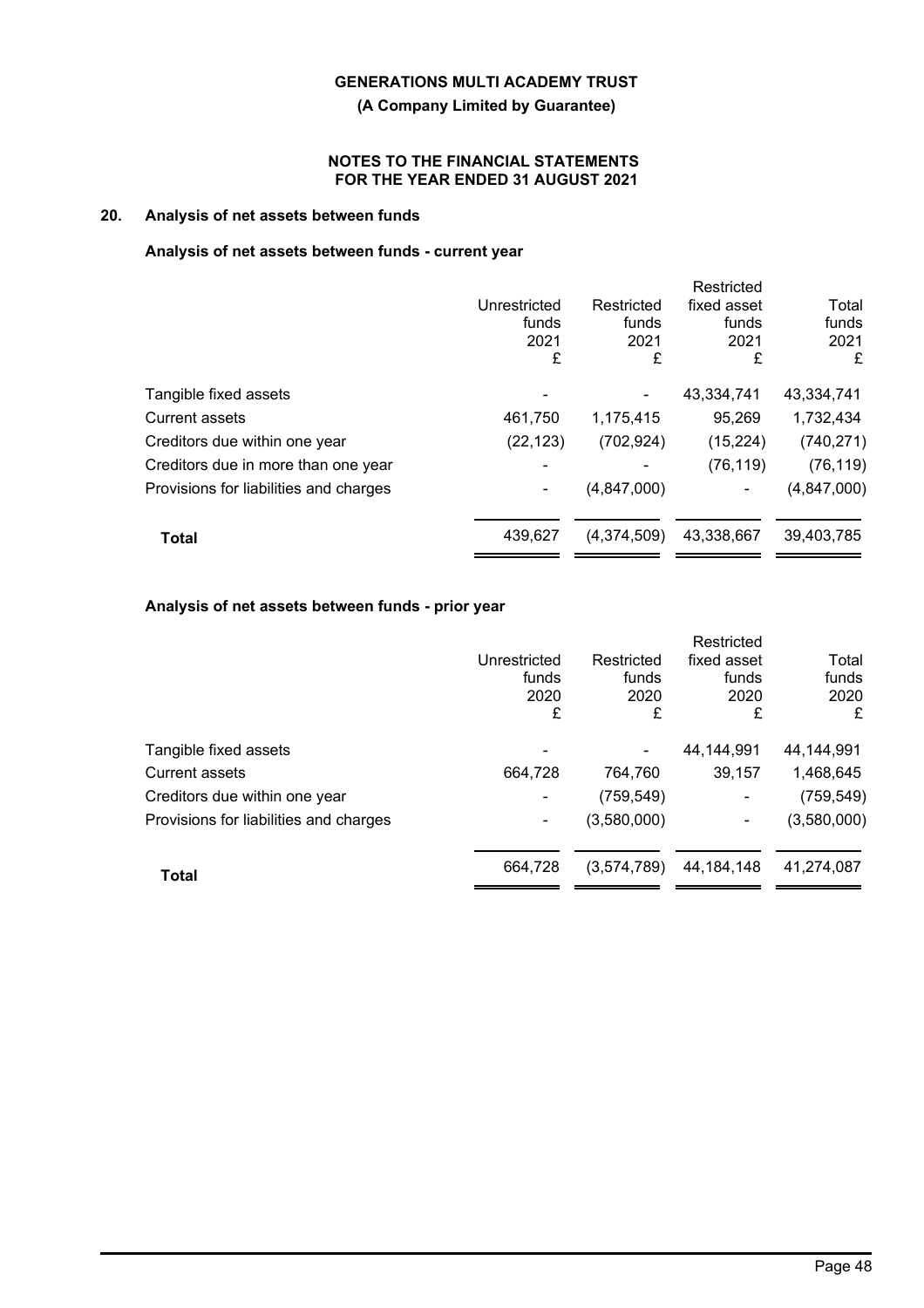**(A Company Limited by Guarantee)**

## **NOTES TO THE FINANCIAL STATEMENTS FOR THE YEAR ENDED 31 AUGUST 2021**

## **21. Reconciliation of net expenditure to net cash flow from operating activities**

|     |                                                                         | 2021<br>£   | 2020<br>£   |
|-----|-------------------------------------------------------------------------|-------------|-------------|
|     | Net expenditure for the year (as per Statement of Financial Activities) | (1,034,302) | (2,629,397) |
|     | <b>Adjustments for:</b>                                                 |             |             |
|     | Depreciation                                                            | 1,044,335   | 2,429,396   |
|     | Capital grants from DfE and other capital income                        | (41, 393)   | (39, 157)   |
|     | Investment income receivable                                            | (301)       | (5, 373)    |
|     | Pension scheme adjustments                                              | 431,000     | 416,000     |
|     | Decrease / (increase) in debtors                                        | (40, 556)   | 54,083      |
|     | Increase / (decrease) in creditors                                      | (34, 502)   | 24,619      |
|     | Donated assets                                                          | (62, 500)   |             |
|     | Net cash provided by operating activities                               | 261,781     | 250,171     |
| 22. | Cash flows from investing activities                                    |             |             |
|     |                                                                         | 2021<br>£   | 2020<br>£   |
|     | Interest                                                                | 301         | 5,373       |
|     | Purchase of tangible fixed assets                                       | (171, 585)  | (531, 972)  |
|     | Capital grants from DfE Group                                           | 41,393      | 39,157      |
|     | Salix loan received from DfE Group                                      | 91,343      |             |
|     | Net cash used in investing activities                                   | (38, 548)   | (487, 442)  |
| 23. | Analysis of cash and cash equivalents                                   |             |             |
|     |                                                                         | 2021<br>£   | 2020<br>£   |
|     | Cash in hand and at bank                                                | 961,202     | 737,969     |
|     | Cash held on short term deposit                                         | 250,000     | 250,000     |
|     | Total cash and cash equivalents                                         | 1,211,202   | 987,969     |
|     |                                                                         |             |             |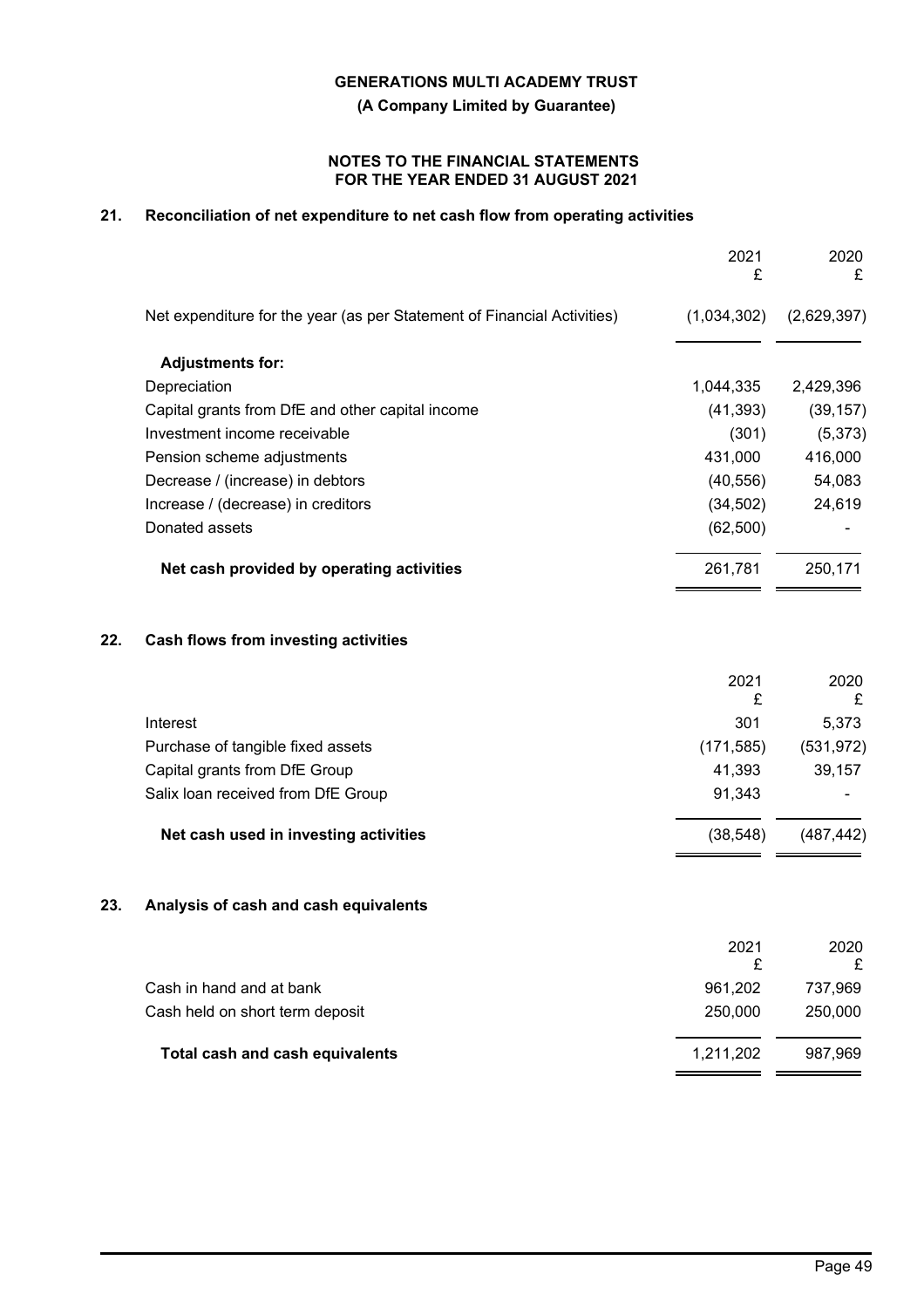**(A Company Limited by Guarantee)**

### **NOTES TO THE FINANCIAL STATEMENTS FOR THE YEAR ENDED 31 AUGUST 2021**

## **24. Analysis of changes in net debt**

|                          | At 1<br>September<br>2020<br>£ | Cash flows<br>£ | At 31 August<br>2021<br>£ |
|--------------------------|--------------------------------|-----------------|---------------------------|
| Cash at bank and in hand | 737,969                        | 223,233         | 961,202                   |
| Debt due within 1 year   |                                | (15, 224)       | (15, 224)                 |
| Debt due after 1 year    |                                | (76, 119)       | (76, 119)                 |
| Cash held on deposit     | 250,000                        | $\blacksquare$  | 250,000                   |
|                          | 987,969                        | 131,890         | 1,119,859                 |

#### **25. Pension commitments**

The Trust's employees belong to two principal pension schemes: the Teachers' Pension Scheme England and Wales (TPS) for academic and related staff; and the Local Government Pension Scheme (LGPS) for non-teaching staff, which is managed by Hymans Robertson LLP. Both are multi-employer defined benefit schemes.

The latest actuarial valuation of the TPS related to the period ended 31 March 2016 and of the LGPS 31 March 2019.

Contributions amounting to £141,384 were payable to the schemes at 31 August 2021 (2020 - £135,839) and are included within creditors.

#### **Teachers' Pension Scheme**

The Teachers' Pension Scheme (TPS) is a statutory, contributory, defined benefit scheme, governed by the Teachers' Pension Scheme Regulations 2014. Membership is automatic for full-time teachers in academies. All teachers have the option to opt-out of the TPS following enrolment.

The TPS is an unfunded scheme to which both the member and employer makes contributions, as a percentage of salary - these contributions are credited to the Exchequer. Retirement and other pension benefits are paid by public funds provided by Parliament.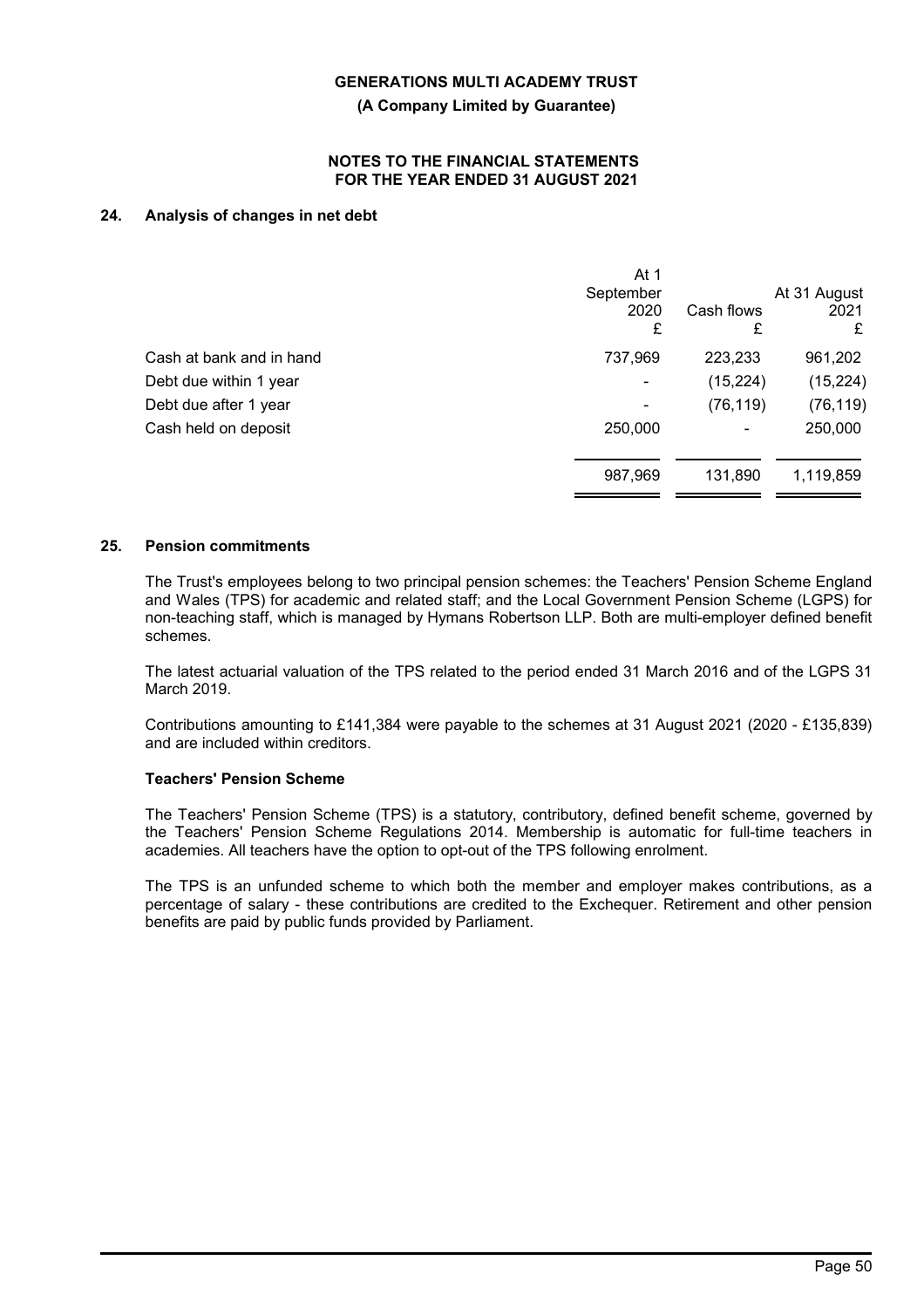**(A Company Limited by Guarantee)**

## **NOTES TO THE FINANCIAL STATEMENTS FOR THE YEAR ENDED 31 AUGUST 2021**

## **25. Pension commitments (continued)**

## **Valuation of the Teachers' Pension Scheme**

The Government Actuary, using normal actuarial principles, conducts a formal actuarial review of the TPS in accordance with the Public Service Pensions (Valuations and Employer Cost Cap) Directions 2014 published by HM Treasury every 4 years. The aim of the review is to specify the level of future contributions. Actuarial scheme valuations are dependent on assumptions about the value of future costs, design of benefits and many other factors. The latest actuarial valuation of the TPS was carried out as at 31 March 2016. The valuation report was published by the Department for Education on 5 March 2019. The key elements of the valuation and subsequent consultation are:

- employer contribution rates set at 23.68% of pensionable pay (including a 0.08% administration levy);
- total scheme liabilities (pensions currently in payment and the estimated cost of future benefits) for service to the effective date of £218,100 million and notional assets (estimated future contributions together with the notional investments held at the valuation date) of £196,100 million, giving a notional past service deficit of £22,000 million; and
- the SCAPE rate, set by HMT, is used to determine the notional investment return. The current SCAPE rate is 2.4% above the rate of CPI, assumed real rate of return is 2.4% in excess of prices and 2% in excess of earnings. The rate of real earnings growth is assumed to be 2.2%. The assumed nominal rate of return including earnings growth is 4.45%.

The next valuation result is due to be implemented from 1 April 2023.

The employer's pension costs paid to TPS in the year amounted to £1,198,059 (2020 - £1,158,335).

A copy of the valuation report and supporting documentation is on the Teachers' Pensions website (https://www.teacherspensions.co.uk/news/employers/2019/04/teachers-pensions-valuation-report.aspx).

Under the definitions set out in FRS 102, the TPS is an unfunded multi-employer pension scheme. The Trust has accounted for its contributions to the scheme as if it were a defined contribution scheme. The Trust has set out above the information available on the scheme.

#### **Local Government Pension Scheme**

The LGPS is a funded defined benefit pension scheme, with the assets held in separate trusteeadministered funds. The total contribution made for the year ended 31 August 2021 was £456,000 (2020 - £469,000), of which employer's contributions totalled £351,000 (2020 - £373,000) and employees' contributions totalled £105,000 (2020 - £96,000). The agreed contribution rates for future years are 22.65 per cent for employers and 14.0 to 18.0 per cent for employees.

Parliament has agreed, at the request of the Secretary of State for Education, to a guarantee that, in the event of academy closure, outstanding Local Government Pension Scheme liabilities would be met by the Department for Education. The guarantee came into force on 18 July 2013.

#### **Principal actuarial assumptions**

|                                                    | 2021 | 2020 |
|----------------------------------------------------|------|------|
|                                                    | %    | %    |
| Rate of increase in salaries                       | 3.3  | 27   |
| Rate of increase for pensions in payment/inflation | 29   | 2.3  |
| Discount rate for scheme liabilities               | 1.65 | 1.7  |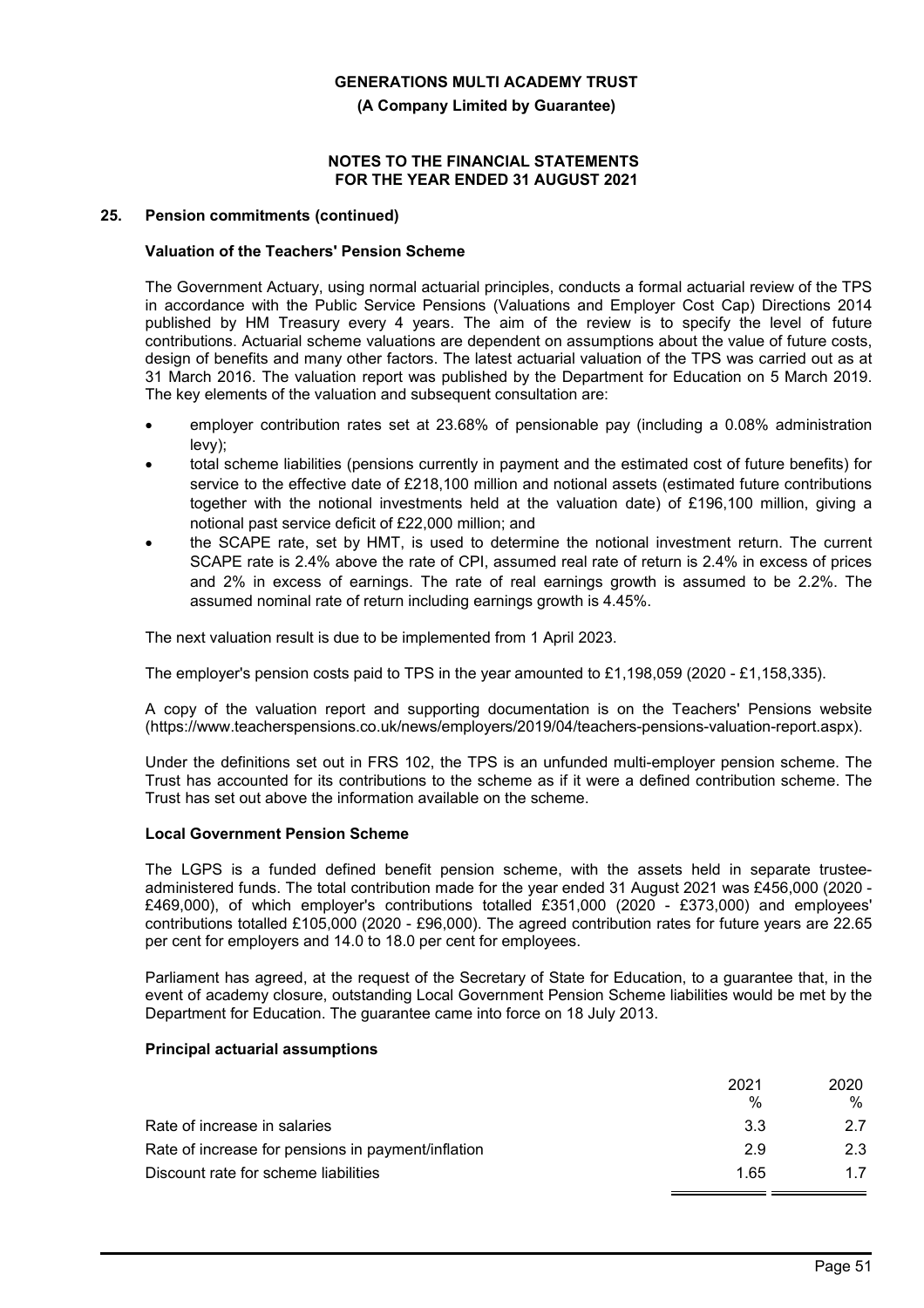**(A Company Limited by Guarantee)**

## **NOTES TO THE FINANCIAL STATEMENTS FOR THE YEAR ENDED 31 AUGUST 2021**

## **25. Pension commitments (continued)**

The current mortality assumptions include sufficient allowance for future improvements in mortality rates. The assumed life expectations on retirement age 65 are:

|                      | 2021  | 2020  |
|----------------------|-------|-------|
|                      | Years | Years |
| Retiring today       |       |       |
| Males                | 22.1  | 21.9  |
| Females              | 24.5  | 24.1  |
| Retiring in 20 years |       |       |
| Males                | 23.2  | 22.8  |
| Females              | 26.2  | 25.5  |
|                      |       |       |
|                      |       |       |

## **Sensitivity analysis**

| 2021<br>£000 | 2020<br>£000 |
|--------------|--------------|
| (254)        | (202)        |
| 254          | 202          |
| 463          | 367          |
| (463)        | (367)        |
| 234          | 184          |
| (234)        | (184)        |
|              |              |

## **Share of scheme assets**

The Trust's share of the assets in the scheme was:

|                                     | 2021<br>£ | 2020<br>£ |
|-------------------------------------|-----------|-----------|
| Equities                            | 3,563,000 | 2,971,000 |
| Corporate bonds                     | 1,949,000 | 1,962,000 |
| Property                            | 739,000   | 504,000   |
| Cash and other liquid assets        | 471,000   | 168,000   |
| <b>Total market value of assets</b> | 6,722,000 | 5,605,000 |

The actual return on scheme assets was £761,000 (2020 - £446,000).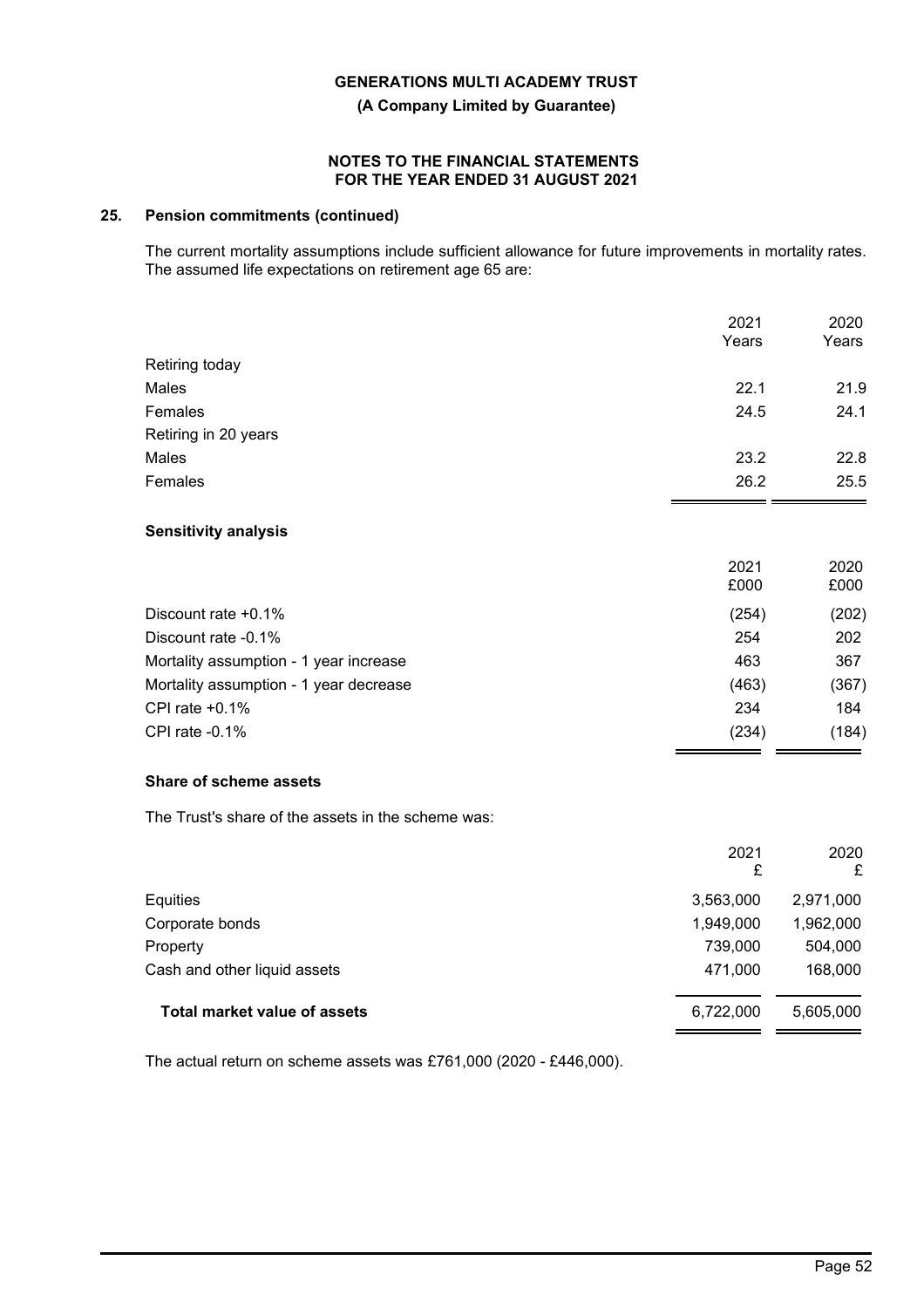**(A Company Limited by Guarantee)**

## **NOTES TO THE FINANCIAL STATEMENTS FOR THE YEAR ENDED 31 AUGUST 2021**

## **25. Pension commitments (continued)**

The amounts recognised in the Statement of Financial Activities are as follows:

|                                                                  | 2021<br>£ | 2020<br>£ |
|------------------------------------------------------------------|-----------|-----------|
| Current service cost                                             | 718,000   | 729.000   |
| Interest income                                                  | (98,000)  | (90,000)  |
| Interest cost                                                    | 162,000   | 150,000   |
| Total amount recognised in the Statement of Financial Activities | 782,000   | 789.000   |

Changes in the present value of the defined benefit obligations were as follows:

|                         | 2021<br>£  | 2020<br>£ |
|-------------------------|------------|-----------|
| At 1 September          | 9,185,000  | 7,953,000 |
| Current service cost    | 718,000    | 729,000   |
| Interest cost           | 162,000    | 150,000   |
| Employee contributions  | 105,000    | 96,000    |
| <b>Actuarial losses</b> | 1,499,000  | 357,000   |
| Benefits paid           | (100,000)  | (100,000) |
| At 31 August            | 11,569,000 | 9,185,000 |

Changes in the fair value of the Trust's share of scheme assets were as follows:

|                               | 2021<br>£ | 2020<br>£ |
|-------------------------------|-----------|-----------|
| At 1 September                | 5,605,000 | 4,790,000 |
| Interest income               | 98,000    | 90,000    |
| Actuarial gains               | 663,000   | 356,000   |
| <b>Employer contributions</b> | 351,000   | 373,000   |
| Employee contributions        | 105,000   | 96,000    |
| Benefits paid                 | (100,000) | (100,000) |
| At 31 August                  | 6,722,000 | 5,605,000 |